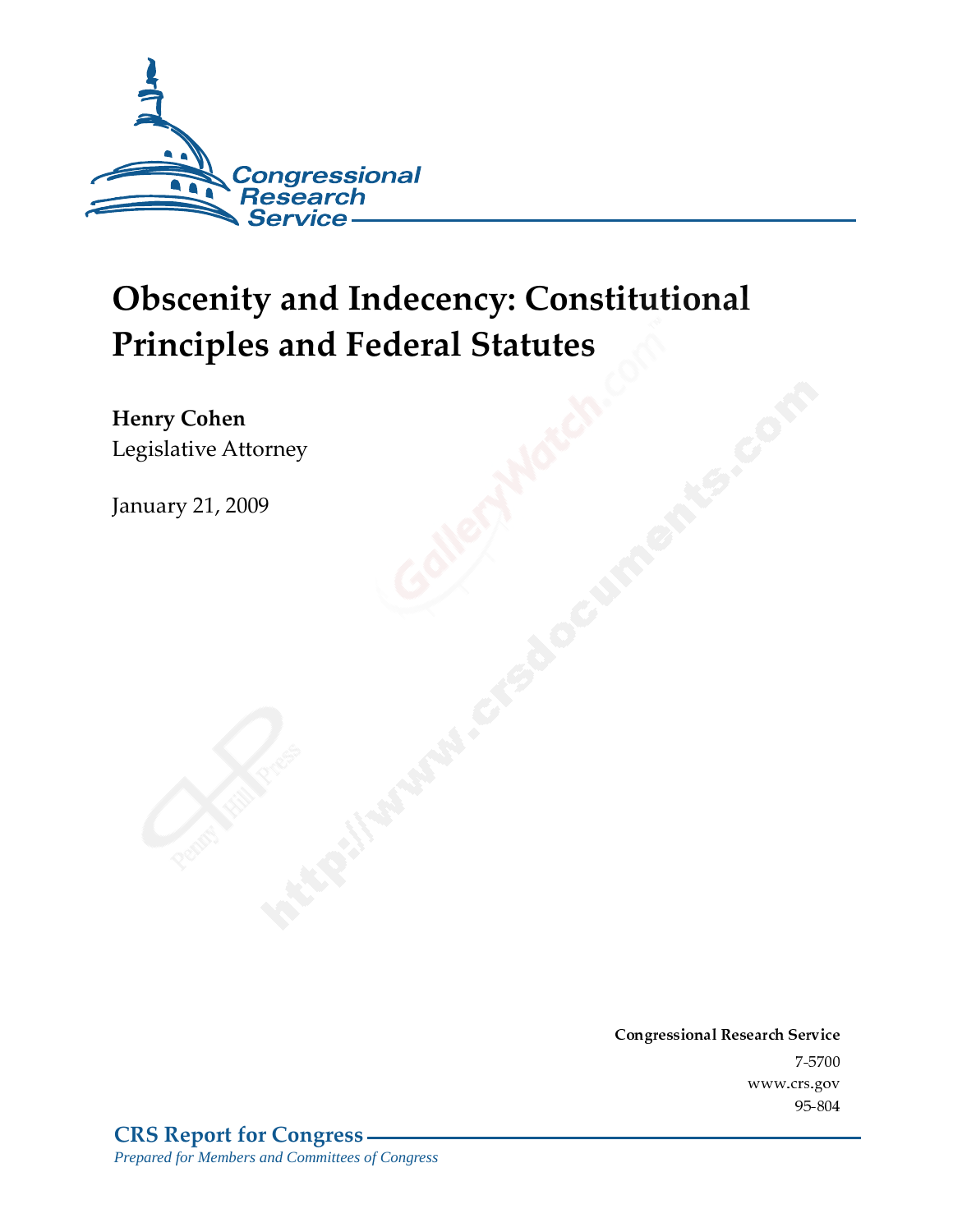## Summary

The First Amendment provides: "Congress shall make no law ... abridging the freedom of speech, or of the press." In general, the First Amendment protects pornography, with this term being used to mean any erotic material. The Supreme Court, however, has held that the First Amendment does not protect two types of pornography: obscenity and child pornography. Consequently, they may be banned on the basis of their content, and federal law prohibits the mailing of obscenity, as well as its transport or receipt in interstate or foreign commerce.

Most pornography is not legally obscene; to be obscene, pornography must, at a minimum, "depict or describe patently offensive 'hard core' sexual conduct." The Supreme Court has created a three-part test, known as the *Miller* test, to determine whether a work is obscene. Pornography that is not obscene may not be banned, but may be regulated as to the time, place, and manner of its distribution, particularly in order to keep it from children. Thus, the courts have upheld the zoning and licensing of pornography dealers, as well as restrictions on dial-a-porn, nude dancing, and indecent radio and television broadcasting.

Federal statutes, in addition to making it a crime to mail obscenity or to transport or receive it in interstate or foreign commerce, provide for criminal and civil forfeiture of real and personal property used in making obscenity pornography, and of the profits of obscenity—in some instances even when they were already used to pay a third party. In addition, obscenity crimes are included among the predicate offenses that may give rise to a violation of the Federal Racketeer Influenced and Corrupt Organizations Act (RICO).

The Internet has given rise to three federal statutes designed to protect minors from sexual material posted on it. The Communications Decency Act of 1996 makes it a crime knowingly to use a telecommunications device (telephone, fax, or e-mail) to make an obscene or indecent communication to a minor, or knowingly to use an interactive computer service to transmit an obscene communication to anyone or an indecent communication to a minor. In 1997, however, the Supreme Court held the inclusion of "indecent" communications in this statute unconstitutional. In 1998, Congress, in response, enacted the less-broad Child Online Protection Act (COPA), but it was also held unconstitutional and never took effect. Finally, the Children's Internet Protection Act (CIPA), enacted in 2000, requires schools and libraries that accept federal funds to purchase computers or Internet access to block or filter obscenity, child pornography, and, with respect to minors, material that is "harmful to minors." Filters may be disabled, however, "for bona fide research or other lawful purpose." In 2003, the Supreme Court held CIPA constitutional.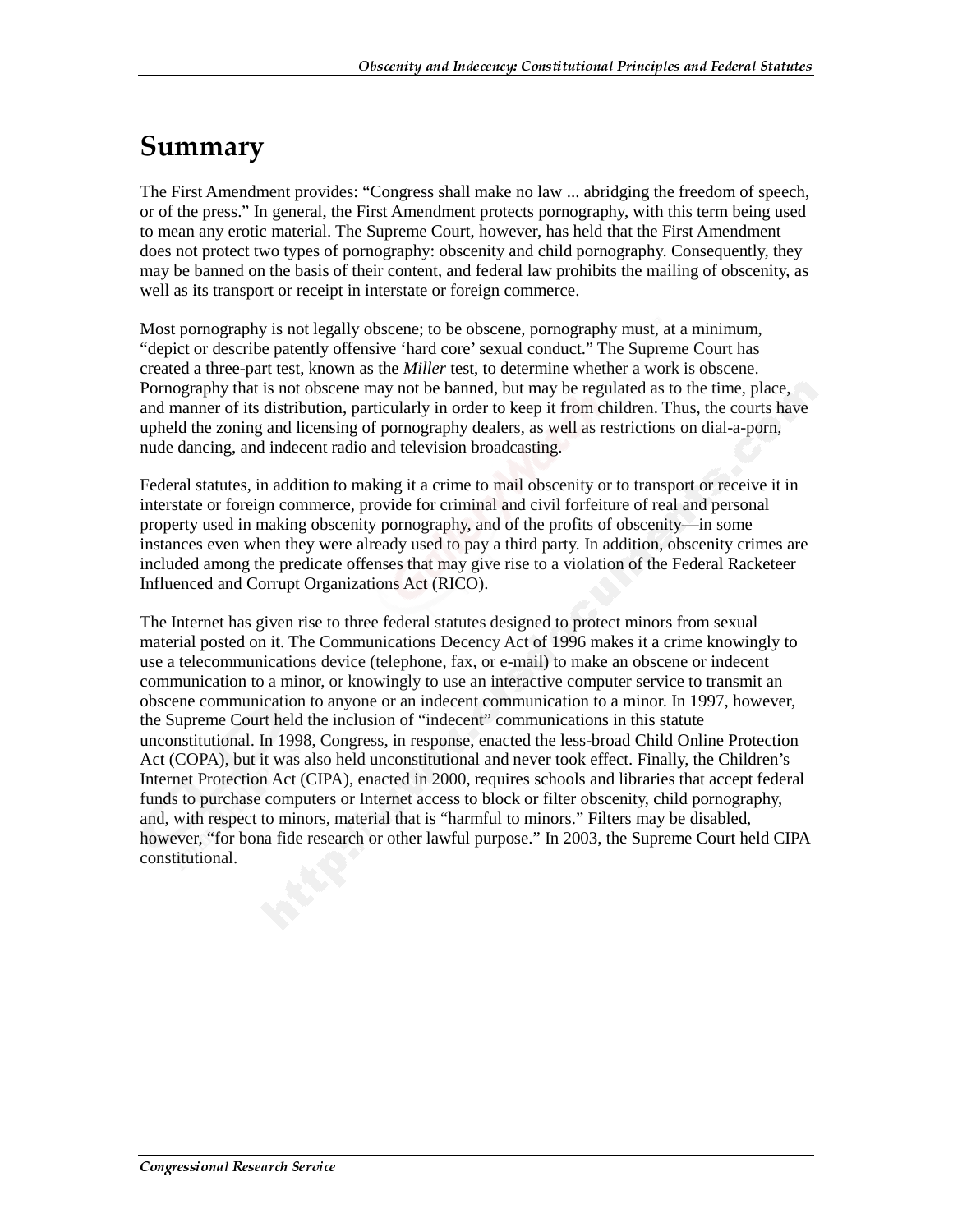## **Contents**

## Contacts

|--|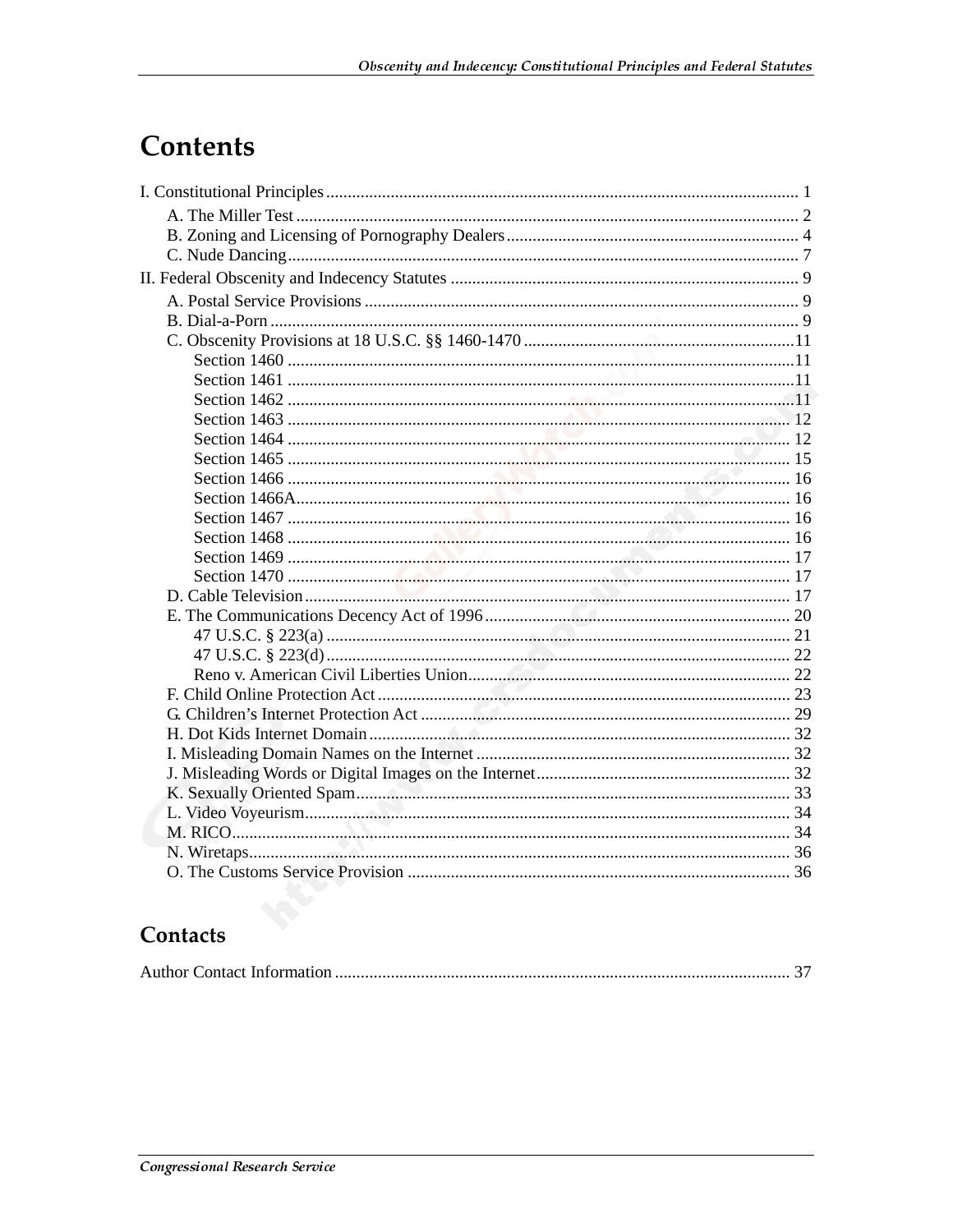## I. Constitutional Principles

To be constitutional, a federal statute must be enacted pursuant to a power of Congress enumerated in the Constitution and must not contravene any provision of the Constitution. Two powers enumerated in Article I, Section 8 of the Constitution give Congress the power to enact statutes regulating or banning pornography: the power "To regulate Commerce with foreign Nations, and among the several States," and the power "To establish Post Offices and post Roads." Thus, Congress may enact statutes, provided they do not contravene any provision of the Constitution, that regulate pornography that crosses state or national boundaries, is imported or exported, or is mailed.

The provision of the Constitution that federal statutes regulating pornography are most likely to be in danger of contravening is the First Amendment's provision that "Congress shall make no law ... abridging the freedom of speech, or of the press."<sup>1</sup> Although pornography in general is protected by the First Amendment, two types of pornography—obscenity and child pornography—are not.<sup>2</sup> Therefore, pornography that does not constitute obscenity or child pornography may ordinarily be regulated only with respect to its time, place, and manner of distribution.<sup>3</sup> An outright ban on pornography other than obscenity or child pornography would violate the First Amendment unless it served "to promote a compelling interest" and was "the least restrictive means to further the articulated interest."<sup>4</sup> Obscenity and child pornography, however, being without First Amendment protection, may be totally banned on the basis of their content, not only in the absence of a compelling governmental interest, but in the absence of any evidence of harm.

Obscenity apparently is unique in being the only type of speech to which the Supreme Court has denied First Amendment protection without regard to whether it can cause harm. According to the Court, there is evidence that, at the time of the adoption of the First Amendment, obscenity "was outside the protection intended for speech and press."<sup>5</sup> Consequently, obscenity may be banned simply because a legislature concludes that banning it protects "the social interest in order and morality."<sup>6</sup>

<sup>&</sup>lt;sup>1</sup> Despite its mentioning only "Congress," the First Amendment applies equally to all branches of the federal government and the states. Herbert v. Lando, 441 U.S. 153, 168 n.16 (1979).

<sup>&</sup>lt;sup>2</sup> Child pornography is material that visually depicts sexual conduct by children. New York v. Ferber, 458 U.S. 747, 764 (1982). It is unprotected by the First Amendment even when it is not legally obscene; *i.e.*, child pornography need not meet the *Miller* test to be banned. For additional information, see CRS Report 95-406, *Child Pornography: Constitutional Principles and Federal Statutes*, by Henry Cohen.

<sup>&</sup>lt;sup>3</sup> In *Frisby v. Schultz*, 487 U.S. 474, 481 (1988), the Supreme Court noted: "The State may . . . enforce regulations of the time, place, and manner of expression which are content-neutral [*i.e.*, "are *justified* without reference to the content of the speech," *Renton v. Playtime Theaters, Inc.*, 475 U.S. 41, 48 (1986) (emphasis in original)], are narrowly tailored to serve a significant [not necessarily a compelling] government interest, and leave open ample alternative channels of communication [but need not necessarily be the least restrictive means to further the government interest]."

<sup>4</sup> Sable Communications of California v. Federal Communications Commission, 492 U.S. 115, 126 (1989).

 $<sup>5</sup>$  Roth v. United States, 354 U.S. 476, 483 (1957). However, Justice Douglas, dissenting, wrote: "[T]here is no special</sup> historical evidence that literature dealing with sex was intended to be treated in a special manner by those who drafted the First Amendment." *Id.* at 514.

<sup>6</sup> *Id.* at 485.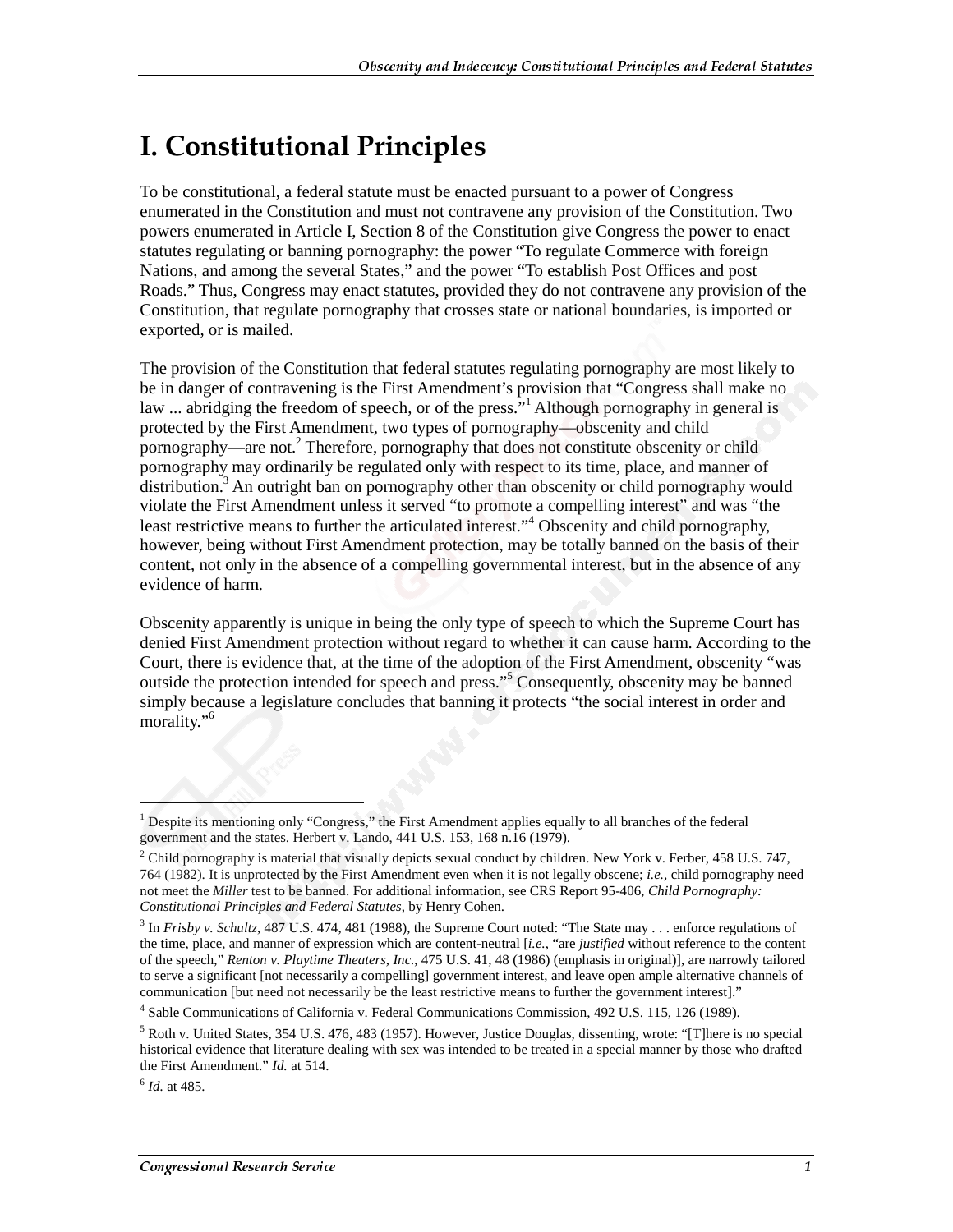### A. The Miller Test

Most pornography is not legally obscene (i.e., most pornography is protected by the First Amendment). To be obscene, pornography must, at a minimum, "depict or describe patently offensive 'hard core' sexual conduct."<sup>7</sup>The Supreme Court has created a three-part test, known as the *Miller* test, to determine whether a work is obscene. The *Miller* test asks:

(a) whether the "average person applying contemporary community standards" would find that the work, taken as a whole, appeals to the prurient interest; (b) whether the work depicts or describes, in a patently offensive way, sexual conduct specifically defined by the applicable state law; and (c) whether the work, taken as a whole, lacks serious literary, artistic, political, or scientific value.<sup>8</sup>

In *Pope v. Illinois*, the Supreme Court clarified that "the first and second prongs of the *Miller* test—appeal to prurient interest and patent offensiveness—are issues of fact for the jury to determine applying contemporary community standards."<sup>9</sup> However, as for the third prong, "[t]he proper inquiry is not whether an ordinary member of any given community would find serious literary, artistic, political, or scientific value in allegedly obscene material, but whether a reasonable person would find such value in the material, taken as a whole."<sup>10</sup>

When a federal statute refers to "obscenity," it should be understood to refer only to pornography that is obscene under the *Miller* standard, as application of the statute to other material would ordinarily be unconstitutional. However, narrowly drawn statutes that serve a compelling interest, such as protecting minors, may be permissible even if they restrict pornography that is not obscene under *Miller*. 11 In *Sable Communications of California, Inc. v. Federal Communications Commission*, the Supreme Court

<sup>7</sup> Miller v. California, 413 U.S. 15, 27 (1973).

<sup>8</sup> *Id.* at 24 (citation omitted). In *Brockett v. Spokane Arcades, Inc.*, 472 U.S. 491, 498 (1984), the Court struck down a state statute to the extent that it defined "prurient" as "that which incites lasciviousness or lust." The Court held that a publication was not obscene if it "provoked only normal, healthy sexual desires." To be obscene it must appeal to "a shameful or morbid interest in nudity, sex, or excretion." In *Manual Enterprises v. Day*, 370 U.S. 478, 480 (1962), the Court indicated that photographs of nude male models, although they appealed to the prurient interest and lacked literary, scientific, or other merit, were not patently offensive merely because they were aimed at homosexuals. In *Jenkins v. Georgia*, 418 U.S. 153, 160 (1974), the Court held that the film "Carnal Knowledge" was not obscene, writing: "Even though questions of appeal to the 'prurient interest' or of patent offensiveness are 'essentially questions of fact,' it would be a serious misreading of *Miller* to conclude that juries have unbridled discretion in determining what is 'patently offensive.'" In *Jacobellis v. Ohio*, 378 U.S. 184, 197 (1964), Justice Stewart, concurring, noted that "criminal laws in this area are constitutionally limited to hard-core pornography, which he would not attempt to define. Then followed his famous remark: "But I know it when I see it, and the motion picture involved in this case is not that." The motion picture was a French film called "Les Amants" ("The Lovers").

<sup>9</sup> 481 U.S. 497, 500 (1987). In *Hamling v. United States*, 418 U.S. 87, 105 (1974), the Court noted that a "community" was not any "precise geographic area," and suggested that it might be less than an entire state. In *Jenkins v. Georgia*, *supra* note 8, 418 U.S. at 157 (1974), the Court approved a "trial court's instructions directing jurors to apply 'community standards' without specifying what 'community.'"

<sup>&</sup>lt;sup>10</sup> Justice Scalia concurred in the result in *Pope v. Illinois*, but wrote: "[I]n my view it is quite impossible to come to an objective assessment of (at least) literary or artistic value, there being many accomplished people who have found literature in Dada, and art in the replication of a soup can. Since ratiocination has little to do with esthetics, the fabled 'reasonable man' is of little help in the inquiry, and would have to be replaced with, perhaps, the 'man of tolerably good taste'—a description that betrays the lack of an ascertainable standard.... I think we would be better advised to adopt as a legal maxim what has long been the wisdom of mankind: *De gustibus non est disputandum*. Just as there is no arguing about taste, there is no use litigating about it." *Id.* at 504-505.

<sup>11</sup> In *Federal Communications Commission v. Pacifica Foundation,* 438 U.S. 726, 749-750 (1978), the Supreme Court, (continued...)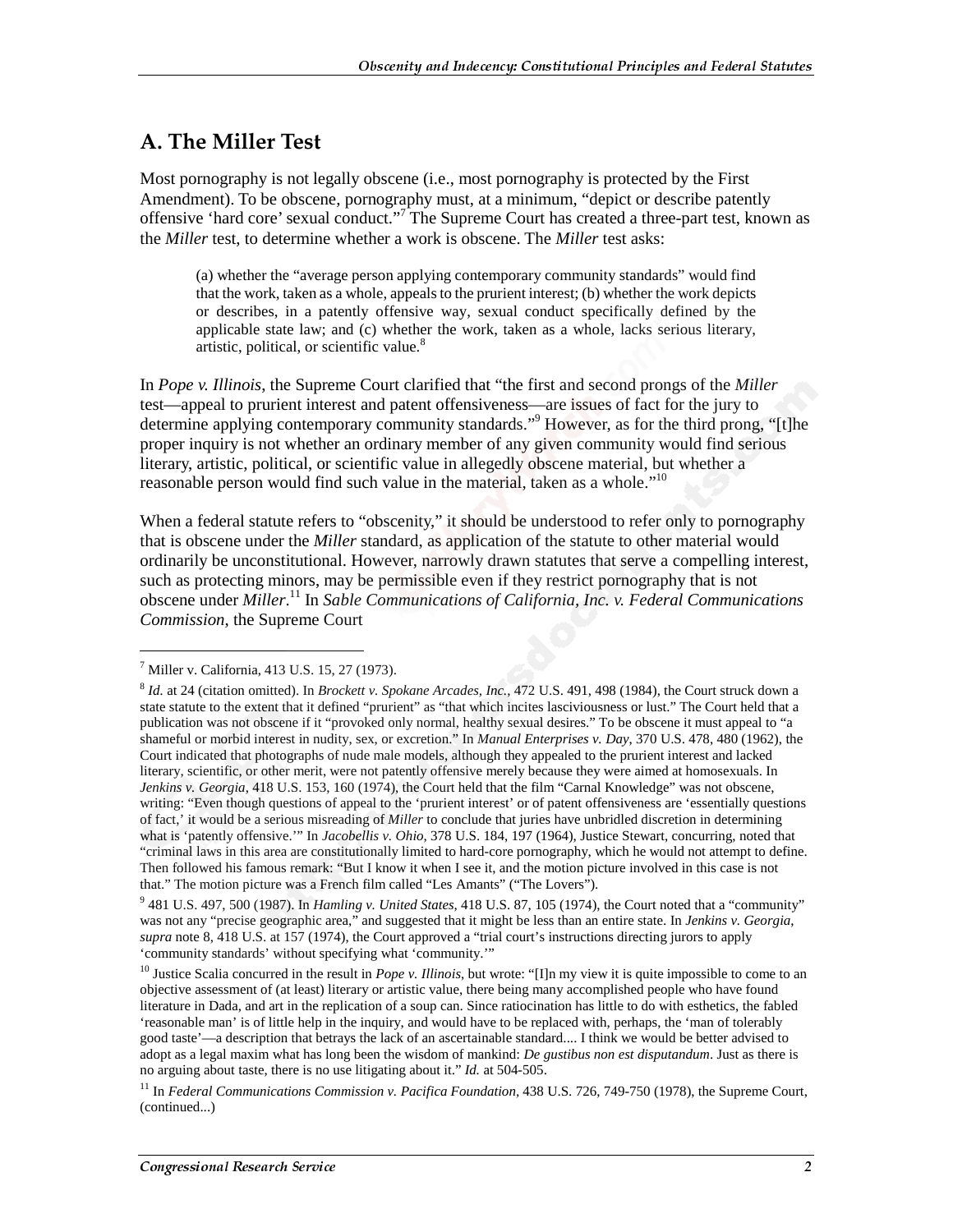recognized that there is a compelling interest in protecting the physical and psychological well-being of minors. This interest extends to shielding minors from the influence of literature that is not obscene by adult standards. The government may serve this legitimate interest, but to withstand constitutional scrutiny, "it must do so by narrowly drawn regulations without unnecessarily interfering with First Amendment freedoms." It is not enough to show that the government's ends are compelling; the means must be carefully tailored to achieved those ends.<sup>12</sup>

In *Sable*, the Supreme Court applied these principles to the government's attempt to proscribe dial-a-porn; see, Section II. B., below.

The Supreme Court has allowed one exception to the rule that obscenity, as defined by *Miller*, is not protected under the First Amendment. In *Stanley v. Georgia*, the Court held that "mere private possession of obscene material" is protected. The Court wrote:

Whatever may be the justifications for other statutes regulating obscenity, we do not think they reach into the privacy of one's own home. If the First Amendment means anything, it means that a State has no business telling a man, sitting alone in his house, what books he may read or what films he may watch.<sup>13</sup>

Subsequently, however, the Supreme Court rejected the claim that under *Stanley* there is a constitutional right to provide obscene material for private use,<sup>14</sup> or to acquire it for private use.<sup>15</sup> The right to possess obscene material does not imply the right to provide or acquire it, because the right to possess it "reflects no more than ... the law's 'solicitude to protect the privacies of the life within [the home]."<sup>16</sup>

<sup>(...</sup>continued)

upholding the power of the Federal Communications Commission to regulate a radio broadcast that was "indecent" but not obscene, wrote:

We held in *Ginsberg v. New York*, 390 U.S. 629, that the government's interest in the "well-being of its youth" and in supporting "parents' claim to authority in their own household" justified the regulation of otherwise protected expression. *Id.,* at 640 and 639. The ease with which children may obtain access to broadcast material, coupled with the concerns recognized in *Ginsberg*, amply justify special treatment of indecent broadcasting.In *Reno v. American Civil Liberties Union*, 521 U.S. 844, 878 (1997), the Supreme Court suggested that the strength of the government's interest in protecting minors may vary depending upon the age of the minor, the parental control, and the artistic or educational value of the material in question.

<sup>&</sup>lt;sup>12</sup> 492 U.S. 115, 126 (1989) (citations omitted). It might appear that regulations could be "narrowly drawn" or "carefully tailored" without being the "least restrictive means" to further a governmental interest. But *Sable*, on the same page, also uses the latter phrase (quoted above in the text accompanying note 4), and the Court has elsewhere made clear that the "narrow tailoring" required for content-based restrictions is more stringent than that required for time, place, and manner restrictions (*see*, note 3, *supra*), where "least-restrictive-alternative analysis is wholly out of place." Ward v. Rock Against Racism, 491 U.S. 781, 798-799 n.6 (1989).

<sup>&</sup>lt;sup>13</sup> 394 U.S. 557, 565, 568 (1969). The Court has held that there is no right even to private possession of child pornography. Osborne v. Ohio, 495 U.S. 103 (1990).

<sup>14</sup> United States v. Reidel, 402 U.S. 351 (1971).

<sup>15</sup> United States v. 12 200-Ft. Reels of Film, 413 U.S. 123 (1973).

<sup>16</sup> *Id.* at 127. *See*, Edwards, *Obscenity in the Age of Direct Broadcast Satellite: A Final Burial for* Stanley v. Georgia*(?), a National Obscenity Standard, and Other Miscellany*, 33 William and Mary Law Review 949 (1992).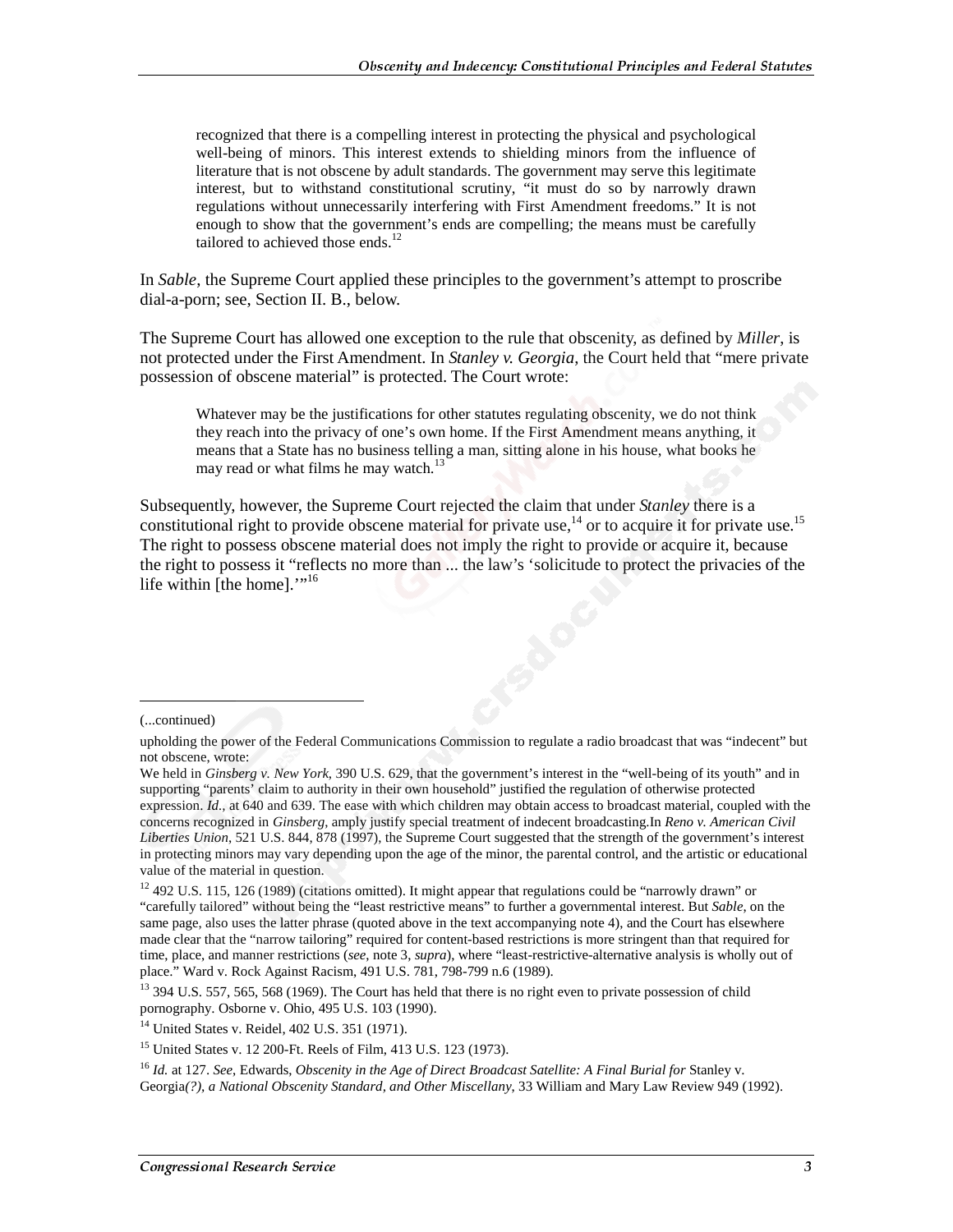### **B. Zoning and Licensing of Pornography Dealers**

In *Young v. American Mini Theatres, Inc.*, the Supreme Court held that "[t]he mere fact that the commercial exploitation of material protected by the First Amendment is subject to zoning and other licensing requirements is not a sufficient reason for invalidating these ordinances."<sup>17</sup> In *Young*, the Court upheld ordinances that required dispersal of "adult" establishments; specifically, the ordinances provided that an adult theater could not be located within 1,000 feet of any two other "regulated uses" (adult bookstores, cabarets, bars, hotels, etc.) or within 500 feet of a residential area. In *Renton v. Playtime Theatres, Inc.*, the Court upheld an ordinance that required that adult theaters be concentrated in limited areas; it prohibited adult "theaters from locating within 1,000 feet of any residential zone, single- or multiple-family dwelling, church, park, or school." $^{18}$ 

#### In *Young*, the Court reasoned that

what is ultimately at stake is nothing more than a limitation on the place where adult films may be exhibited, even though the determination of whether a particular film fits that characterization turns on the nature of its content.... The situation would be quite different if the ordinance had the effect of suppressing, or greatly restricting access to, lawful speech.<sup>19</sup>

In *Renton*, the Court wrote:

The ordinance by its terms is designed to prevent crime, protect the city's retail trade, maintain property values, and generally "protec[t] and preserv[e] the quality of [the city's] neighborhoods, commercial districts, and the quality of urban life," not to suppress the expression of unpopular views.... In short, the Renton ordinance is completely consistent with our definition of "content-neutral" speech regulations as those that "are *justified* without reference to the content of the regulated speech."<sup>20</sup>

In both *Young* and *Renton*, the Court found the ordinances in question to be narrow enough to affect only those theaters shown to produce the unwanted secondary effects, such as crime.<sup>21</sup> In this respect they were unlike the regulations the Court struck down as overbroad in two other cases. In *Erznoznik v. City of Jacksonville*, the ordinance prohibited drive-in theaters from showing films containing nudity when the screen was visible from a public street.<sup>22</sup> In *Schad v*. *Mount Ephraim*, the ordinance prohibited live entertainment from a broad range of commercial uses permitted in a commercial zone; the ordinance in this case was used to prosecute an adult bookstore that featured coin-operated booths that permitted customers to watch nude dancing.<sup>23</sup>

In *Freedman v. Maryland*, the Court struck down a statute that required the owner or lessee of a fil, prior to exhibiting a film, to submit the film to the Maryland State Board of Censors and

<sup>&</sup>lt;sup>17</sup> 427 U.S. 50, 62 (1976).

<sup>18 475</sup> U.S. 41, 43 (1986).

<sup>19</sup> *Young*, *supra* note 17, at 71-72 n.35. 20

*Renton*, *supra* note 18, at 48 (emphasis in original).

<sup>21 427</sup> U.S. at 71; 475 U.S. at 52.

 $22$  422 U.S. 205 (1975).

 $^{23}$  452 U.S. 61 (1981).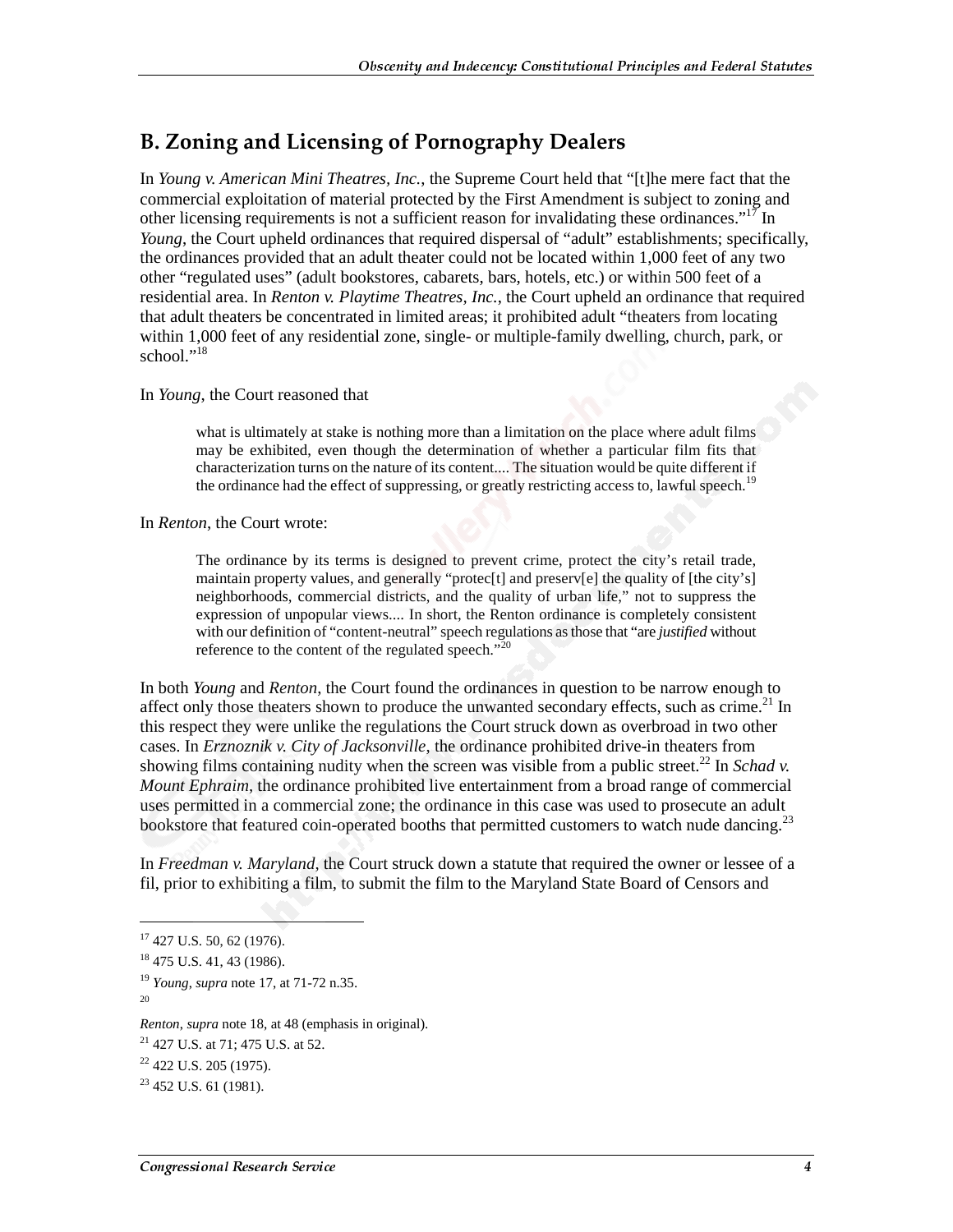obtain its approval.<sup>24</sup> The Court held that, for such a statute to be constitutional, "the burden of proving that the film is unprotected expression must rest on the censor," and the censor must, "within a specified brief period, either issue a license or go to court to restrain showing the film. Any restraint imposed in advance of a final judicial determination on the merits must similarly be limited to preservation of the status quo for the shortest fixed period compatible with sound judicial resolution.... [T]he procedure must also assure a prompt final judicial decision."<sup>25</sup> The Court cited a "model" for a constitutional procedure: "In *Kingsley Books, Inc. v. Brown*, 354 U.S. 436, we upheld a New York injunctive procedure designed to prevent the sale of obscene books.... The statute provides for a hearing one day after joinder of issue; the judge must hand down his decision within two days after termination of the hearing."<sup>26</sup>

In *FW/PBS, Inc. v. Dallas*, the Supreme Court considered a challenge to a city ordinance that regulated "sexually oriented businesses through a scheme incorporating zoning, licensing, and inspections," and prohibited "individuals convicted of certain crimes from obtaining a license to operate a sexually oriented business for a specified period of years."27 The ordinance defined a "sexually oriented business" as "an adult arcade, adult bookstore or adult video store, adult cabaret, adult motel, adult motion picture theater, escort agency, nude model studio, or sexual encounter center."28 The Court held that the licensing scheme

does not provide for an effective limitation on the time within which the licensor's decision must be made. It also fails to provide an avenue for prompt judicial review so as to minimize suppression of the speech in the event of a license denial. We therefore hold that the failure to provide these essential safeguards renders the ordinance's licensing requirement unconstitutional insofar as it is enforced against those businesses engaged in First Amendment activity.<sup>29</sup>

In *City of Littleton v. Z.J. Gifts D-4, L.L.C.*, the Court upheld a city's "adult business" licensing ordinance.30 The Court first rejected the city's argument that, because the Court, in *FW/PBS, Inc. v. Dallas*, had used the phrase "prompt judicial review," rather than "prompt final judicial decision," which it had used in *Freedman*, "[t]he First Amendment, as applied to an 'adult business' licensing scheme, demands only an assurance of speedy access to the courts, not an assurance of a speedy court decision."<sup>31</sup> The Court noted, "A delay in issuing a judicial decision, no less than a delay in obtaining access to a court, can prevent a licence from being 'issued within

 $\overline{a}$ 

<sup>29</sup> *Id.* at 229. A type of business that the ordinance covered that did not engage in First Amendment activity was adult motels, which the ordinance defined as motels that rented rooms for less than 10 hours. Inclusion of these motels was challenged on two grounds: (1) that the city had "violated the Due Process Clause by failing to produce adequate support for its supposition that renting rooms for less than 10 hours results in increased crime or other secondary effects," and (2) "that the 10-hour limitation on the rental of motel rooms places an unconstitutional burden on the right to freedom of association...." *Id.* at 236-237. The Court rejected both arguments. As for the first, it found "it reasonable to believe that shorter rental time periods indicate that the motels foster prostitution." *Id.* at 236. As for the second, it found that the associations "that are formed from the use of a motel room for less than 10 hours are not those that have 'played a critical role in the culture and traditions of the Nation by cultivating and transmitting shared ideals and beliefs.'" *Id.* at 237.

 $30$  541 U.S. 774 (2004).

<sup>31</sup> *Id*. at 780.

<sup>&</sup>lt;sup>24</sup> 380 U.S. 51 (1965).

<sup>25</sup> *Id*. at 58-59.

<sup>26</sup> *Id.* at 60.

<sup>27 493</sup> U.S. 215, 220-221 (1990).

<sup>28</sup> *Id*. at 220.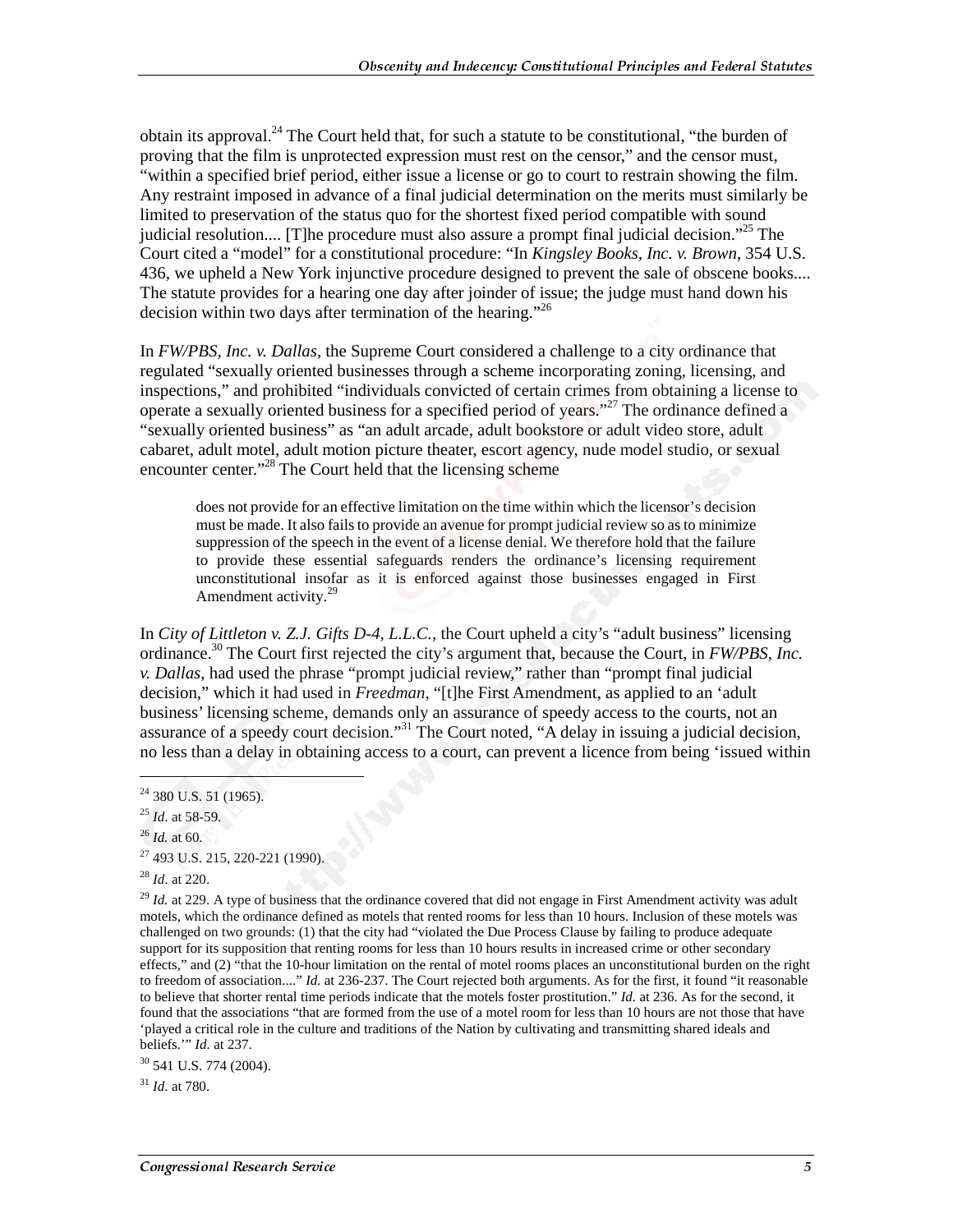a reasonable period of time.<sup>"32</sup> The Court held, however, that the city's ordinance satisfied the First Amendment's requirement of a prompt judicial decision.

The Court noted that, in a case such as *Freedman*, involving "a scheme with rather subjective standards and where a denial likely meant complete censorship," there was a need "for special procedural rules imposing special 2- or 3-day decisionmaking time limits."33 *Littleton*, however, involved a scheme that "applies reasonably objective, nondiscretionary criteria unrelated to the content of the expressive materials,"<sup>34</sup> but related instead to matters such as whether the applicant had had an adult business license revoked or suspended and had timely paid taxes, fees, fines, or penalties. "Where (as here and as in *FW/PBS*) the regulation simply conditions the operation of an adult business on compliance with neutral and nondiscretionary criteria ... and does not seek to censor content, an adult business is not entitled to an unusually speedy judicial decision of the *Freedman* type.... Of course, those denied licenses in the future remain free to raise special problems of undue delay in individual cases as the ordinance is applied."<sup>35</sup>

In *Los Angeles v. Alameda Books, Inc.*, the Supreme Court reversed a grant of summary judgment that had struck down a municipal ordinance that prohibited "the establishment or maintenance of more than one adult entertainment business in the same building, structure or portion thereof.<sup>356</sup> A federal district court had granted summary judgment and the Court of Appeals for the Ninth Circuit had affirmed on the ground "that the city failed to present evidence upon which it could reasonably rely to demonstrate a link between multiple-use adult establishments and negative secondary effects."<sup>37</sup> The Supreme Court reversed, finding that "[t]he city of Los Angeles may reasonably rely on a study it conducted some years before enacting the present version of § 12.70(C) to demonstrate that its ban on multiple-use adult establishments serves its interest in reducing crime."<sup>38</sup> It therefore remanded the case so that the city would have the opportunity to demonstrate this at trial.

The four-judge plurality opinion in *Alameda Books* "held that a municipality may rely on any evidence that is 'reasonably believed to be relevant' for demonstrating a causal connection between speech and a substantial, independent governmental interest," such as reducing crime or maintaining property values.<sup>39</sup> Justice Kennedy, whose concurring opinion was necessary for a majority, added that, not only must the city demonstrate that its ordinance "has the purpose and effect of suppressing secondary effects"; it must also demonstrate that it will leave "the quantity" and accessibility of speech substantially intact."<sup>40</sup> The four dissenting justices found that "the city" has failed to show any causal relationship between the breakup policy and elimination or

1

<sup>32</sup> *Id.* at 781.

<sup>33</sup> *Id*. at 782.

<sup>34</sup> *Id.* at 783.

<sup>&</sup>lt;sup>35</sup> *Id.* at 784. Similarly, a "content-neutral time, place, and manner regulation of the use of a public forum" need not "adhere to the procedural requirements set forth in *Freedman*." Thomas v. Chicago Park District, 534 U.S. 316, 322 (2002).

<sup>36 535</sup> U.S. 425, 429 (2002).

<sup>37</sup> *Id*. at 430.

<sup>38</sup> *Id*.

<sup>39</sup> *Id*. at 438.

<sup>40</sup> *Id*. at 449.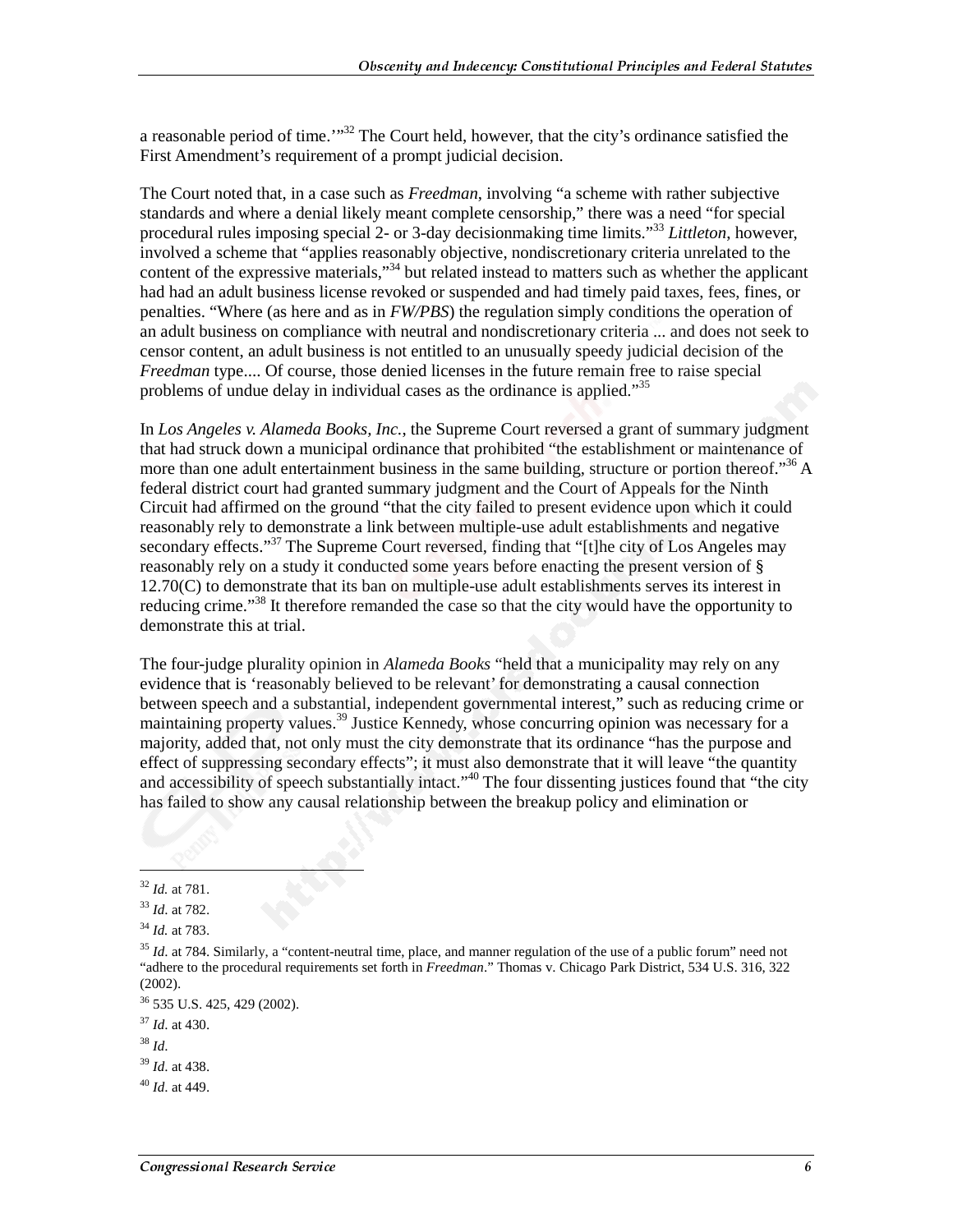regulation of secondary effects," and, therefore, that summary judgment had been properly granted.<sup>41</sup>

## **C. Nude Dancing**

The Supreme Court has twice upheld the application of laws banning public nudity to nudity in "adult" entertainment establishments where the viewers are all consenting adults who have paid to see the dancers. In *Barnes v. Glen Theatre, Inc.*, the Supreme Court held that the First Amendment does not prevent the government from requiring that dancers wear "pasties" and a "G-string" when they dance (nonobscenely) in such establishments.<sup>42</sup> Indiana sought to enforce a state statute prohibiting public nudity against two such establishments, which asserted First Amendment protection. The Court found that the statute proscribed public nudity across the board, not nude dancing as such, and therefore imposed only an incidental restriction on expression. A statute that is intended to suppress speech will be upheld only if it serves a compelling governmental interest and is the least restrictive means to further that interest. By contrast, under *United States v. O'Brien*, a statute that imposes an incidental restriction, like one that imposes a time, place, or manner restriction, will be upheld if it is narrowly tailored to further a substantial, but not necessarily compelling, governmental interest.<sup>43</sup>

There was no majority opinion in the case. Justice Rehnquist, joined by Justices O'Connor and Kennedy, found the statute no more restrictive than necessary to further the governmental interest of "protecting societal order and morality."44 Justice Souter found the relevant governmental interest to be "combating the secondary effects of adult entertainment establishments," such as prostitution, sexual assaults, and other criminal activity.45 The fifth Justice necessary to uphold the nude dancing prohibition, Justice Scalia, thought that the case raised no First Amendment issue at all, because the incidental restriction was on conduct, not speech, and "virtually *every* law restricts conduct, and virtually *any* prohibited conduct can be performed for expressive purposes."46 Four Justices dissented, finding insufficient "the plurality and Justice Scalia's simple references to the State's general interest in promoting societal order and morality.... The purpose of forbidding people to appear nude in parks, beaches, hot dog stands, and like public places is to protect others from offense. But that could not possibly be the purpose of preventing nude dancing in theaters and barrooms since the viewers are exclusively consenting adults who paid money to see these dances. The purpose of the proscription in these contexts is to protect the viewers from what the State believes is the harmful message that nude dancing communicates."47 This purpose is impermissible under the First Amendment.

In *Erie v. Pap's A.M.*, the Supreme Court again upheld the application of a statute prohibiting public nudity to an "adult" entertainment establishment.<sup>48</sup> Although there was again only a plurality opinion, this time by Justice O'Connor, Parts I and II of that opinion were joined by five

<sup>41</sup> *Id*. at 460.

 $42$  501 U.S. 560 (1991).

<sup>43 391</sup> U.S. 367 (1968).

<sup>44</sup> *Barnes*, *supra* note 42, at 568.

<sup>45</sup> *Id.* at 582.

<sup>46</sup> *Id.* at 576 (emphasis in original).

<sup>47</sup> *Id.* at 590-591 (White, J., dissenting, joined by Justices Marshall, Blackmun, and Stevens).

 $48$  529 U.S. 277 (2000).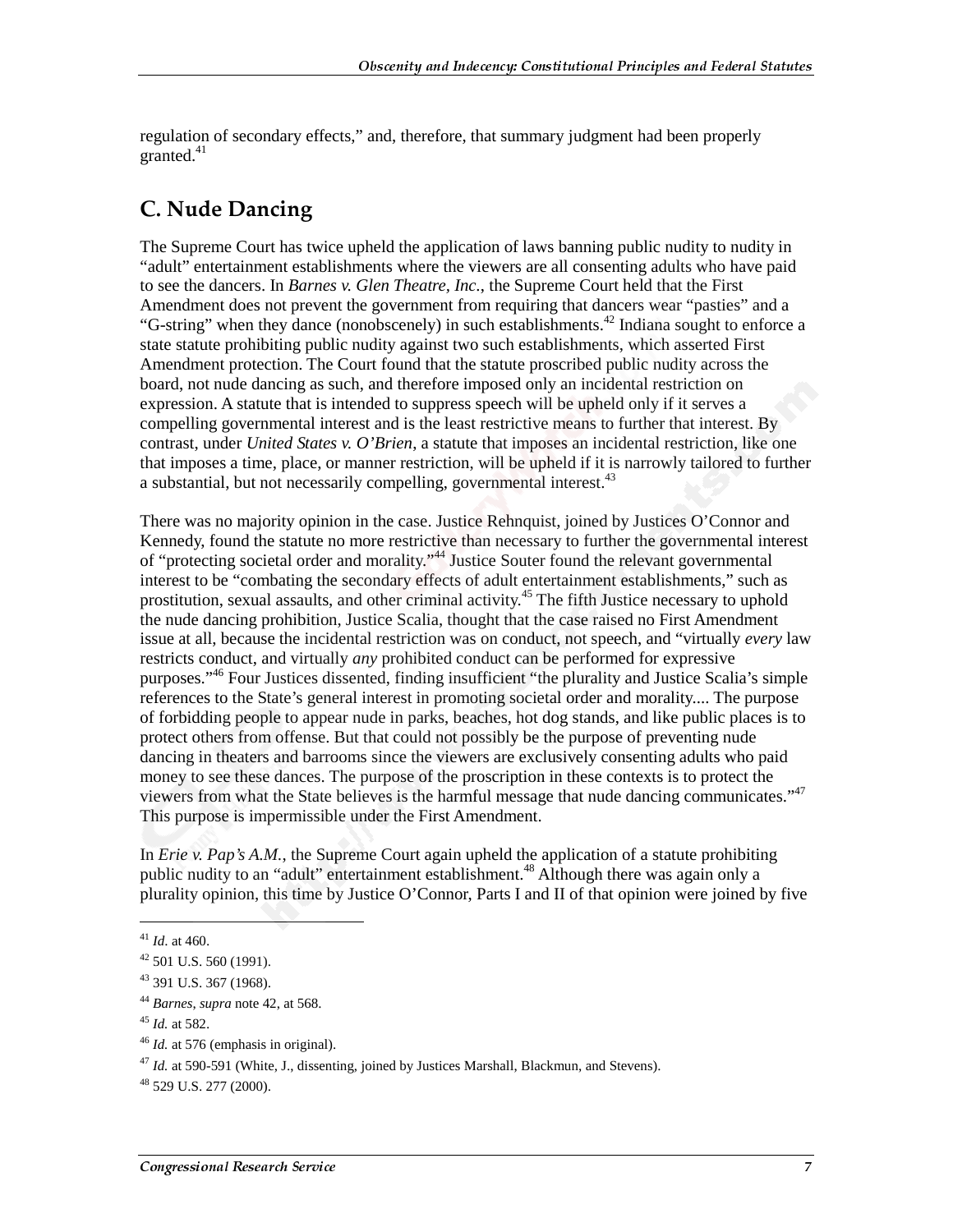justices. These five adopted Justice Souter's position in *Barnes*, that the statute satisfied the *O'Brien* test because it was intended "to combat harmful secondary effects," such as "prostitution and other criminal activity."<sup>49</sup> Justice Souter, however, though joining the plurality opinion, also dissented in part in *Erie*. He continued to believe that secondary effects were an adequate justification for banning nude dancing, but did not believe "that the city has made a sufficient evidentiary showing to sustain its regulation," and therefore would have remanded the case for further proceedings.50 He acknowledged his "mistake" in *Barnes* in failing to make the same demand for evidence. $51$ 

The plurality opinion in *Erie* found that the effect of Erie's public nudity ban "on the erotic message ... is *de minimis*" because Erie allows dancers to perform wearing only pasties and Gstrings.<sup>52</sup> It may follow that "requiring dancers to wear pasties and G-strings may not greatly reduce ... secondary effects, but *O'Brien* requires only that the regulation further the interest of combating such effects," not that it further it to a particular extent.<sup>53</sup> Justice Scalia, this time joined by Justice Thomas, again took the view that, "[w]hen conduct other than speech itself is regulated ... the First Amendment is violated only '[w]here the government prohibits conduct precisely because of its communicative attributes."<sup>54</sup> He found, therefore, that the statute should be upheld without regard to "secondary effects," but simply as an attempt "to foster good morals."<sup>55</sup>

Justice Stevens, dissenting in *Erie* and joined by Justice Ginsburg, wrote: "Until now, the 'secondary effects' of commercial enterprises featuring indecent entertainment have justified only the regulation of their location. For the first time, the Court has now held that such effects may justify the total suppression of protected speech. Indeed, the plurality opinion concludes that admittedly trivial advancements of a State's interest may provide the basis for censorship."<sup>56</sup> It concludes, that is, that the *O'Brien* "test can be satisfied by nothing more than the mere possibility of *de minimis* effects on the neighborhood."57

The plurality in *Erie* did not address the question of whether statutes prohibiting public nudity could be applied to ban serious theater that contains nudity. In *Barnes*, Justice Souter wrote: "It is difficult to see ... how the enforcement of Indiana's statute against nudity in a production of 'Hair'

 $\overline{a}$ 

<sup>54</sup> *Id*. at 310.

<sup>56</sup> *Id*. at 317-318.

<sup>49</sup> *Id*. at 292, 291.

<sup>50</sup> *Id*. at 310-311.

<sup>51</sup> *Id*. at 316.

<sup>&</sup>lt;sup>52</sup> *Id.* at 294. The plurality said that, though nude dancing is "expressive conduct" [which ordinarily means it would be entitled to full First Amendment protection], "we think that it falls only within the outer ambit of the First Amendment's protection." *Id*. at 289. The opinion also quotes Justice Stevens to the same effect with regard to erotic materials generally. *Id*. at 294. In *United States v. Playboy Entertainment Group, Inc.*, *infra* note 108, 529 U.S. at 826, however, the Court wrote that it "cannot be influenced ... by the perception that the regulation in question is not a major one because the speech is not very important."

<sup>53</sup> *Id*. at 301.

<sup>55</sup> *Id*.

<sup>57</sup> *Id*. at 324. Justice Stevens also wrote that the plurality was "mistaken in equating our secondary effects cases with the 'incidental burdens' doctrine applied in cases such as *O'Brien*.... The incidental burdens doctrine applies when speech and non-speech elements are combined in the same course of conduct"[internal quotation marks omitted], whereas secondary effects "are indirect consequences of protected speech." *Id*.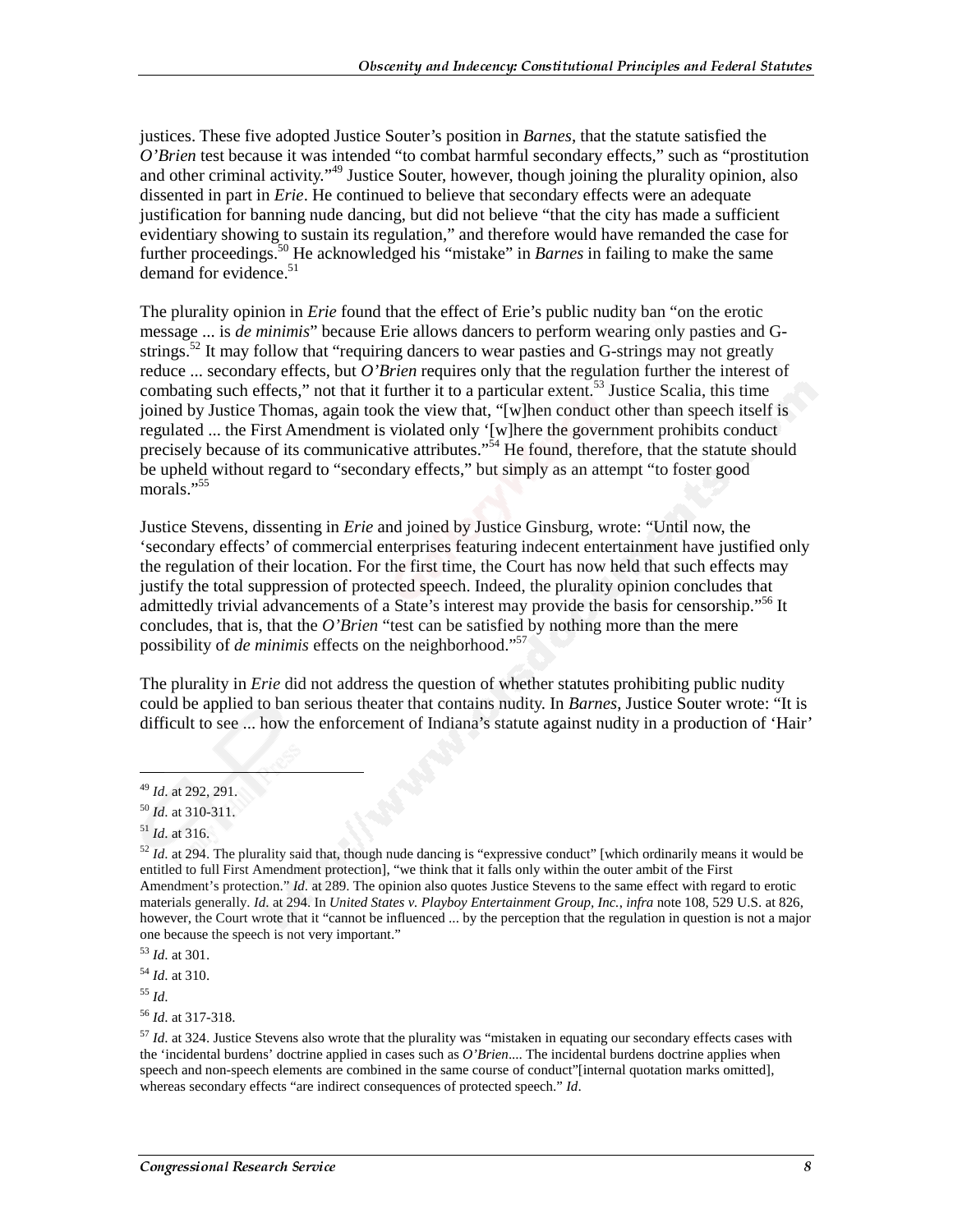or 'Equus' somewhere other than an 'adult' theater would further the State's interest in avoiding harmful secondary effects...."<sup>58</sup>

## **II. Federal Obscenity and Indecency Statutes**

### A. Postal Service Provisions

Sections 3008 and 3010 of Title 39 allow people to prevent mail that they find offensive from being sent to them. Section 3008 provides that a person who receives in the mail "any pandering advertisement which offers for sale matter which the addressee in his sole discretion believes to be erotically arousing or sexually provocative" may request the Postal Service to issue an order directing the sender to refrain from further mailings to the addressee, and the Postal Service must do so. If the Postal Service believes that a sender has violated such an order, it may request the Attorney General to apply to a federal court for an order directing compliance.

The language of 39 U.S.C. § 3008 is broad enough to apply to any unwanted advertisement, regardless of content, as the Supreme Court indicated in upholding the constitutionality of the statute. "We ... categorically reject," the Court said, "the argument that a vendor has a right under the Constitution or otherwise to send unwanted material into the home of another."<sup>59</sup>

Section 3010 provides that any person may file with the Postal Service a statement "that he desires to receive no sexually oriented advertisements through the mails." The Postal Service shall make the list available, and "[n]o person shall mail or cause to be mailed any sexually oriented advertisement to any individual whose name and address has been on the list for more than 30 days." Section 3011 provides that, if the Postal Service believes that any person is violating section 3010, it may request the Attorney General to commence a civil action against such person in a federal district court. The court may employ various remedies to prevent future mailings.

Violations of sections 3008 and 3010 are also subject to criminal penalties under 18 U.S.C. § 1737.

## B. Dial-a-Porn

j

The federal law concerning dial-a-porn is section 223(b) of the Communications Act of 1934, as amended, 47 U.S.C. § 223(b). Prior to April 1988, it banned both obscene and indecent dial-aporn in interstate commerce and foreign communications, but only if it involved persons under eighteen. Although pornography that is indecent but not obscene is protected by the First Amendment, restricting minors' access to pornography, even to non-obscene pornography, generally presents no constitutional problems, as minors do not have the same rights as adults under the First Amendment.

<sup>58</sup> *Barnes*, *supra* note 42, 501 U.S. at 585 n.2.

<sup>59</sup> Rowan v. Post Office Department, 397 U.S. 728, 738 (1970).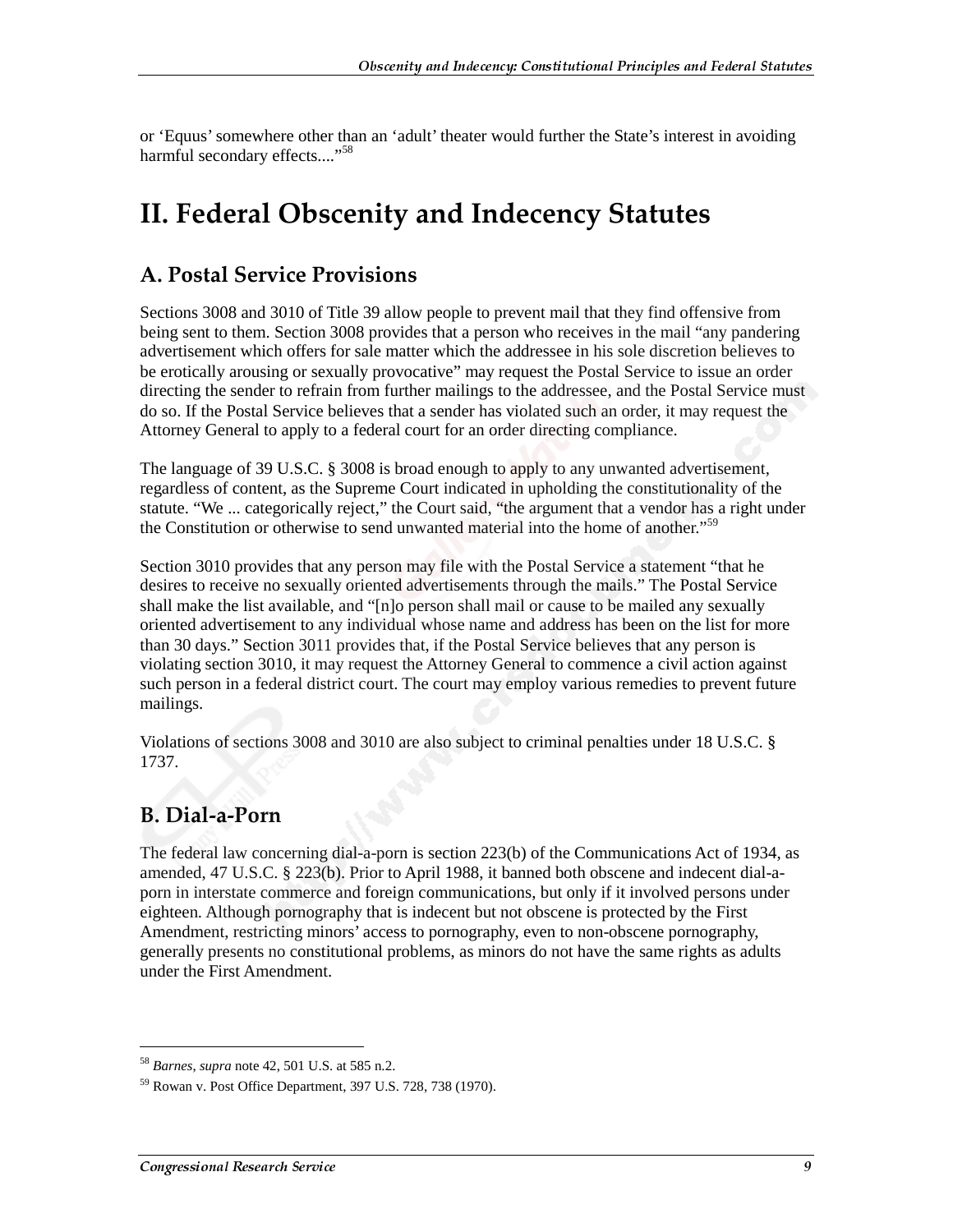Therefore, the pre-April 1988 version of section 223(b) apparently was constitutional. In April 1988, however, P.L. 100-297, § 6101, amended section 223(b) to ban obscene and indecent diala-porn in interstate and foreign communications, whether involving adults or children.

In June 1989, the Supreme Court declared section 223(b) unconstitutional insofar as it applies to indecent messages that are not obscene.<sup>60</sup> The Court noted "that while the Government has a legitimate interest in protecting children from exposure to indecent dial-a-porn messages, § 223(b) was not sufficiently narrowly drawn to serve that purpose and thus violated the First Amendment."<sup>61</sup> "[C]redit card, access code, and scrambling rules ... [would have] represented a 'feasible and effective' way to serve the Government's compelling interest in protecting children."62 The government argued that these methods "would not be effective enough," but the Court found "no evidence in the record ... to that effect...."<sup>63</sup> The Court concluded:

Because the statute's denial of adult access to telephone messages which are indecent but not obscene far exceeds that which is necessary to limit the access of minors to such messages, we hold that the ban does not survive constitutional scrutiny.<sup>64</sup>

The upshot of *Sable* was that Congress's 1988 extension to adults of the ban on dial-a-porn that is indecent but not obscene resulted in federal law's not banning such dial-a-porn at all, even if used by minors. Section 223(b) after the decision banned dial-a-porn only if it was obscene.

Therefore, in 1989, Congress enacted P.L. 101-166, known as the "Helms Amendment," which amended section 223(b) to ban indecent dial-a-porn, if used by persons under 18. Under the 1988 law, section 223(b) applied "in the District of Columbia or in interstate or foreign communications"; under the Helms Amendment, it applies to all calls "within the United States."

The Helms Amendment also added section 223(c), which prohibits telephone companies, "to the extent technically feasible," from providing access to any dial-a-porn "from the telephone of any subscriber who has not previously requested [it] in writing...." In order to enable telephone companies to comply with this provision, Federal Communications Commission regulations require dial-a-porn providers to give written notice to the telephone company that they are providing indecent communications. 47 C.F.R. § 64.201.<sup>65</sup>

The Helms Amendment was challenged as unconstitutional, but a federal court of appeals upheld it, and the Supreme Court declined to review the case.<sup>66</sup> The court of appeals found that the word "indecent" as used in the statute was not void for vagueness,  $67$  that the statute was the least

<sup>60</sup> Sable Communications of California, Inc. v. F.C.C., *supra* note 4, 492 U.S. 115 (1989).

<sup>61</sup> *Id.* at 126.

<sup>62</sup> *Id.* at 128.

<sup>63</sup> *Id.*

<sup>64</sup> *Id.* at 131.

<sup>65</sup> Section 223(b) provides that a person found guilty of knowingly communicating *obscene* dial-a-porn "shall be fined in accordance with title 18 of the United States Code, or imprisoned not more than two years, or both." Title 18, § 3571, provides for fines of up to \$250,000 for individuals and up to \$500,000 for organizations. A person found guilty of knowingly communicating *indecent* dial-a-porn "shall be fined not more than \$50,000 or imprisoned not more than six months, or both." Section 223(b) also provides for additional fines.

<sup>66</sup> Dial Information Services Corp. v. Thornburgh, 938 F.2d 1535 (2d Cir. 1991), *cert. denied*, 502 U.S. 1072 (1992).

 $67$  The court noted that the word has been "defined clearly" by the Federal Communications Commission, in the dial-aporn context, "as the description or depiction of sexual or excretory activities or organs in a patently offensive manner (continued...)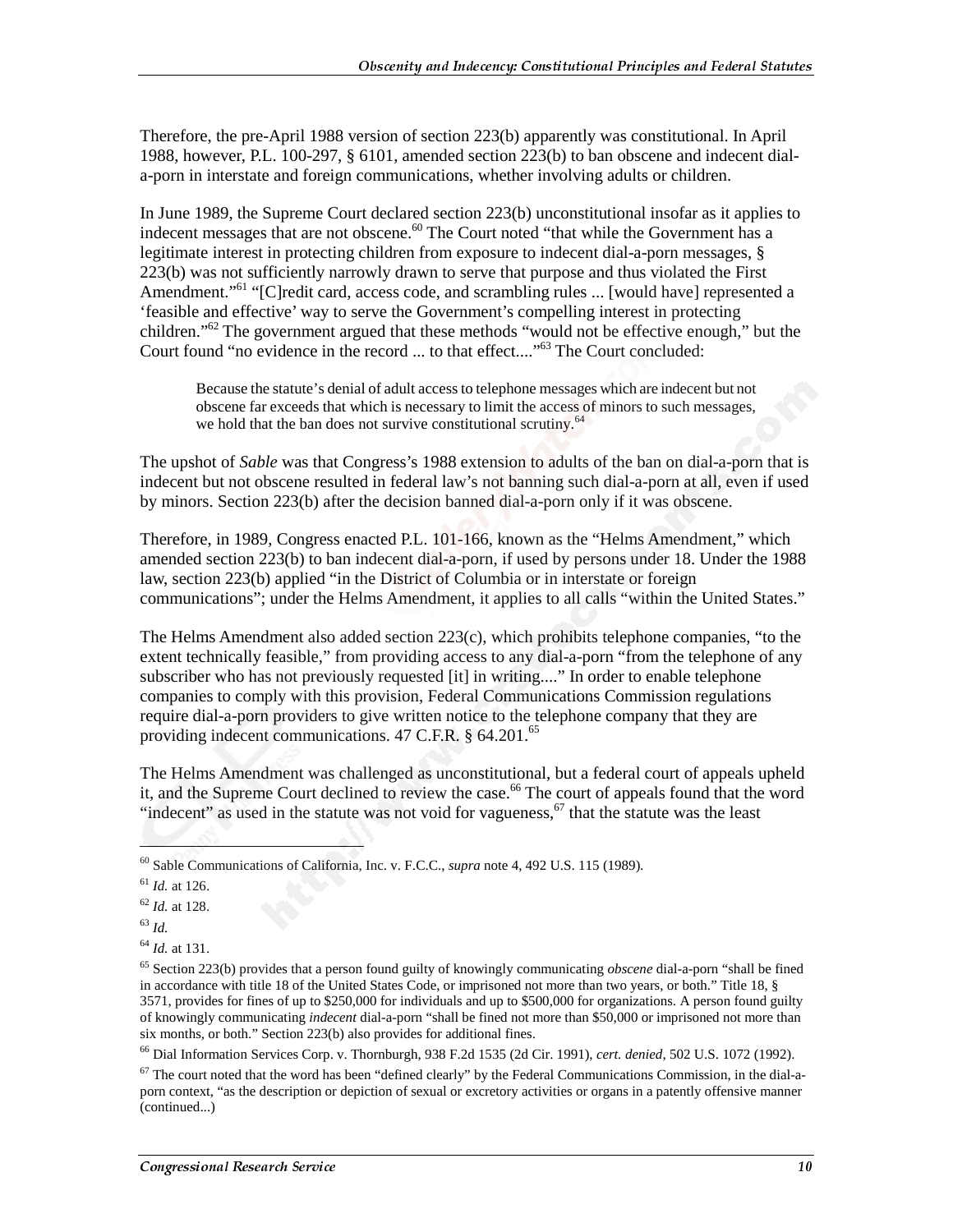restrictive means to achieve a compelling governmental interest, $^{68}$  and that the requirement that the dial-a-porn provider inform the telephone company that its message was indecent did not constitute prior restraint.

## C. Obscenity Provisions at 18 U.S.C. SS 1460-1470

Federal law contains no outright ban on all obscenity; it leaves this to state law. However, the following federal statutes prohibit, among other things, obscenity on federal land or in federal buildings, in the mail, on radio and television, in interstate or foreign commerce, and on interstate highways and railroads even when the obscene material is transported intrastate.

#### **Section 1460**

This section makes it a crime, "in the special maritime and territorial jurisdiction of the United States or on any land or building owned by, leased to, or otherwise used by or under the control of the Government of the United States," or "in the Indian country as defined in section 1151 of this title," to sell or to possess with intent to sell, any obscene visual depiction.

#### **Section 1461**

This section declares to be "nonmailable matter" any "obscene, lewd, lascivious, indecent, filthy, or vile article, matter, thing, device, or substance," and makes it a crime knowingly to mail nonmailable matter. This statute should be read to prohibit only what constitutionally may be prohibited.<sup>69</sup>

#### **Section 1462**

This section prohibits importation of, and interstate or foreign transportation of, "any obscene, lewd, lascivious, or filthy" printed matter, film, or sound recording, "or other matter of indecent character." The Supreme Court has written that, if and when serious doubt is raised as to the vagueness of the terms used in section 1462,

we are prepared to construe such terms as limiting regulated material to patently offensive representations or descriptions of that specific "hard core" sexual conduct given as examples in *Miller* v. *California*, *ante*, at 25.... Of course, Congress could always define other specific "hard core" conduct.<sup>70</sup>

In 1996, P.L. 104-104,  $\S 507(a)$ , amended 18 U.S.C.  $\S 1462$  to apply to any "interactive computer service."

<sup>(...</sup>continued)

as measured by contemporary community standards for the telephone medium." 938 F.2d at 1540. The court noted that this definition tracks the one quoted in the text accompanying note 79, *infra*. *Id.* at 1541.

<sup>68</sup> *Id.* at 1541-1543; *see*, text accompanying note 4, *supra.*

<sup>69</sup> *See*, United States v. Merrill, 746 F.2d 458 (9th Cir. 1984), *cert. denied*, 469 U.S. 1165 (1985).

 $^{70}$  United States v. 12 200-Ft. Reels of Film, 413 U.S. 123, 130 n.7 (1973).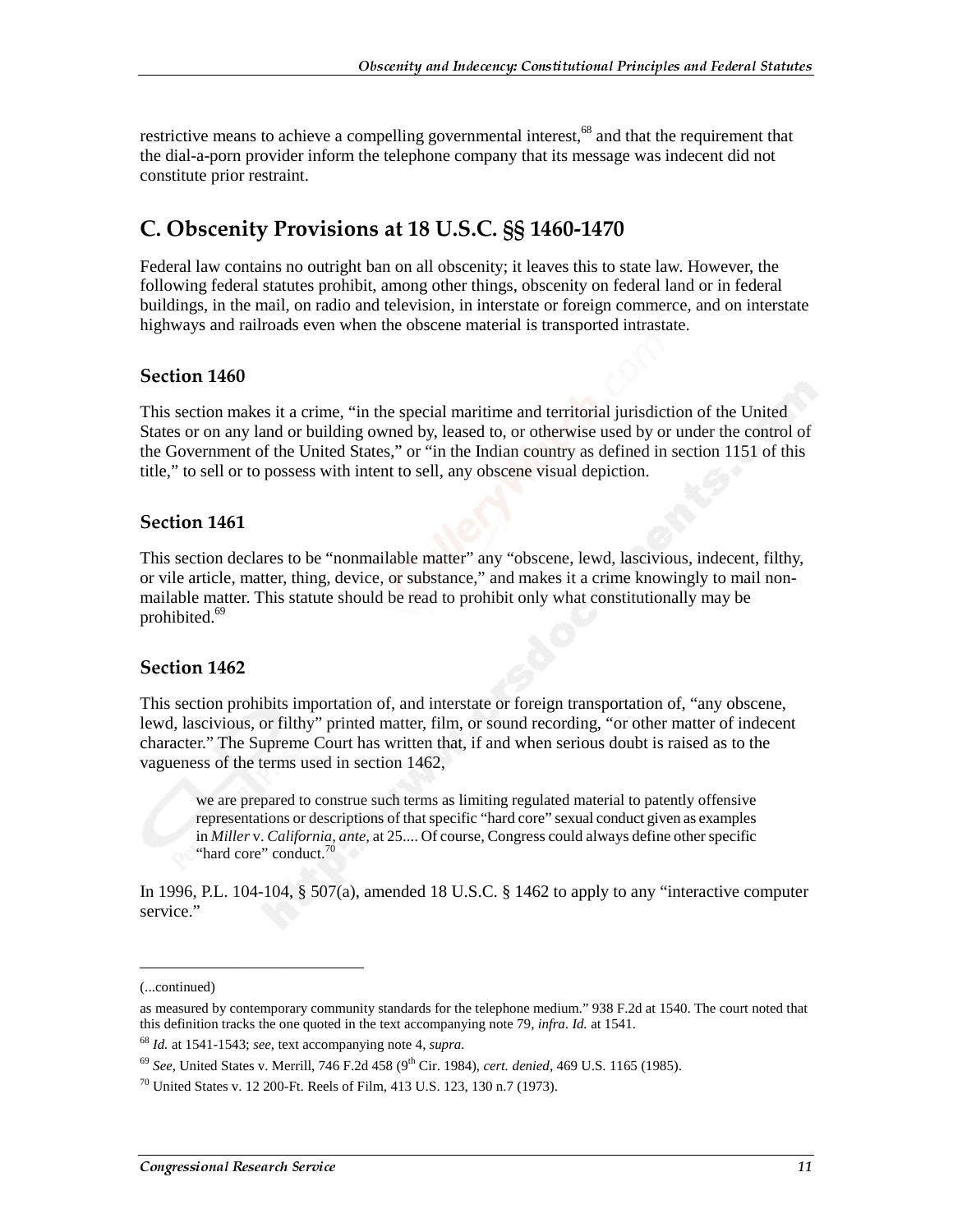#### Section 1463

This section prohibits mailing matter, "upon the envelope or outside cover or wrapper of which, and all postal cards, upon which, any delineations, epithets, terms, or language of an indecent, lewd, lascivious, or obscene character are written or printed or otherwise impressed or apparent." Under this provision, "language of an 'indecent' character must be equated with language of an 'obscene' character" (and does not include "writing [on a post card] that a female runs around a dwelling house naked"). $^{71}$ 

#### **Section 1464**

This section provides, in full:

Whoever utters any obscene, indecent, or profane language by means of radio communication shall be fined under this title or imprisoned not more than two years, or both. $^{72}$ 

This statute, unlike the others cited thus far, may be applied to language that is not obscene under *Miller*. This is because broadcasting has more limited First Amendment protection than other media. As the Supreme Court explained in *Red Lion Broadcasting Co. v. Federal Communications Commission*:

Where there are substantially more individuals who want to broadcast than there are frequencies to allocate, it is idle to posit an unabridgeable First Amendment right to broadcast comparable to the right of every individual to speak, write, or publish.<sup>73</sup>

In *Federal Communications Commission v. Pacifica Foundation*, the FCC had taken action against a radio station for broadcasting a recording of George Carlin's "Filthy Words" monologue at 2 p.m., and the station had claimed First Amendment protection.<sup>74</sup> The Supreme Court upheld the power of the FCC under § 1464 "to regulate a radio broadcast that is indecent but not obscene."75 The Court cited two distinctions between broadcasting and other media: "First, the broadcast media have established a uniquely pervasive presence in the lives of all Americans ... confront[ing] the citizen, not only in public, but also in the privacy of the home...," and "Second, broadcasting is uniquely accessible to children....<sup>76</sup>

<sup>71</sup> United States v. Keller, 259 F.2d 54, 57, 58 (3d Cir. 1958).

 $72$  This statute dates back to section 326 of the Communications Act of 1934, 48 Stat. 1091, which is why it refers only to "language" (and not pictures) and to "radio" (and not television). The term "radio," however, today includes broadcast television; *i.e.*, television transmitted over radio waves. In dictum, the Supreme Court quoted the FCC with approval as noting that "the televising of nudes might well raise a serious question of programming contrary to 18 U.S.C. § 1464...." Federal Communications Commission v. Pacifica Foundation, 438 U.S. 726, 741 n.16 (1978) (not addressing whether nudes are "language" under § 1464). "Radio communication" is defined for purposes of Title 47, U.S. Code, to mean "the transmission by radio of writing, signs, signals, *pictures*, and sounds of all kinds...." 47 U.S.C. § 153(33) (emphasis added).

<sup>73 395</sup> U.S. 367, 388 (1969). In this case, the Supreme Court upheld the constitutionality of the Federal Communication Commission's "fairness doctrine," which required broadcast media licensees to provide coverage of controversial issues of interest to the community and to provide a reasonable opportunity for the presentation of contrasting viewpoints on such issues.

<sup>74 438</sup> U.S. 726 (1978).

<sup>75</sup> *Id.* at 729.

<sup>76</sup> *Id.* at 748-749.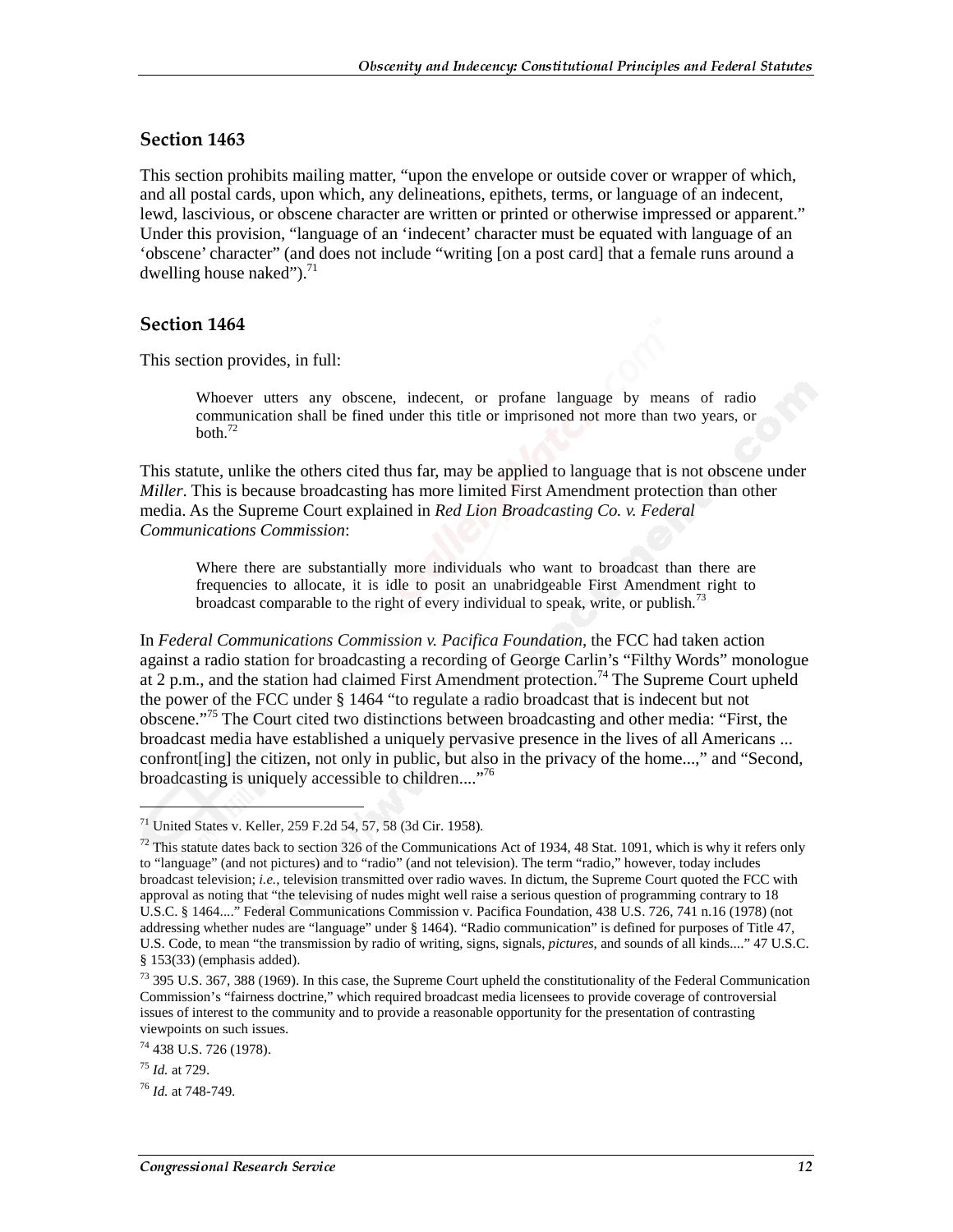Nevertheless, the broadcast media have some First Amendment protection, and the Court emphasized the narrowness of its holding:

This case does not involve a two-way radio conversation between a cab driver and a dispatcher, or a telecast of an Elizabethan comedy. We have not decided that an occasional expletive in either setting would justify any sanction.... The time of day was emphasized by the Commission. The content of the program in which the language is used will also affect the composition of the audience....

Section 1464, as quoted above, refers to "obscene, indecent, or profane language." The Court in *Pacifica* noted that, to be indecent, a broadcast need not have prurient appeal; "the normal definition of 'indecent' merely refers to nonconformance with accepted standards of morality."<sup>78</sup> The FCC holds that the concept "is intimately connected with the exposure of children to language that describes, in terms patently offensive as measured by contemporary community standards for the broadcast medium, sexual or excretory activities and organs, at times of the day when there is a reasonable risk that children may be in the audience."<sup>79</sup>

In 1988, Congress enacted P.L. 100-459, § 608, which required the FCC to promulgate regulations to ban indecent broadcasts 24 hours a day. The FCC did so, but the regulations never took effect because the court of appeals declared the ban unconstitutional because "the Commission may not ban such broadcasts entirely."<sup>80</sup> In 1992, Congress enacted P.L. 102-356, § 16 of which required the FCC to promulgate regulations that prohibit broadcasting of indecent programming on radio and television from 6 a.m. to midnight, except for *public* radio and television stations that go off the air at or before midnight, which may broadcast such material beginning at 10 p.m. 47 U.S.C. § 303 note. In 1993, a three-judge panel of the U.S. Court of Appeals for the District of Columbia held the law unconstitutional, but, on June 30, 1995, the full court of appeals, by a 7-4 vote, overturned the panel and upheld the statute, except for its 10 p.m. to-midnight ban imposed on non-public stations. $81$ 

The court of appeals found "that the Government has a compelling interest in supporting parental supervision of what children see and hear on the public airwaves,"<sup>82</sup> and "that the Government" has an independent and compelling interest in preventing minors from being exposed to indecent broadcasts.<sup>583</sup> The court found, in addition, that the statute used the least restrictive means to serve these interests.<sup>84</sup> However, the court found that "Congress has failed to explain what, if any,

<sup>77</sup> *Pacifica*, *supra*, note 74, 438 U.S. at 750. A federal court of appeals subsequently held unconstitutional a federal statute that banned "indecent" broadcasts 24 hours a day, but, in a later case, the same court upheld the present statute, 47 U.S.C. § 303 note, which bans "indecent" broadcasts from 6 a.m. to 10 p.m. Action for Children's Television v. FCC, 932 F.2d 1504 (D.C. Cir. 1991), *cert. denied*, 503 U.S. 913 (1992); Action for Children's Television v. FCC, 58 F.3d 654 (D.C. Cir. 1995) (en banc), *cert. denied*, 516 U.S. 1043 (1996).

<sup>78</sup> *Pacifica*, *supra*, note 74, 438 U.S. at 740.

<sup>79</sup> *Id.* at 732. *See*, note 67, *supra*.

<sup>80</sup> Action for Children's Television v. Federal Communications Commission (ACT II), 932 F.2d 1504, 1509 (D.C. Cir. 1991), *cert. denied*, 503 U.S. 913 (1992).

<sup>&</sup>lt;sup>81</sup> Action for Children's Television v. Federal Communications Commission (ACT III), 58 F.3d 654 (D.C. Cir. 1995) (en banc), *cert. denied*, 516 U.S. 1043 (1996).

<sup>82</sup> *Id.* at 661.

<sup>83</sup> *Id.* at 663.

<sup>&</sup>lt;sup>84</sup> The court wrote: "While we apply strict scrutiny to regulations of this kind regardless of the medium affected by them, our assessment of whether section 16(a) survives that scrutiny must necessarily take into account the unique context of the broadcast media." *Id*. at 660. Chief Judge Edwards, in his dissent, wrote: "This is the heart of the case, (continued...)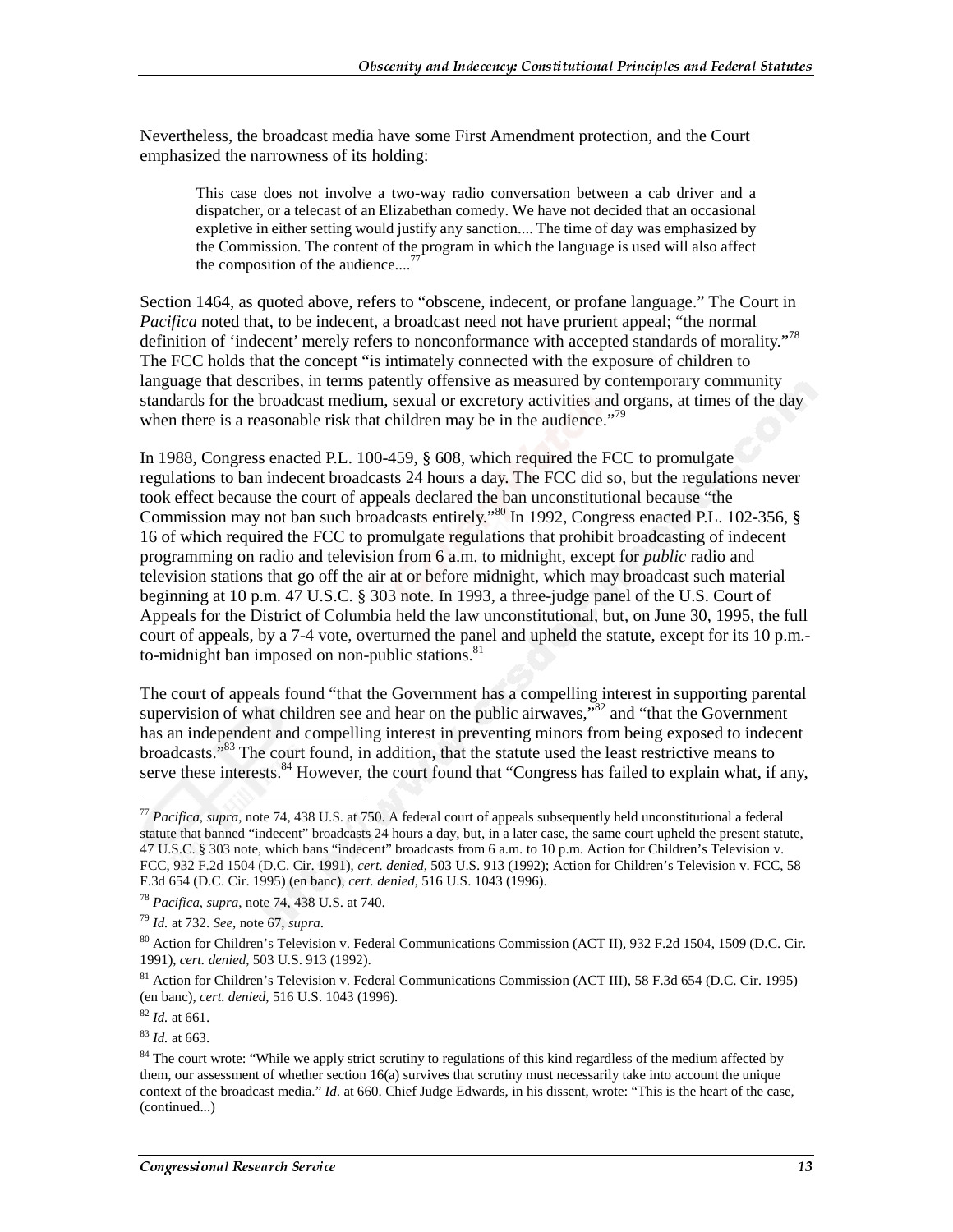relationship the disparate treatment accorded certain public stations bears to the compelling Government interest—or to any other legislative value—that Congress sought to advance when it enacted section  $16(a)$ ."<sup>85</sup> The court therefore held "that the section is unconstitutional insofar as it bars the broadcasting of indecent speech between the hours of 10:00 p.m. and midnight.<sup>86</sup>

In 2003, on the broadcast of the Golden Globe Awards, the singer Bono said that his winning an award was "f[\*\*\*]ing brilliant." The FCC Enforcement Bureau found that use of the word "as an adjective or expletive to emphasize an exclamation" did not fall within the definition of "indecent." The Commission, however, overturned the Bureau, ruling that "any use of that word or a variation, in any context, inherently has a sexual connotation...." The Commission also found that Bono's phrase was "profane" under § 1464, defining "profane" as "those personally reviling epithets naturally tending to provoke violent resentment or denoting language so grossly offensive to members of the public who actually hear it as to amount to a nuisance."<sup>87</sup>

In 2006, the FCC took action against four other television broadcasts that contained fleeting expletives, but, in 2007, the U.S. Court of Appeals for the Second Circuit found "that the FCC's new policy regarding 'fleeting expletives' represents a significant departure from positions previously taken by the agency and relied on by the broadcast industry. We further find that the FCC has failed to articulate a reasoned basis for this change in policy. Accordingly, we hold that the FCC's new policy regarding 'fleeting expletives' is arbitrary and capricious under the Administrative Procedure Act."<sup>88</sup> Having overturned the FCC policy on statutory grounds, the court had no occasion to decide whether it also violated the First Amendment. It explained, however, why it was "skeptical that the Commission can provide a reasonable explanation for its 'fleeting expletive' regime that would pass constitutional muster."89 The Supreme Court has agreed to hear the case.

In 2008, the U.S. Court of Appeals for the Third Circuit issued a unanimous decision invalidating the FCC's fine against CBS broadcasting station affiliates for broadcasting Janet Jackson's exposure of her breast for nine-sixteenths of a second during a SuperBowl halftime show.<sup>90</sup> The court found that the FCC had acted arbitrarily and capriciously in finding the incident indecent; the court did not address the First Amendment question.

<sup>(...</sup>continued)

plain and simple," as "[t]he majority appears to recognize that section 16(a) could not withstand constitutional scrutiny if applied against *cable* television operators." *Id.* at 671.

<sup>85</sup> *Id.* at 668.

<sup>&</sup>lt;sup>86</sup> *Id.* at 669. Note that the court struck down the 10 p.m.-to-midnight ban not because it failed strict scrutiny under the First Amendment, but because it applied only to non-public stations. Chief Judge Edwards, in his dissent, commented that "the majority appears to invite Congress to extend the 6 a.m. to midnight ban to all broadcasters, without exception." *Id.* at 670 n.1.

<sup>&</sup>lt;sup>87</sup> In the Matter of Complaints Against Various Broadcast Licensees Regarding Their Airing of the "Golden Globe Awards" Program, File No. EB-03-IH-0110 (March 18, 2004). For additional information, including an analysis of whether prohibiting the broadcast of "indecent" words regardless of context would violate the First Amendment, see CRS Report RL32222, *Regulation of Broadcast Indecency: Background and Legal Analysis*, by Henry Cohen and Kathleen Ann Ruane.

<sup>88</sup> Fox Television Stations, Inc. v. Federal Communications Commission, 489 F.3d 444, 447 (2d Cir. 2007), *cert. granted*, 128 S. Ct. 1647 (2008).

<sup>89</sup> *Id*. at 462.

<sup>90</sup> CBS Corp. v. FCC, 535 F.3d 167 (3d Cir. 2008).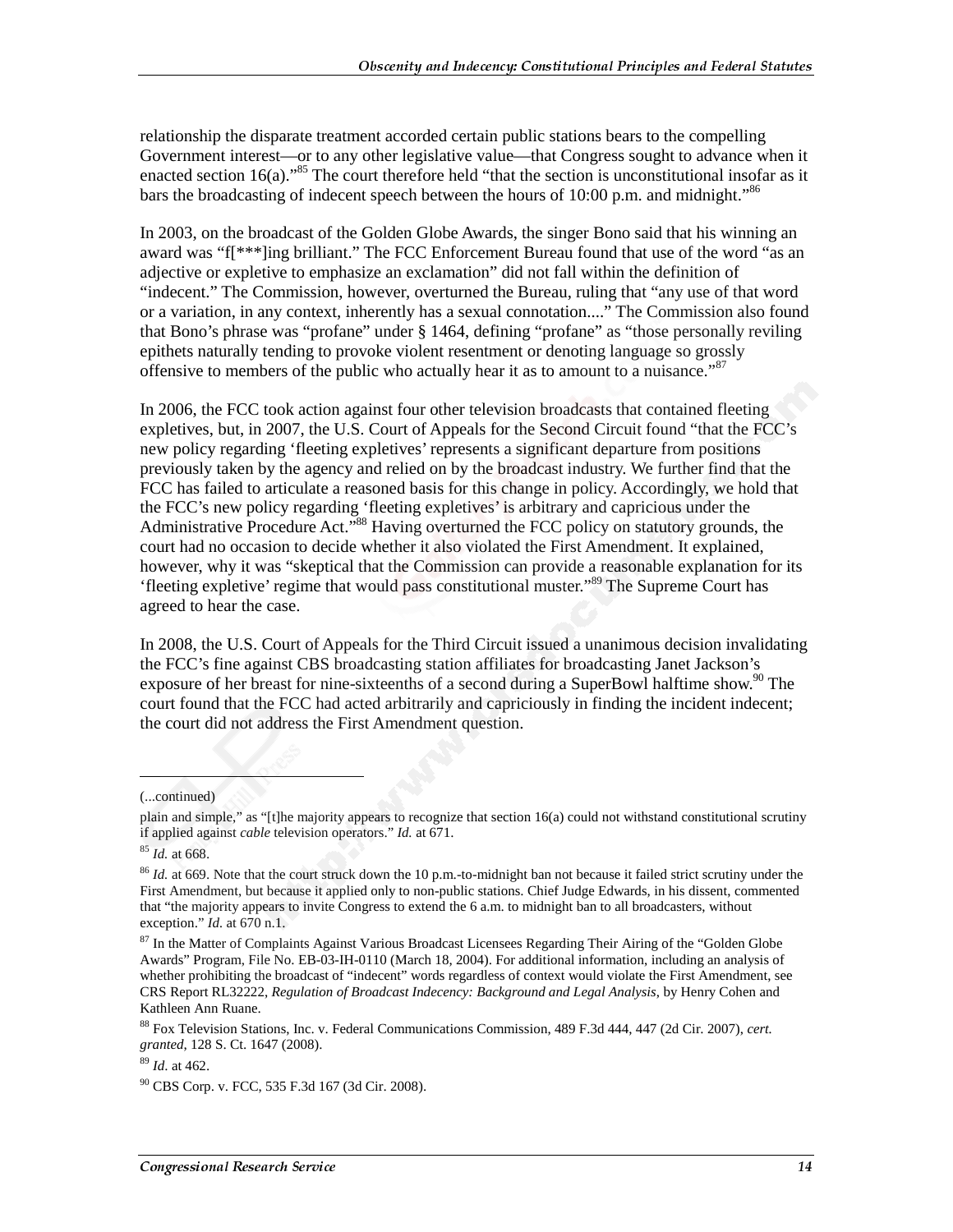#### Section 1465

This section, as amended by P.L. 109-248 (2006), § 506, makes it a crime knowingly to "produce[ ] with the intent to transport. distribute, or transmit in interstate or foreign commerce," or knowingly to "transport[ ] or travel[ ] in, or use[ ] a facility or means of interstate or foreign commerce or an interactive computer service ... in or affecting commerce for the purpose of sale or distribution of any obscene, lewd, lascivious, or filthy" material, "or any other matter of indecent or immoral character." Section 1465 should be read as limited by the *Miller* standard.<sup>91</sup> The President's message that accompanied the original proposal that became P.L. 100-690 ( the 1988 amendment to this provision) states:

The term "facility of commerce" would include such things as the federal interstate highway system, federally numbered highways, and interstate railroads, even if such facility were used only intrastate. The term "means of interstate commerce" would include motor vehicles, boats, and airplanes capable of carrying goods in interstate commerce. The new offense would be committed, for example, by transporting obscene material by truck via Interstate 95 from Richmond to Alexandria, Virginia, with the intent that at least part of it would then be sold to customers outside of Virginia.<sup>92</sup>

In 1994, in Memphis, Tennessee, Robert and Carleen Thomas, a husband and wife from Milpitas, California, were convicted and sentenced to prison under 18 U.S.C. § 1465 for transmitting obscenity, from California, over interstate phone lines through their members-only computer bulletin board. The Sixth Circuit affirmed, holding that 18 U.S.C. § 1465 applies to computer transmissions.<sup>93</sup> The defendants had also raised a First Amendment issue, arguing that they "cannot select who gets the materials they make available on their bulletin boards. Therefore, they contend, BBS [bulletin board service] operators like Defendants will be forced to censor their materials so as not to run afoul of the standards of the community with the most restrictive standards."<sup>94</sup> The court did not decide the issue because it found that, in this case, the defendants had transmitted only to members whose addresses they knew, so "[i]f Defendants did not wish to subject themselves to liability in jurisdictions with less tolerant standards for determining obscenity, they could have refused to give passwords to members in those districts, thus precluding the risk of liability."<sup>95</sup>

In 1996, P.L. 104-104, § 507(b), amended 18 U.S.C. § 1465 to apply to any "interactive computer service."

<sup>91</sup> *See*, United States v. Alexander, 498 F.2d 934, 935-936 (2d Cir. 1974).

 $92$  H.R. Doc. No. 100-129, 100<sup>th</sup> Cong., 1<sup>st</sup> Sess. 78 (1987).

<sup>&</sup>lt;sup>93</sup> United States v. Thomas, 74 F.3d 701 (6<sup>th</sup> Cir. 1996), *cert. denied*, 519 U.S. 820 (1996). The court cited another conviction under 18 U.S.C. § 1465 for computer pornography—this one by an Air Force court. United States v. Maxwell, 42 M.J. 568 (A.F.Ct.Crim. App. 1995).

<sup>94</sup> *Id.* at 711. In *Reno v. American Civil Liberties Union*, *supra* note 11, the Supreme Court noted that "the 'community standards' criterion as applied to the Internet means that any communication available to a nation-wide audience will be judged by the standards of the community most likely to be offended by the message." In *Ashcroft v. American Civil Liberties Union*, *infra* note 132, the Supreme Court held that the use of community standards to assess "harmful to minors" material on the Internet is not by itself unconstitutional.

<sup>95</sup> *Id.*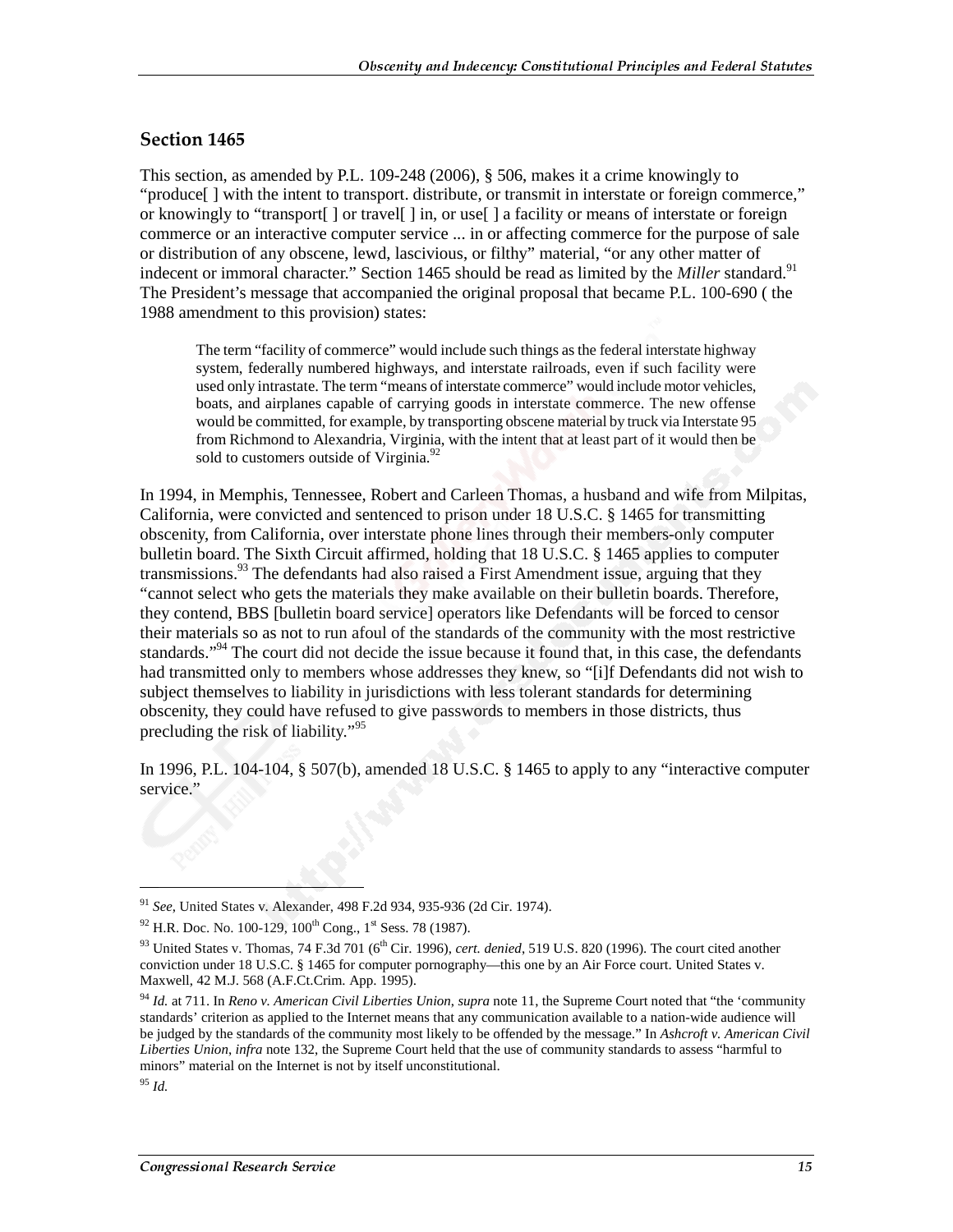#### **Section 1466**

This section, as amended by P.L. 109-248 (2006), § 506, makes it a crime for any person "engaged in the business of producing with intent to distribute or sell, or selling or transferring obscene matter" knowingly to "receive[ ] or possess[ ] with intent to distribute any obscene [material] which has been shipped or transported in interstate or foreign commerce." Offering to sell or transfer, at one time, two or more copies of any obscene publication, or a combined total of five, shall create a rebuttable presumption that the person so offering them is "engaged in the business." In other words, if the government proved that the defendant had offered to sell, at one time, two or more copies of any obscene publication, or a combined total of five, then the defendant would be deemed to be "engaged in the business" unless he could prove otherwise.

#### **Section 1466A**

Section 504 of the PROTECT Act, P.L. 108-21 (2003), created this section, which makes it a crime knowingly to produce, distribute, receive, or possess, with or without intent to distribute, "a visual depiction of any kind, including a drawing, cartoon, sculpture, or painting," that depicts a minor engaging in sexually explicit conduct and is obscene or lacks serious literary, artistic, political, or scientific value. Section 1466A applies whether an actual minor is used or not, but covers only depictions of minors engaged in specified sexual activities, and not in lascivious exhibition of the genitals or pubic area. To the extent that § 1466A applies to non-obscene material produced without the use of an actual minor, it would be unconstitutional under *Ashcroft v. Free Speech Coalition*. 96

#### Section 1467

This section provides for criminal forfeiture in obscenity cases. Specifically, it provides that a person convicted under the federal obscenity statute (18 U.S.C. §§ 1460-1469) shall forfeit to the United States (1) the obscene material, (2) property traceable to gross profits or other proceeds obtained from the obscene material, (3) property used or intended to be used to commit the offense. In 2006, P.L. 109-248, § 505(a), repealed subsections (b) through (n) of section 1467 and made "section 413 of the Controlled Substances Act (21 U.S.C. 853), with the exception of subsections (a) and (d)," applicable to the criminal forfeiture of property pursuant to section 1467. Section 505(b) of the 2006 amendment provided that any property subject to forfeiture pursuant to section 1467 may be forfeited to the United States in a civil case in accordance with the procedures set forth in 18 U.S.C. §§ 981-986.

#### **Section 1468**

This section, enacted in 1988, makes it a crime "knowingly to utter[ ] obscene language or distribute[ ] any obscene matter by means of cable television or subscription services on television." The section defines "distribute" to include transmissions by "wire, microwave, or satellite." Similarly, 47 U.S.C. § 559, enacted in 1984, makes it a crime to "transmit[ ] over any cable system any matter which is obscene or otherwise unprotected by the Constitution of the United States." The President's message that accompanied the original proposal that became section 1468 explained that the reason for its enactment was that ambiguities in Title 47 of the U.S. Code

<sup>&</sup>lt;sup>96</sup> 535 U.S. 234 (2002).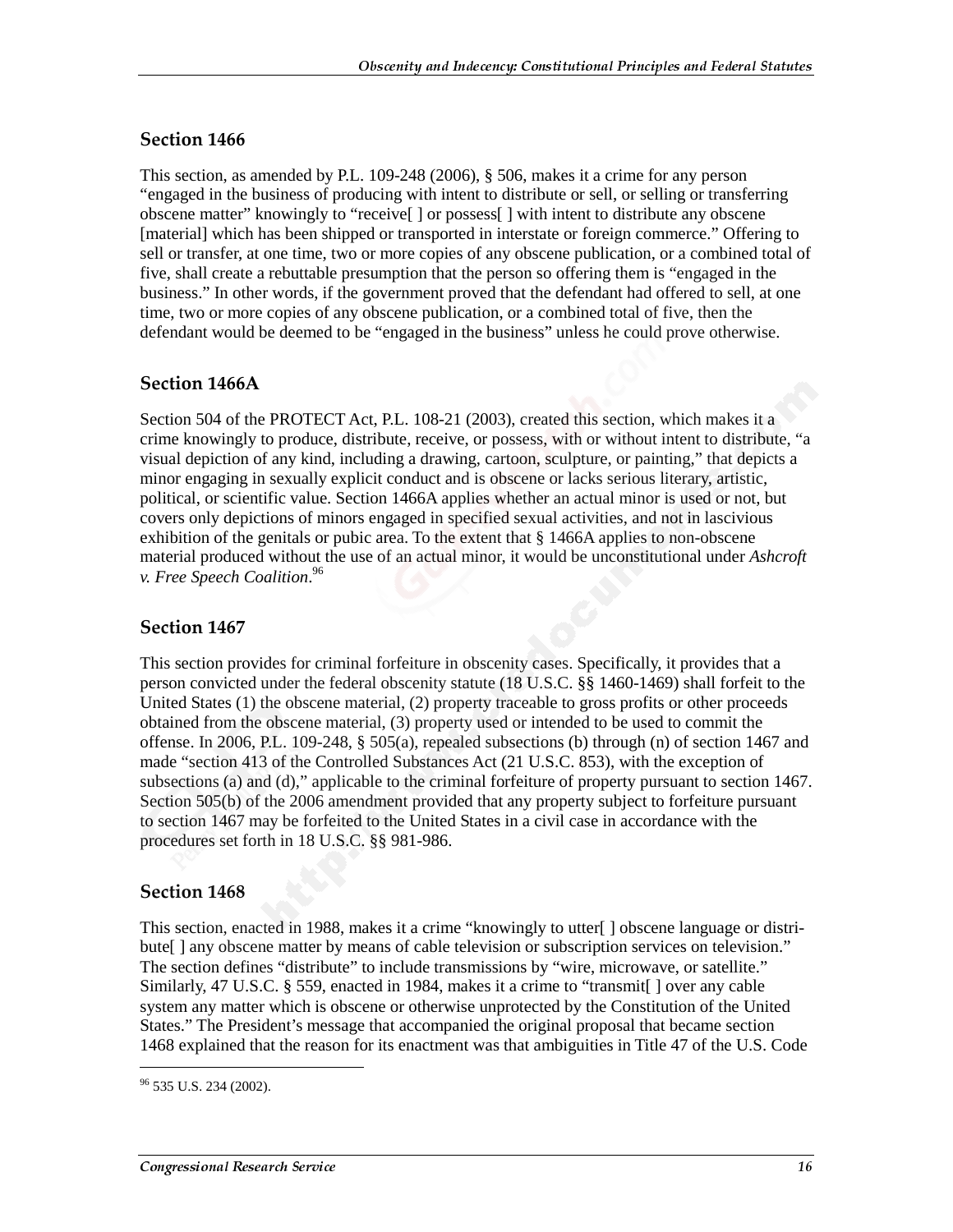made it "unclear under what circumstances, if any, the federal government could enforce [47 U.S.C. § 559]."97

Section 1468 also provides that no provision of federal law is intended to preempt the power of the states, including their political subdivisions, "to regulate the uttering of language that is obscene or otherwise unprotected by the Constitution or the distribution of matter that is obscene or otherwise unprotected by the Constitution."

There are also other statutes codified in title 47 of the U.S. Code that regulate obscenity and indecency on cable television; see below.

#### Section 1469

This section creates a rebuttable presumption that an item produced in one state and subsequently located in another, or produced outside the United States and subsequently located in the United States, was transported in interstate or foreign commerce. This means that, if the government proves the change of location, then, unless the defendant shows that the allegedly obscene material had not been transported in interstate or foreign commerce, it would be deemed to have been so transported.

#### **Section 1470**

This section, added by P.L. 105-314, § 401 (1998), makes it a crime to use the mail or interstate or foreign commerce knowingly to transfer obscene matter to a person under 16, knowing that such person is under 16.

## D. Cable Television

In addition to 18 U.S.C. § 1468 and 47 U.S.C. § 559 (discussed above under "Section 1468"), both of which prohibit obscenity on cable television, various provisions in the Communications Act of 1934, codified in title 47 of the U.S. Code, regulate obscenity and indecency on cable television.

In 1994, in *Turner Broadcasting System v. Federal Communications Commission*, which did not involve obscenity or indecency, the Supreme Court held that cable television is entitled to full First Amendment protection.<sup>98</sup> It wrote in *Turner*: "In light of these fundamental technological differences between broadcast and cable transmission, application of the more relaxed standard of scrutiny, adopted in *Red Lion* and other broadcast cases is inapt when determining the First Amendment validity of cable regulation."99 In 1996, in *Denver Area Educational Telecommunications Consortium, Inc. v. Federal Communications Commission*, a plurality of the Justices retreated from the Court's position in *Turner*. They wrote: "The Court's distinction in *Turner*,... between cable and broadcast television, relied on the inapplicability of the spectrum scarcity problem to cable.... While that distinction was relevant in *Turner* to the justification for

<sup>97</sup> H.R. Doc. No. 100-129, *supra* note 92, at 93.

<sup>&</sup>lt;sup>98</sup> 512 U.S. 622 (1994).

<sup>99</sup> *Id.* at 639.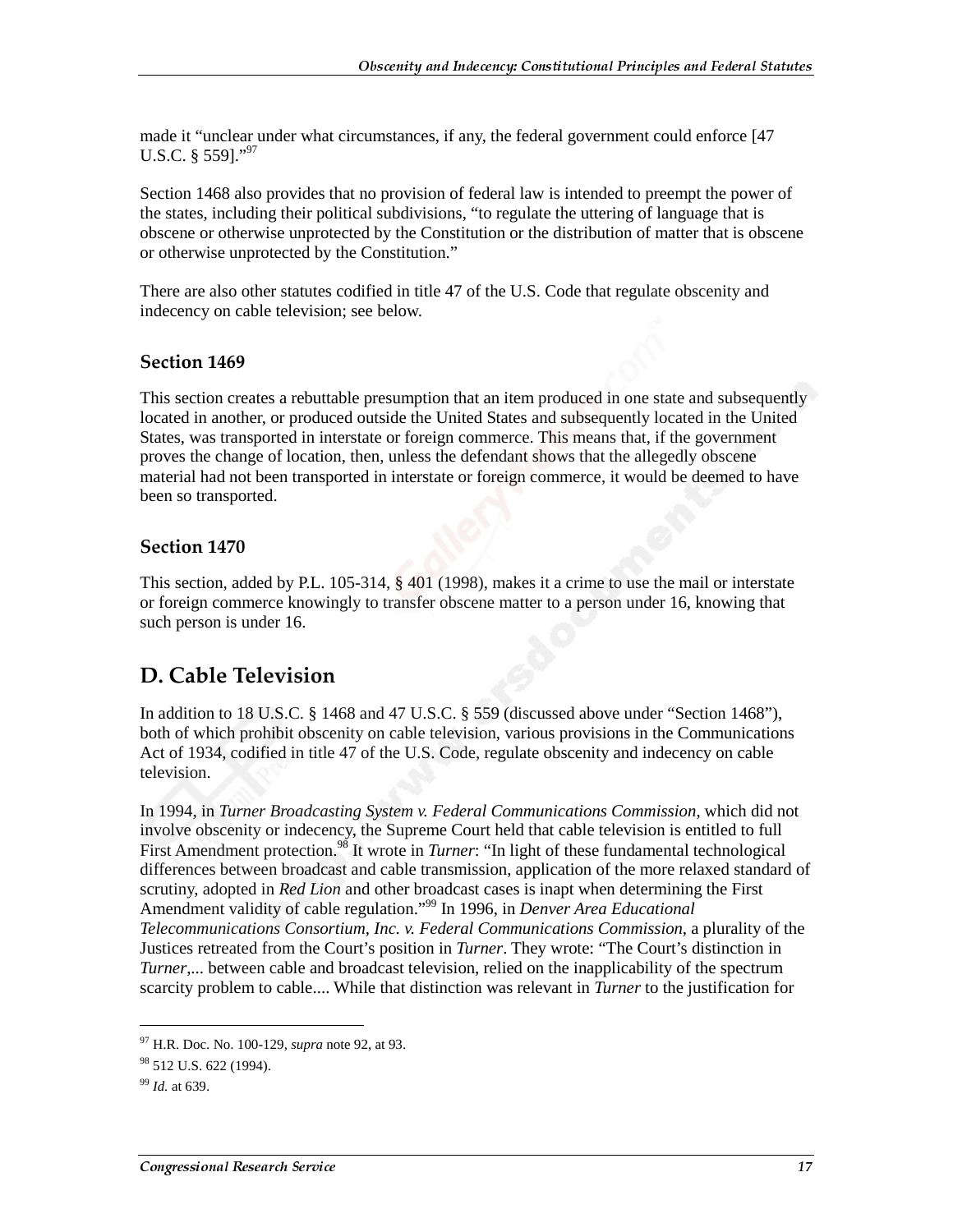structural regulations at issue there (the 'must carry' rules), it has little to do with a case that involves the effects of television viewing on children."100

In Part II of the *Denver Consortium* opinion, a plurality (four justices) upheld § 10(a) of the Cable Television Consumer Protection and Competition Act of 1992, 47 U.S.C. § 532(h), which permits cable operators to prohibit indecent material on leased access channels.<sup>101</sup> In upholding § 10(a), the Court, citing *Pacifica*, noted that cable television "is as 'accessible to children' as over-the-air broadcasting," has also "established a uniquely pervasive presence in the lives of all Americans," and can also "'confron[t] the citizen' in 'the privacy of the home,'... with little or no prior warning."<sup>102</sup> Applying something less than strict scrutiny, the Court concluded "that § 10(a) is a sufficiently tailored response to an extraordinarily important problem."<sup>103</sup> It also found that "the statute is not impermissibly vague."<sup>104</sup>

In Part III of *Denver Consortium*, a majority (six justices) struck down § 10(b) of the 1992 Act, 47 U.S.C. § 532(j), which required cable operators, if they do not prohibit such programming on leased access channels, to segregate it on a single channel and block that channel unless the subscriber requests access to it in writing. In this part of the opinion, the Court appeared to apply strict scrutiny, finding "that protection of children is a 'compelling interest,'" but "that, not only is [§ 10(b)] not a 'least restrictive alternative,' and is not 'narrowly tailored' to meet its legitimate objective, it also seems considerably 'more extensive than necessary.'"105

In Part IV, which only three justices joined, the Court struck down  $\S 10(c)$ , 42 U.S.C.  $\S 531$  note, which permitted cable operators to prohibit indecent material on public access channels. Without specifying the level of scrutiny they were applying, the justices concluded "that the Government cannot sustain its burden of showing that  $\S10(c)$  is necessary to protect children or that it is appropriately tailored to secure that end."106

Another relevant statute concerning cable television is 47 U.S.C. § 544(d)(1), which provides that a franchising authority and a cable operator may specify, in granting or renewing a franchise, "that certain cable services shall not be provided or shall be provided subject to conditions, if such cable services are obscene or are otherwise unprotected by the Constitution of the United States." In addition, 47 U.S.C. §  $544(d)(2)(A)$  provides: "In order to restrict the viewing of programming which is obscene or indecent, upon the request of a subscriber, a cable operator shall provide (by sale or lease) a device by which the subscriber can prohibit viewing of a particular cable service during a period selected by that subscriber."

The Communications Decency Act of 1996, P.L. 104-104, which is known primarily for its provisions regulating computer-transmitted indecency, also contained provisions concerning cable

<sup>100 518</sup> U.S. 727, 748 (1996).

<sup>&</sup>lt;sup>101</sup> The Cable Communications Policy Act of 1984, P.L. 98-549, had required cable operators to provide leased access and public access channels free of operator editorial control. 47 U.S.C. §§ 531(e), 532(c)(2). These two provisions were amended in 1996 by § 506 of the Communications Decency Act to permit cable operators to refuse to transmit "obscenity, indecency, or nudity."

<sup>102</sup> *Denver Consortium*, *supra*, note 100, 518 U.S. at 744-745.

<sup>103</sup> *Id.* at 743.

<sup>104</sup> *Id.* at 753.

<sup>105</sup> *Id.* at 755.

<sup>&</sup>lt;sup>106</sup> *Id.* at 766. Two other justices concurred in the judgment that § 10(c) is invalid, but for different reasons.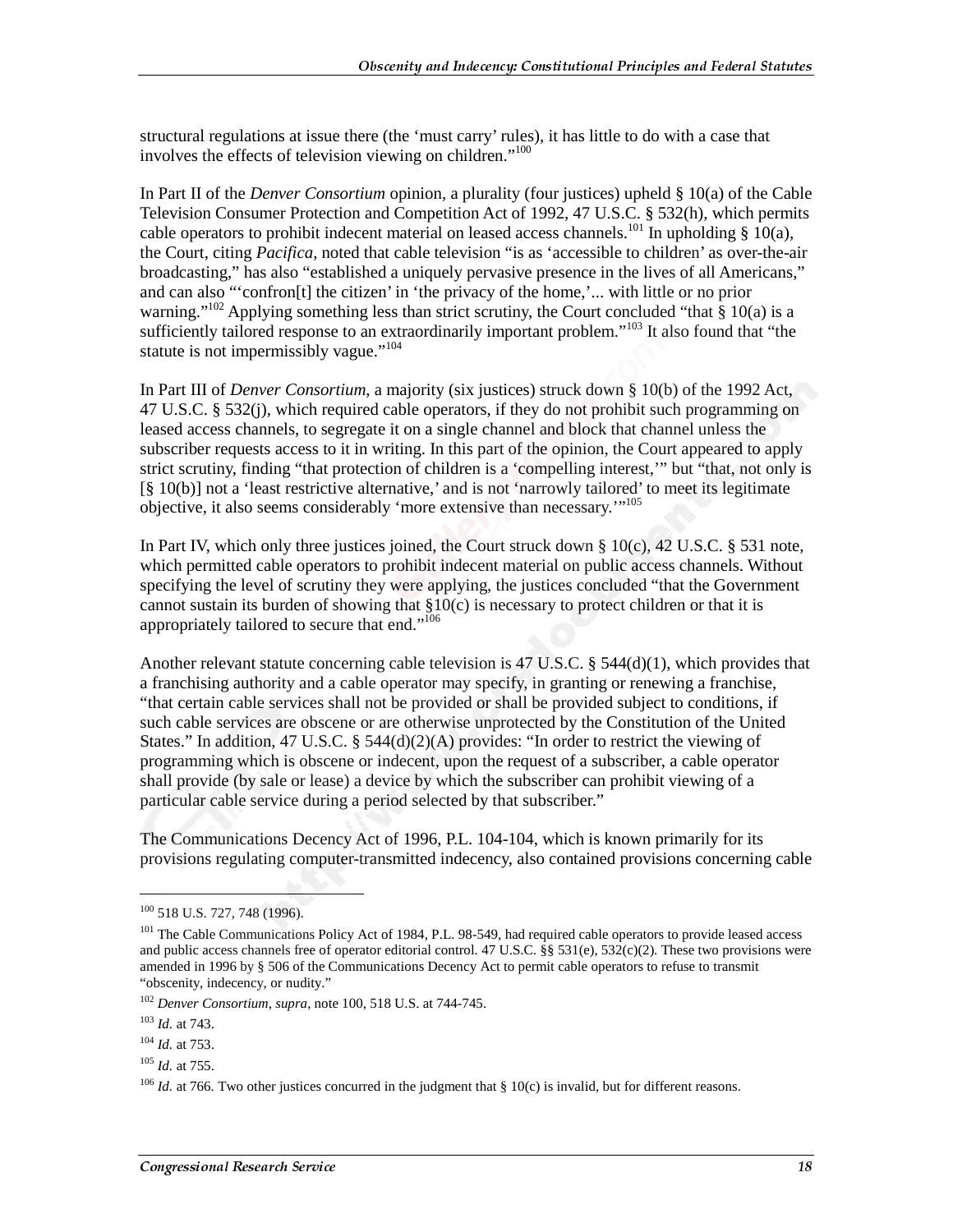television. Section 504 added § 640 to the Communications Act of 1934, 47 U.S.C. § 560, which provides:

Upon request by a cable service subscriber, a cable operator shall, without charge, fully scramble or otherwise fully block the audio and video programming of each channel carrying such programming so that one not a subscriber does not receive it.

This section includes no restriction on the type of material that a subscriber may request to have blocked.

Section 505 added § 641, 47 U.S.C. § 561, which provides:

(a) In providing sexually explicit adult programming or other programming that is indecent on any channel of its service primarily dedicated to sexually-oriented programming, a multichannel video programming distributor shall fully scramble or otherwise fully block the video and audio portion of such channel so that one not a subscriber does not receive it.

(b) Until a multichannel video programming distributor complies with the requirement set forth in subsection (a), the distributor shall limit the access of children to the programming referred to in that subsection by not providing such programming during the hours of the day (as determined by the [Federal Communications] Commission) when a significant number of children are likely to be viewing it.

In 2000, the Supreme Court declared § 505 unconstitutional, making clear, as it had not in *Denver Consortium*, that strict scrutiny applies to content-based speech restrictions on cable television.<sup>107</sup> The Court noted that "[t]he purpose of § 505 is to shield children from hearing or seeing images resulting from signal bleed," which refers to images or sounds that come through to nonsubscribers, even though cable operators have "used scrambling in the regular course of business, so that only paying customers had access to certain programs."<sup>108</sup> Section 505 requires cable operators to implement more effective scrambling—to *fully* scramble or otherwise *fully* block programming so that non-subscribers do not receive it—or to "time channel," which, under an F.C.C. regulation meant to transmit the programming only from 10 p.m. to 6 a.m.

"To comply with the statute," the Court noted, "the majority of cable operators adopted the second, or 'time channeling,' approach.<sup>109</sup> The effect ... was to eliminate altogether the transmission of the targeted programming outside the safe harbor period [6 a.m. to 10 p.m.] in affected cable service areas. In other words, for

two-thirds of the day no household in those service areas could receive the programming, whether or not the household or the viewer wanted to do so."110 The Court also noted that "[t]he speech in question was not thought by Congress to be so harmful that all channels were subject to

<sup>&</sup>lt;sup>107</sup> United States v. Playboy Entertainment Group, Inc., 529 U.S. 803, 813 (2000).

<sup>108</sup> *Id*. at 806.

<sup>109</sup> *Id*. They may have done so because fully blocking or fully scrambling "appears not be economical" (*id.* at 808) or because the technology is imperfect and cable operators attempting to fully block or fully scramble might have still been "faced with the possibility of sanctions for intermittent bleeding" (*id*. at 821).

<sup>110</sup> *Id*. at 806-807.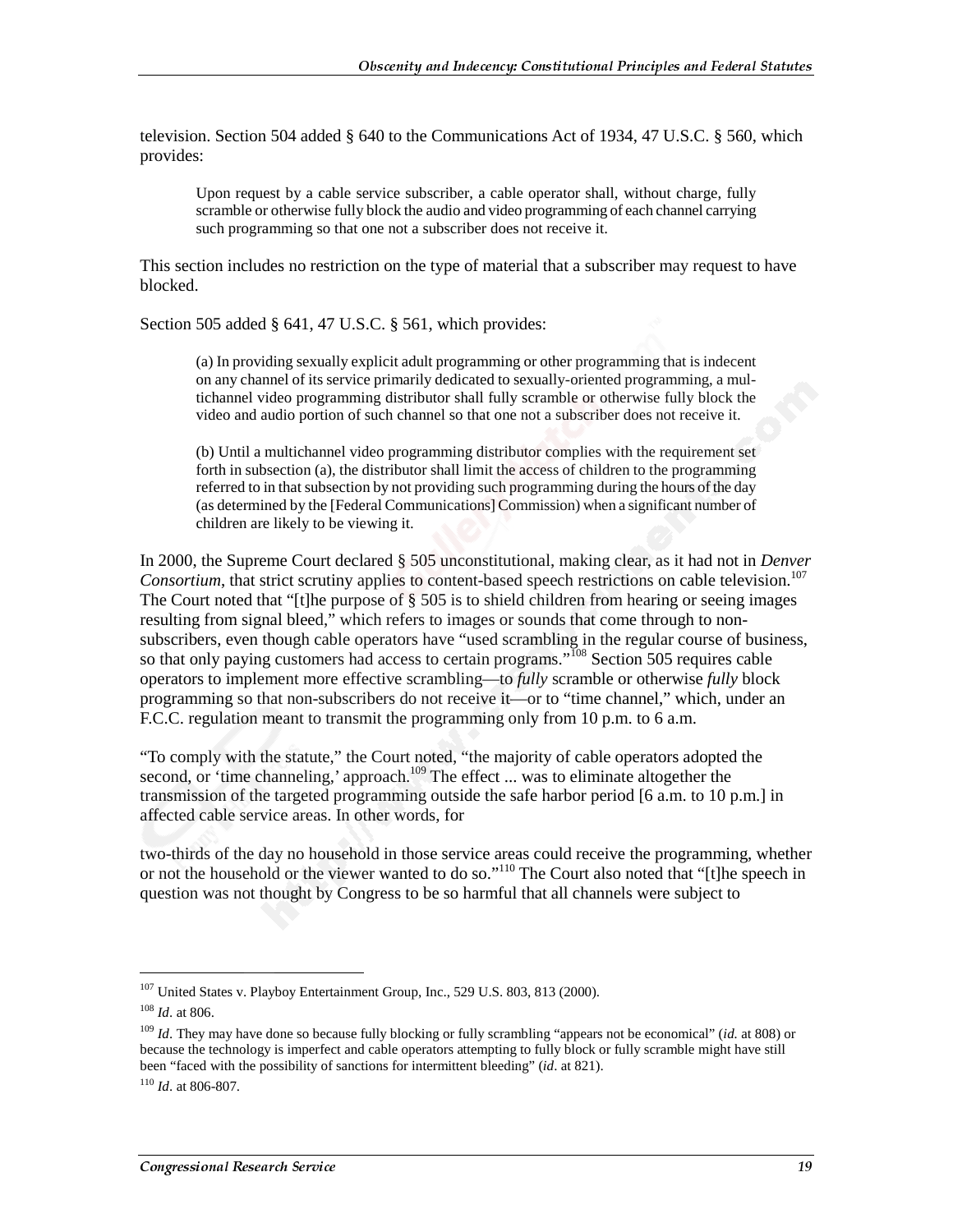restriction. Instead, the statutory disability applies only to channels 'primarily dedicated to sexually-oriented programming."<sup>111</sup>

"Since § 505 is a content-based speech restriction," the Court wrote, "it can stand only if it satisfies strict scrutiny.... If a statute regulates speech based on content, it must be narrowing tailored to promote a compelling Government interest.... If a less restrictive alternative would serve the Government's purpose, the legislature must use that alternative."<sup>112</sup> The Court did not explicitly say in this case that protecting children from sexually oriented signal bleed is a compelling interest, but would "not discount the possibility that a graphic image could have a negative impact on a young child."113 Instead, it addressed the question of whether § 505 constituted the least restrictive means to advance that interest.

The Court noted that there is "a key difference between cable television and the broadcasting media, which is the point on which this case turns: Cable systems have the capacity to block unwanted channels on a household-by-household basis.... [T]argeted blocking enables the Government to support parental authority without affecting the First Amendment interests of speakers and willing listeners...."<sup>114</sup> Furthermore, targeted blocking is already required—by § 504 of the CDA, which, as noted above, requires cable operators, upon request by a cable service subscriber, to, without charge, fully scramble or otherwise fully block audio and video programming that the subscriber does not wish to receive. "When a plausible, less restrictive alternative is offered to a content-based speech restriction, it is the Government's obligation to prove that the alternative will be ineffective to achieve its goal. The Government has not met that burden here."<sup>115</sup> The Court concluded, therefore, that § 504, with adequate publicity to parents of their rights under it, constituted a less restrictive alternative to § 505.

One additional provision of the CDA affected cable television: § 506 amended 47 U.S.C. §§ 531(e) and 532(c)(2) to permit cable operators to refuse to transmit "obscenity, indecency, or nudity" on public access and leased access channels.<sup>116</sup>

## E. The Communications Decency Act of 1996

The Communications Decency Act of 1996 (CDA) is Title V of the Telecommunications Act of 1996, P.L. 104-104. This report has previously noted amendments the act made to 18 U.S.C. §§ 1462 and 1465, and provisions relating to cable television that it added to Title 47 of the U.S. Code. This section of the report examines § 502 of the act, which would have limited indecent

 $\overline{a}$ 

<sup>114</sup> *Id.* at 815.

<sup>115</sup> *Id.* at 816.

<sup>111</sup> *Id*. at 812.

<sup>112</sup> *Id*. at 813.

<sup>&</sup>lt;sup>113</sup> *Id.* at 826. This suggests the possibility that the Court might not find a compelling interest in shielding older children from sexually oriented material. The Court rejected another interest as compelling: "Even upon the assumption that the Government has an interest in substituting itself for informed and empowered parents, its interest is not sufficiently compelling to justify this widespread restriction on speech." *Id*. at 825.

<sup>116</sup> Justice Kennedy, in the only footnote to his concurring and dissenting opinion in *Denver Consortium*, wrote that the constitutionality of the amendments made by § 506, "to the extent they differ from the provisions here [§§ 10(a) and 10(c) of the 1992 Act], is not before us." 518 U.S. at 782.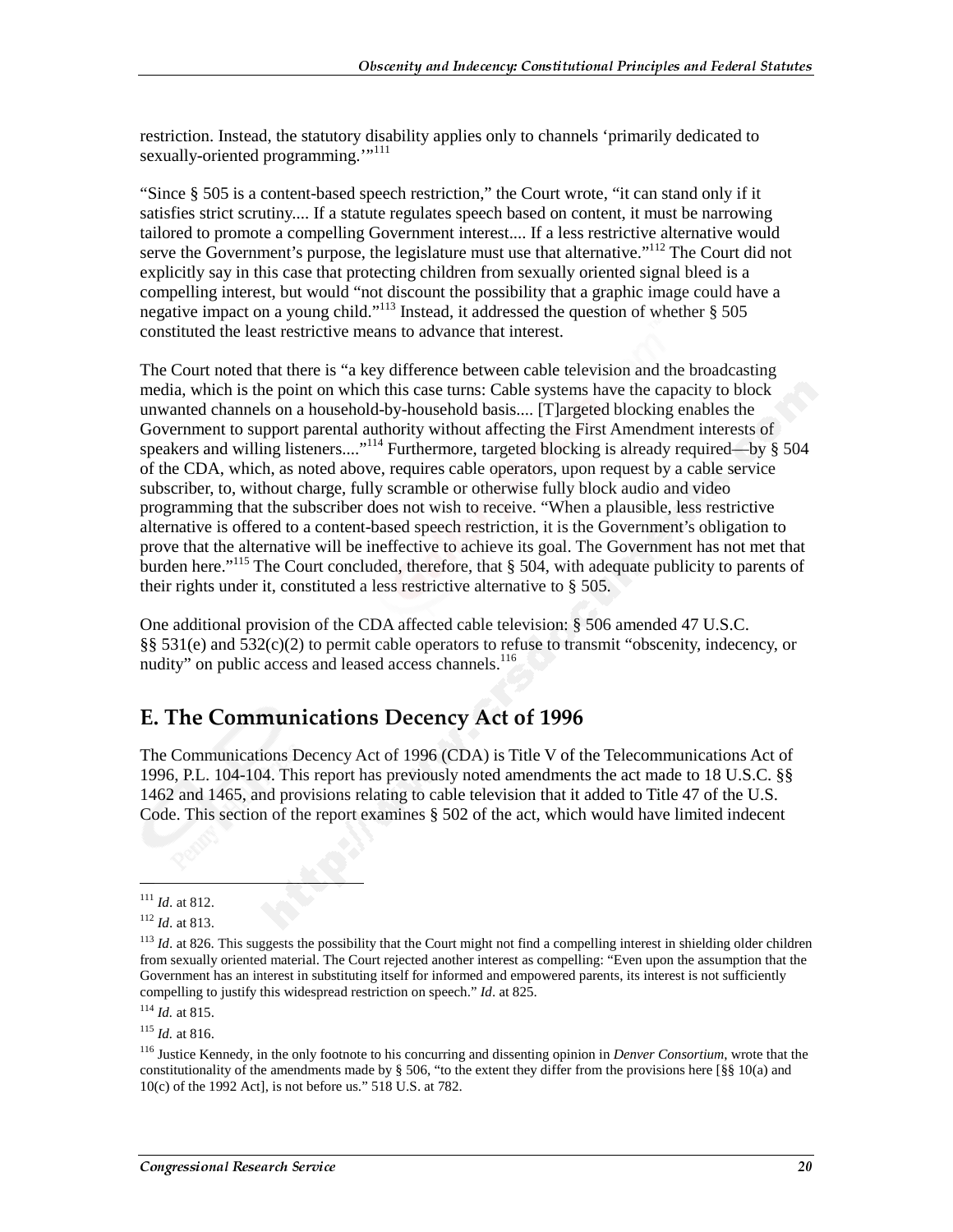material transmitted by telecommunications devices and interactive computer services, and *Reno v. American Civil Liberties Union*, the Supreme Court decision holding it unconstitutional.<sup>117</sup>

Section 502 rewrote 47 U.S.C. § 223(a) and added subsections (d) through (h) to 47 U.S.C. § 223. It did not amend subsections (b) or (c), which restrict commercial dial-a-porn services (see Section II. B., above). In *Reno*, the Supreme Court struck down § 223(a) in part and § 223(d) in whole.

#### 47 U.S.C. § 223(a)

 $\overline{a}$ 

Prior to its amendment by  $\S$  603 of the PROTECT Act, P.L. 108-21 (2003),  $\S$  223(a)(1)(A) made it a crime, by means of a telecommunications device, knowingly to transmit a communication that is "obscene, lewd, lascivious, filthy, or indecent, with intent to annoy, abuse, threaten, or harass another person." Prior to its amendment by  $\S$  603 of the PROTECT Act,  $\S$  223(a)(1)(B) made it a crime, by means of a telecommunications device, knowingly to transmit a communication that is "obscene or indecent, knowing that the recipient of the communication is under 18 years of age...." Section 223(a)(2) makes it a crime knowingly to permit any telecommunications facility under one's control to be used for any activity prohibited by  $\S 223(a)(1)$  with the intent that it be used for such activity.<sup>118</sup>

Although the CDA defines "telecommunications,"119 it does not define "telecommunications device." However, it provides in §  $223(h)(1)(B)$  that the term "does not include the use of an interactive computer service."<sup>120</sup> Thus, it appears that  $\S 223(a)(1)(A)$  and (B) are intended to apply to communications, by telephone, fax machine, or computer, that are sent to particular individuals, not those that can be accessed by multiple users.

In *Reno v. American Civil Liberties Union*, the Supreme Court declared § 223(a)(1)(B) unconstitutional insofar as it applies to "indecent" communications.

Section 603 of the PROTECT Act amended  $\S 223(a)(1)(A)$  by substituting "or child pornography" for "lewd, lascivious, filthy, or indecent." Thus, § 223(a)(1)(A) now bans only

<sup>117</sup> *Reno*, *supra*, note 11, 521 U.S. 844 (1997). The CDA also prohibits the transmission to minors of obscene material, and the Supreme Court, without a written opinion, affirmed the decision of a three-judge federal district court that rejected a claim that this prohibition is unconstitutionally overbroad. Nitke v. Gonzales, 413 F. Supp. 2d 262 (S.D.N.Y. 2005), *aff'd*, 547 U.S. 1015 (2006).

<sup>118</sup> In *ApolloMedia Corp. v. Reno*, 19 F. Supp. 2d 1081, 1084 (N.D. Cal. 1998), *aff'd*, 526 U.S. 1061 (1999), the plaintiff sought to enjoin enforcement of § 223(a)(1)(A) and § 223(a)(2) "on the grounds that ..., to the extent that they prohibit 'indecent' communications made 'with an intent to annoy,' [they] are impermissibly overbroad and vague...." The three-judge court denied the plaintiff's request because it found that "the provisions regulate only 'obscene' communications." The Supreme Court affirmed without a written opinion. The plaintiffs reportedly had appealed because they believed that the fact that the word "indecent" was in the statute could have a chilling effect on indecent nonobscene expression, even if the law was not enforceable against such expression.

<sup>119</sup> Section 3 of P.L. 104-104 added to 47 U.S.C. § 153 the following definition of "telecommunications": "the transmission, between or among points specified by the user, of information of the user's choosing, without change in the format or content of the information as sent and received." The conference report adds that this information includes "voice, data, image, graphics, and video."

 $120$  Section 230(f)(2) defines "interactive computer service" as "any information service, system, or access software provider that provides or enables computer access by multiple users to a computer server, including specifically a service or system that provides access to the Internet and such systems operated or services offered by libraries or educational institutions."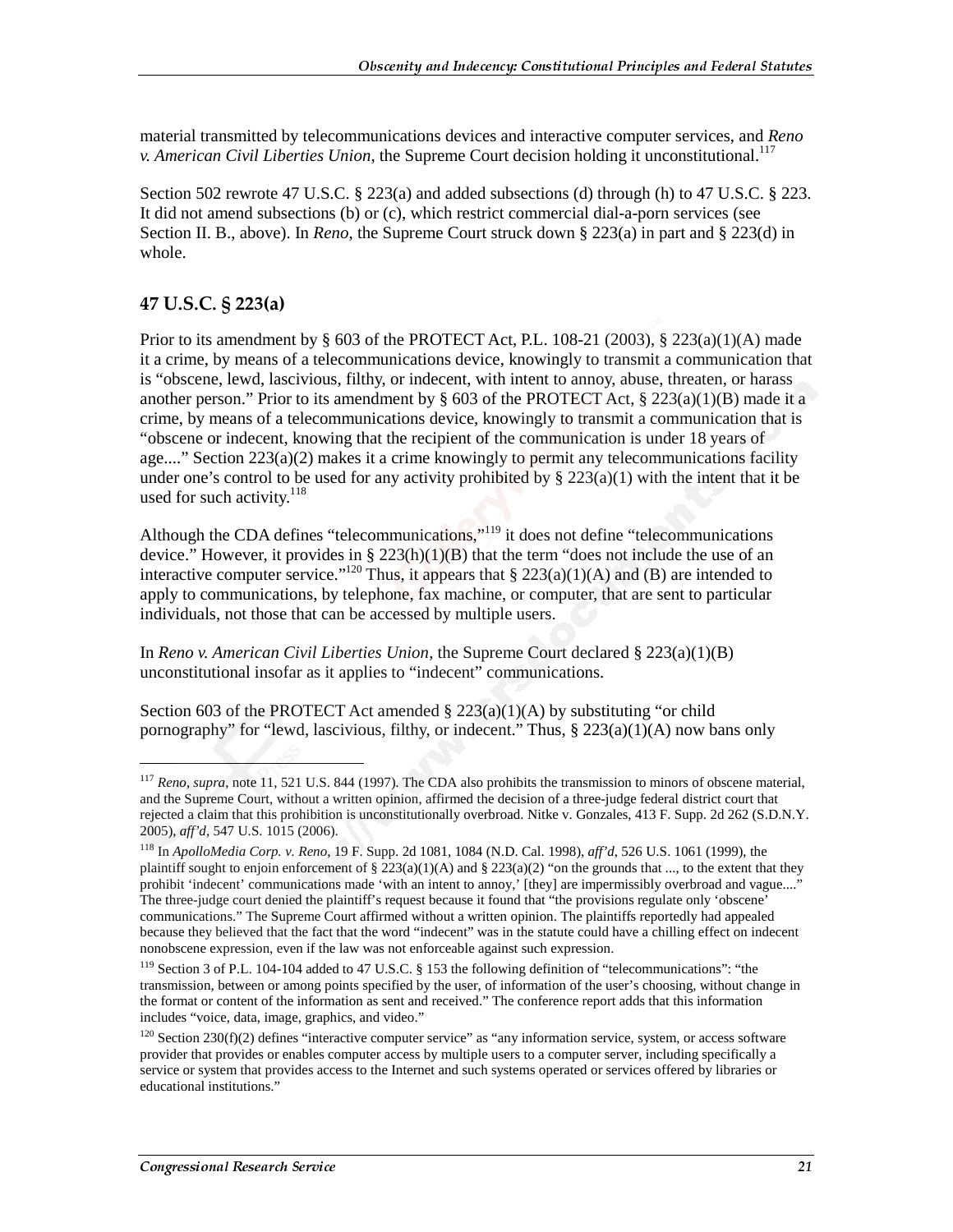obscenity and child pornography, both of which are unprotected by the First Amendment. Section 223(a)(1)(A) thereby no longer raises the constitutional issue raised by *ApolloMedia Corp. v. Reno.*<sup>121</sup>

Section 603 of the PROTECT Act amended  $\S$  223(a)(1)(B) by substituting "child pornography" for "indecent," so that it too now bans only obscenity and child pornography, and no longer raises the constitutional issue that gave rise to *Reno v. American Civil Liberties Union*. 122

#### 47 U.S.C. § 223(d)

Prior to its amendment by  $\S 603$  of the PROTECT Act,  $\S 223(d)$  made it a crime knowingly to use "an interactive computer service to send to a specific person or persons under 18 years of age, or ... to display in a manner available to a person under 18 years of age, any ... communication that, in context, depicts or describes, in terms patently offensive as measured by contemporary community standards, sexual or excretory activities or organs...." (italics added) This prohibition seems equivalent to a prohibition of "indecent" material, but § 223(d) does not use the word "indecent," a fact of which the Supreme Court took note in *Reno* when it held § 223(d) unconstitutional. $^{123}$ 

Section 603 of the PROTECT Act amended  $\S$  223(d)(1) by substituting "is obscene or child pornography" for the words italicized above. Section 223(d) thus no longer raises the constitutional issue that gave rise to *Reno v. American Civil Liberties Union*.

#### Reno v. American Civil Liberties Union

The Supreme Court found in this case that "the CDA is a content-based blanket restriction on speech....<sup>"124</sup> As such, it may be found constitutional only if it serves "to promote a compelling interest" and is "the least restrictive means to further the articulated interest."<sup>125</sup> As for whether the CDA promotes a compelling interest, although the Court referred to "the legitimacy and importance of the congressional goal of protecting children from harmful materials," $126$  it suggested that there may be less of a governmental interest in protecting older children from indecent material—at least such material as had artistic or educational value.<sup>127</sup>

l

<sup>121</sup> See note 117, *supra*.

<sup>&</sup>lt;sup>122</sup> Section 223(a)(1)(C) makes it a crime for a person, in interstate or foreign communications, to "make[] a telephone call or utilize[ ] a telecommunications device, whether or not conversation or communication ensues, without disclosing his identity and with intent to annoy, abuse, threaten, or harass any person...." Section 223(h)(1) was amended by P.L. 109-162, § 113 (2005) to define "telecommunications device," as used in section  $223(a)(1)(C)$ , to "include[ ] any device or software that can be used to originate telecommunications or other types of communications that are transmitted, in whole or in part, by the Internet...."

<sup>123</sup> *See*, *Reno*, *supra* note 11, 521 U.S. at 871.

<sup>124</sup> *Id*. at 868.

<sup>125</sup> *Sable*, *supra* note 4.

<sup>126</sup> *Reno*, *supra* note 11, 521 U.S. at 849.

<sup>&</sup>lt;sup>127</sup> See, id. at 878. The Court wrote: "[A] parent who sent his 17-year-old college freshman information on birth control via e-mail could be incarcerated even though neither he, his child, nor anyone in their home community found the material 'indecent' or 'patently offensive,' if the college town's community thought otherwise." *Id*.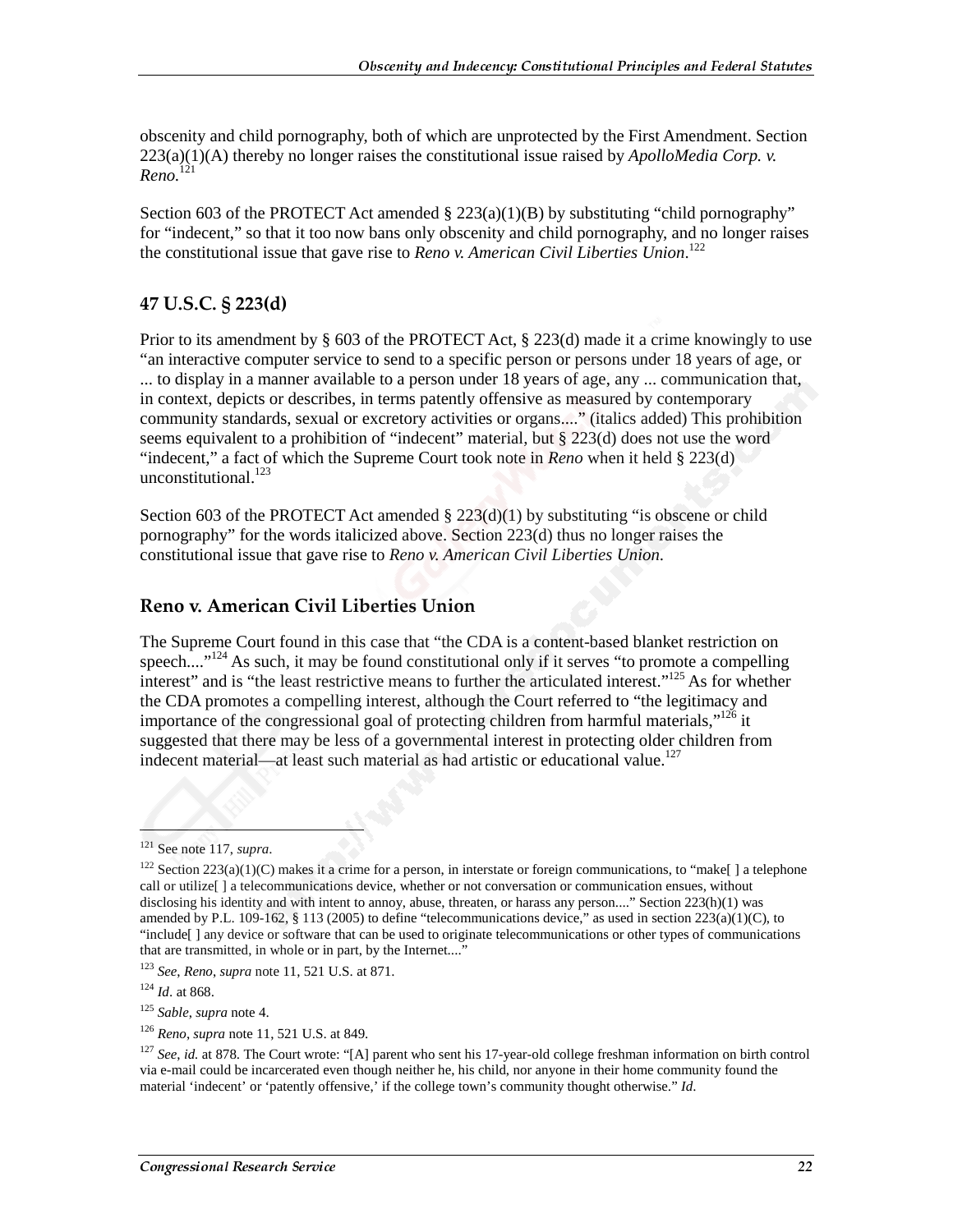As for whether the CDA is the least restrictive means to further the governmental interest, the Court found that "the Government [failed] to explain why a less restrictive provision would not be as effective as the CDA."<sup>128</sup> The CDA's "burden on adult speech," the Court held, "is unacceptable if less restrictive alternatives would be at least as effective in achieving the legitimate purpose that the statute was enacted to serve."<sup>129</sup> "[T]he Government may not 'reduc[e] the adult population ... to ... only what is fit for children."<sup>130</sup>

Could Congress reenact the CDA be reenacted in a narrower form that would be constitutional? The Supreme Court did not say, but it did not foreclose the possibility. It wrote:

The arguments in this Court have referred to possible alternatives such as requiring that indecent material be "tagged" in a way that facilitates parental control of material coming into their homes, making exceptions for messages with artistic or educational value, providing some tolerance for parental choice, and regulating some portions of the Internet such as commercial web sites—differently from others, such as chat rooms.<sup>131</sup>

## F. Child Online Protection Act

On October 21, 1998, President Clinton signed into law the Omnibus Appropriations Act for FY1999 (P.L. 105-277), title XIV of which is the Child Online Protection Act (COPA), 47 U.S.C. § 231. COPA was an attempt to enact a constitutional version of the CDA. It has never taken effect, however, because a federal district court issued a preliminary injunction against its enforcement pending trial. The preliminary injunction was affirmed on appeal, most recently by the Supreme Court, which, in 2004, remanded the case for trial.<sup>132</sup> In 2007, a federal district court found COPA to be unconstitutional and issued a permanent injunction against its enforcement; in 2008, the U.S. Court of Appeals for the Third Circuit affirmed, and, in 2009, the Supreme Court declined to review the case.<sup>133</sup>

COPA differs from the CDA in two main respects: (1) it prohibits communication to minors only of material that is "harmful to minors," rather than material that is indecent, and (2) it applies only to communications for commercial purposes on publicly accessible websites. It defines "material that is harmful to minors" as pictures or words that—

(A) the average person, applying contemporary community standards, would find, taking the material as a whole and with respect to minors, is designed to appeal to, or is designed to pander to, the prurient interest;

(B) depicts, describes, or represents, in a manner patently offensive with respect to minors, an actual or simulated sexual act or sexual contact, an actual or simulated normal or perverted sexual act, or a lewd exhibition of the genitals or post-pubescent female breast; and

<sup>128</sup> *Id.* at 879.

<sup>129</sup> *Id*. at 874.

<sup>130</sup> *Id*. at 875.

<sup>131</sup> *Id.* at 879.

<sup>132</sup> American Civil Liberties Union v. Reno, 31 F. Supp. 2d 473 (E.D. Pa. 1999), *aff'd*, 217 F.3d 162 (3d Cir. 2000), *vacated and remanded sub nom.* Ashcroft v. American Civil Liberties Union, 535 U.S. 564 (2002), *aff'd on remand*, 322 F.3d 240 (3d Cir. 2003), *aff'd and remanded*, 542 U.S. 656 (2004).

<sup>133</sup> American Civil Liberties Union v. Gonzales, 478 F. Supp. 2d 775 (E.D. Pa. 2007), *aff'd sub nom.* American Civil Liberties Union v. Mukasey, 534 F.3d 181 (3d Cir. 2008), *cert. denied*, No. 08-565 (U.S. Jan. 21, 2009).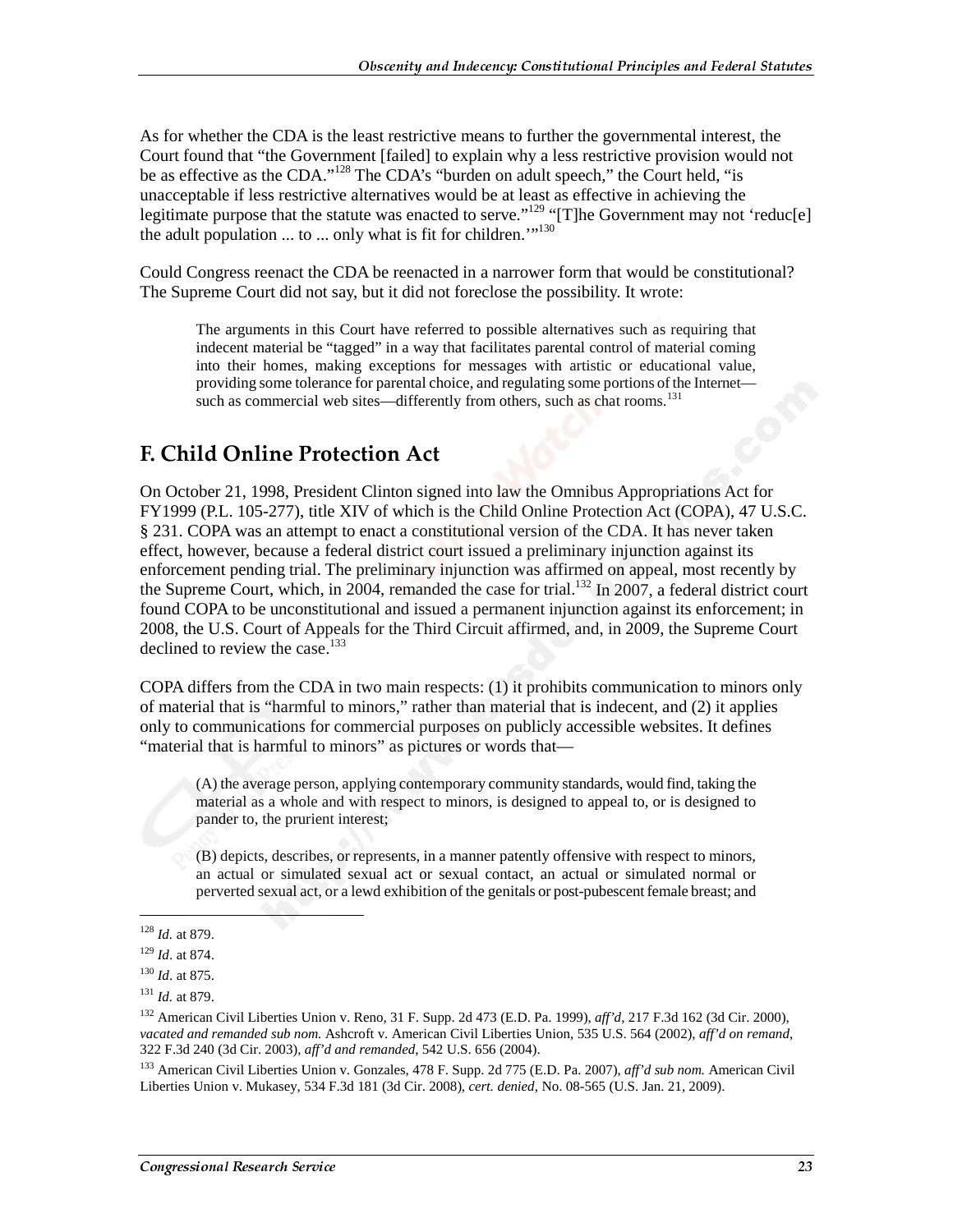$(C)$  taken as a whole, lacks serious literary, artistic, political, or scientific value for minors.<sup>134</sup>

A communication is deemed to be for "commercial purposes" if it is made in the regular course of a trade or business with the objective of earning a profit; a communication need not propose a commercial transaction to be deemed to be for "commercial purposes." Requiring a viewer to use a credit card, or to verify his age, to gain access to material on the Internet would constitute a defense to prosecution.

In light of the Supreme Court's decision in *Reno*, is COPA constitutional? The fact that COPA makes exceptions for messages with serious literary, artistic, political, or scientific value for minors, and that it applies only to commercial websites, makes it more likely than the CDA to be upheld. Nevertheless it may well, like the CDA, be found to "suppress[ ] a large amount of speech that adults have a constitutional right to receive and to address to one another."<sup>135</sup> This is because a website that is freely accessible, but is deemed "commercial" because it seeks to make a profit through advertisements, would apparently have to stop making its website freely accessible, or, in the alternative, would have to remove all words and pictures that might be deemed "harmful to minors" "by the standards of the community most likely to be offended by the message."<sup>136</sup>

COPA was scheduled to take effect on November 20, 1998, but a coalition of 17 civil liberties groups filed suit challenging it, and, on November 19, Judge Reed of the federal district court in Philadelphia, finding that there was a likelihood that the plaintiffs would prevail, issued a temporary restraining order against enforcement of the law. On February 1, 1999, he issued a preliminary injunction against enforcement pending a trial on the merits. The preliminary injunction applies to all Internet users (not just the plaintiffs in this case) and provides that, even if the law is ultimately upheld, the Administration may not prosecute online speakers retroactively. On June 22, 2000, the U.S. Court of Appeals for the Third Circuit upheld the preliminary injunction, as it was "confident that the ACLU's attack on COPA's constitutionality is likely to succeed on the merits."<sup>137</sup> On May 13, 2002, the Supreme Court vacated the Third Circuit's opinion and remanded the case for further proceedings. It did not, however, remove the preliminary injunction against enforcement of the statute. On March 6, 2003, the Third Circuit again affirmed the district court's preliminary injunction, and, on June 29, 2004, the Supreme Court also affirmed the preliminary injunction, and it remanded the case for trial. On March 22, 2007, a federal district court found COPA to be unconstitutional and issued a permanent injunction against its enforcement; on July 22, 2008, the Third Circuit affirmed. We now consider these seven opinions in turn.

In issuing the preliminary injunction, the district court found that "[i]t is clear that Congress has a compelling interest in the protection of minors, including shielding them from materials that are not obscene by adult standards."<sup>138</sup> It also found, however, that "it is not apparent to this Court that the defendant can meet its burden to prove that COPA is the least restrictive means available

<sup>&</sup>lt;sup>134</sup> Despite the fact that only the first prong of this test refers to "community standards," community standards are also to be used in applying the second prong. See the Supreme Court's first decision in *Ashcroft v. ACLU*, *supra* note 132, 535 U.S. at 576, n.7.

<sup>135</sup> *Reno*, *supra* note 11, 521 U.S. at 874.

<sup>136</sup> *Id*. at 877-878.

<sup>137</sup> *Id*., 217 F.3d at 166.

<sup>138</sup> *Id.*, 31 F. Supp. 2d at 495.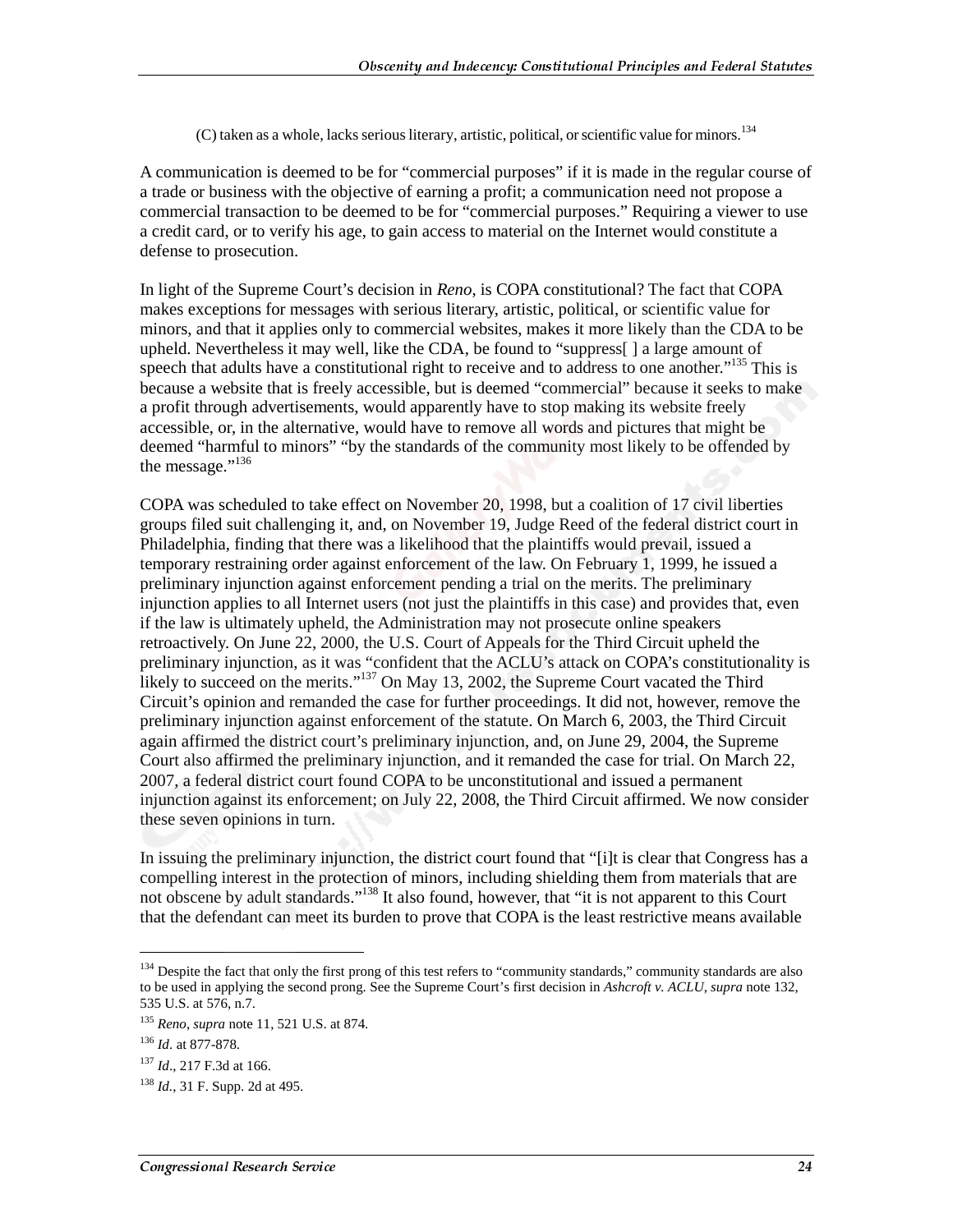to achieve the goal of restricting the access of minors to this material."<sup>139</sup> This is because "[t]he record before the Court reveals that blocking or filtering technology may be at least as successful as COPA would be in restricting minors' access to harmful material online without imposing the burden on constitutionally protected speech that COPA imposes on adult users or website operators."140 In addition,

the sweeping category of forms of content that are prohibited—"*any communication*, picture, image, graphic image file, article, recording, *writing*, or *other matter of any kind*" (emphasis added [by the court])—could have been less restrictive of speech on the Web and more narrowly tailored to Congress' goal of shielding minors from pornographic teasers if the prohibited forms of content had included, for instances, only pictures, images, or graphic image files, which are typically employed by adult entertainment websites as "teasers." In addition, perhaps the goals of Congress could be served without the imposition of possibly excessive and serious criminal penalties, including imprisonment and hefty fines, for communicating speech that is protected as to adults or without exposing speakers to prosecution and placing the burden of establishing an affirmative defense on them instead of incorporating the substance of the affirmative defenses in the elements of the crime.<sup>141</sup>

On appeal, the Third Circuit affirmed on a different ground:

because the standard by which COPA gauges whether material is "harmful to minors" is based on identifying "contemporary community standards" the inability of Web publishers to restrict access to their websites based on the geographic locale of the site visitor, in and of itself, imposes an impermissible burden on constitutionally protected First Amendment speech. $142$ 

This is because it results in communications available to a nationwide audience being judged by the standards of the community most likely to be offended. Applying strict scrutiny, the Third Circuit concluded that, though "[i]t is undisputed that the government has a compelling interest in protecting children from material that is harmful to them, even if not obscene by adult standards,"<sup>143</sup> the government "may not regulate at all if it turns out that even the least restrictive means of regulation is still unreasonable when its limitations on freedom of speech are balanced against the benefits gained from those limitations."<sup>144</sup>

The Supreme Court held that COPA's "use of 'community standards' to identify 'material that is harmful to minors' ... does not render the statute facially unconstitutional"—it "does not *by itself* render the statute substantially overbroad for purposes of the First Amendment."<sup>145</sup> Although there were five separate opinions in the case, eight of the nine justices favored remanding the case to the Third Circuit to consider whether the act was nevertheless unconstitutional. Only Justice Stevens dissented, as only he believed that the use of community standards was a sufficient problem to warrant an affirmance of the Third Circuit's opinion.

<sup>139</sup> *Id*. at 497.

<sup>140</sup> *Id*.

<sup>141</sup> *Id*.

<sup>142</sup> *Id*., 217 F.3d at 166.

<sup>143</sup> *Id*. at 173.

<sup>144</sup> *Id*. at 179.

<sup>145</sup> *Ashcroft*, *supra* note 132, 535 U.S. 564, 585 (2002) (emphasis in original).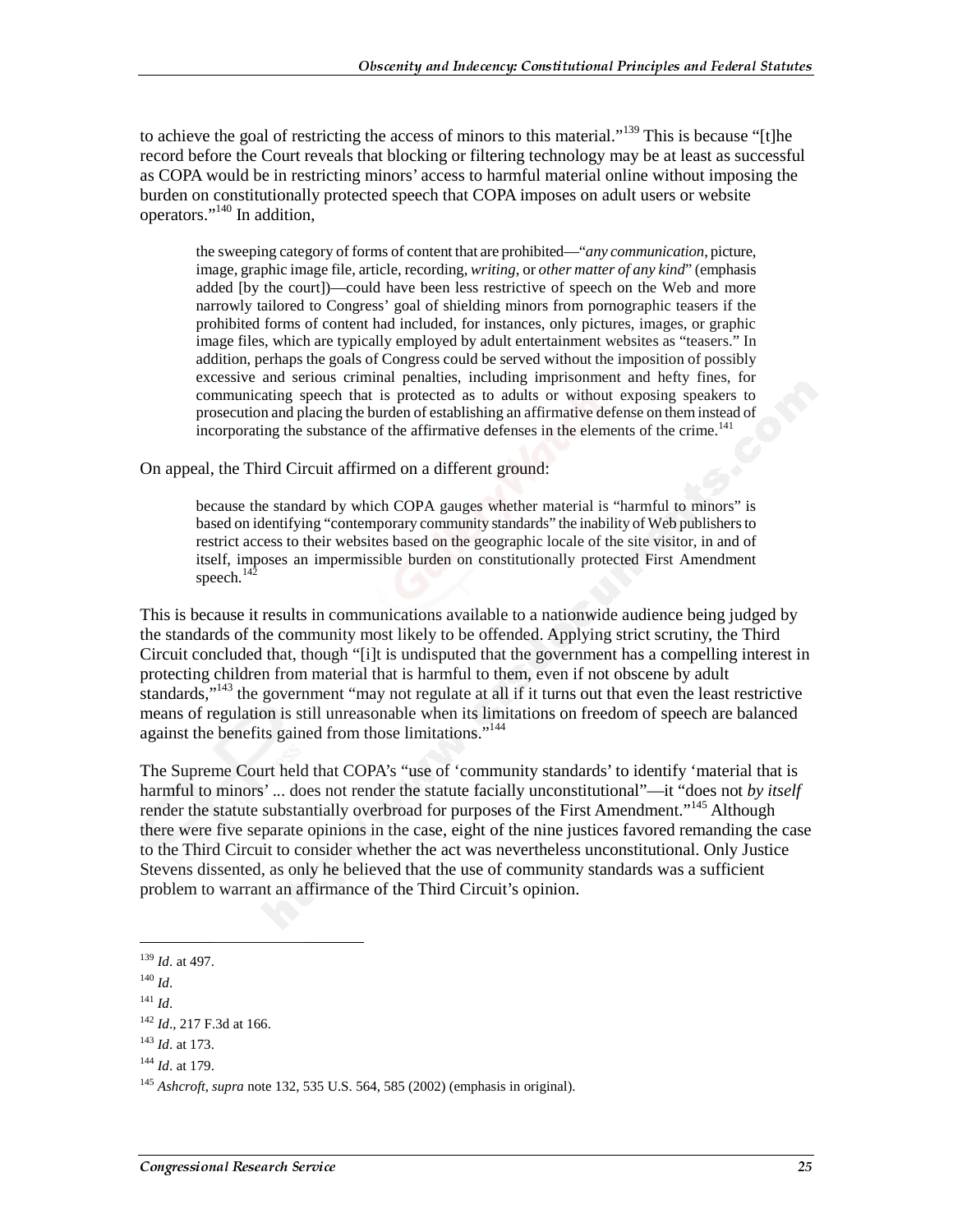The Court's statement that COPA's use of community standards does not *by itself* render the statute unconstitutional implies that COPA's use of community standards may nevertheless prove a factor among others that renders the statute unconstitutional. Justice Thomas, however, despite writing the opinion for the Court, including the *by itself* language quoted above, wrote, in a section of the opinion joined only by Chief Justice Rehnquist and Justice Scalia, "that any variance caused by the statute's reliance on community standards is not substantial enough to violate the First Amendment."146 Justice Thomas also commented: "If a publisher wishes for its material to be judged only by the standards of particular communities [and not by the most puritanical community], then it need only take the simple step of utilizing a medium [a medium other than the Internet] that enables it to target the release of its materials into those communities."147 Justice Stevens responded that the Court should "place the burden on parents to 'take the simple step of utilizing a medium that enables' ... them to avoid this material before requiring the speaker to find another forum."<sup>148</sup>

Justice Kennedy, in a concurring opinion joined by Justices Souter and Ginsburg, found that "[w]e cannot know whether variation in community standards renders the act substantially overbroad without first assessing the extent of speech covered and the variations in community standards with respect to that speech."<sup>149</sup> Justice Kennedy believed that, before an assessment could be made, the Third Circuit should consider such questions as how much material COPA prohibits, how much the standard of the most puritanical community in the nation differ from standards of other communities, "what it means to evaluate Internet material 'as a whole,'" and the number of venues in which the government could prosecute violations of the act.<sup>150</sup>

Justices O'Connor and Breyer wrote separate concurring opinions. Justice O'Connor agreed with Justice Kennedy that the plaintiffs had failed "to demonstrate substantial overbreadth due solely to the variation between local communities,"<sup>151</sup> and Justice Breyer, to avoid a First Amendment problem, would have construed the phrase "community standard" in the statute to mean a national standard.

On remand, the Third Circuit again affirmed the district court's preliminary injunction. It held "that the following provisions of COPA are not narrowly tailored to achieve the Government's compelling interest in protecting minors from harmful material and therefore fail the strict scrutiny test: (a) the definition of 'material that is harmful to minors,' ... (b) the definition of 'commercial purposes,'... and (c) the '*affirmative defenses*' available to publishers, which require the technological screening of users for the purpose of age verification.<sup> $5152$ </sup>

As for the definition of "material that is harmful to minors," the court found that the requirement that material be judged "as a whole" in determining whether it was designed to appeal to the prurient interests of minors and to lack serious value for minors meant "that each individual communication, picture, image, exhibit, etc. be deemed 'a whole' by itself," rather than in

<sup>146</sup> *Id*.

<sup>147</sup> *Id*. at 583.

<sup>148</sup> *Id*. at 606 n.2.

<sup>149</sup> *Id*. at 597.

<sup>150</sup> *Id*. at 600.

<sup>151</sup> *Id*. at 589.

<sup>152 322</sup> F.3d 240, 251 (3d Cir. 2003) (emphasis in original).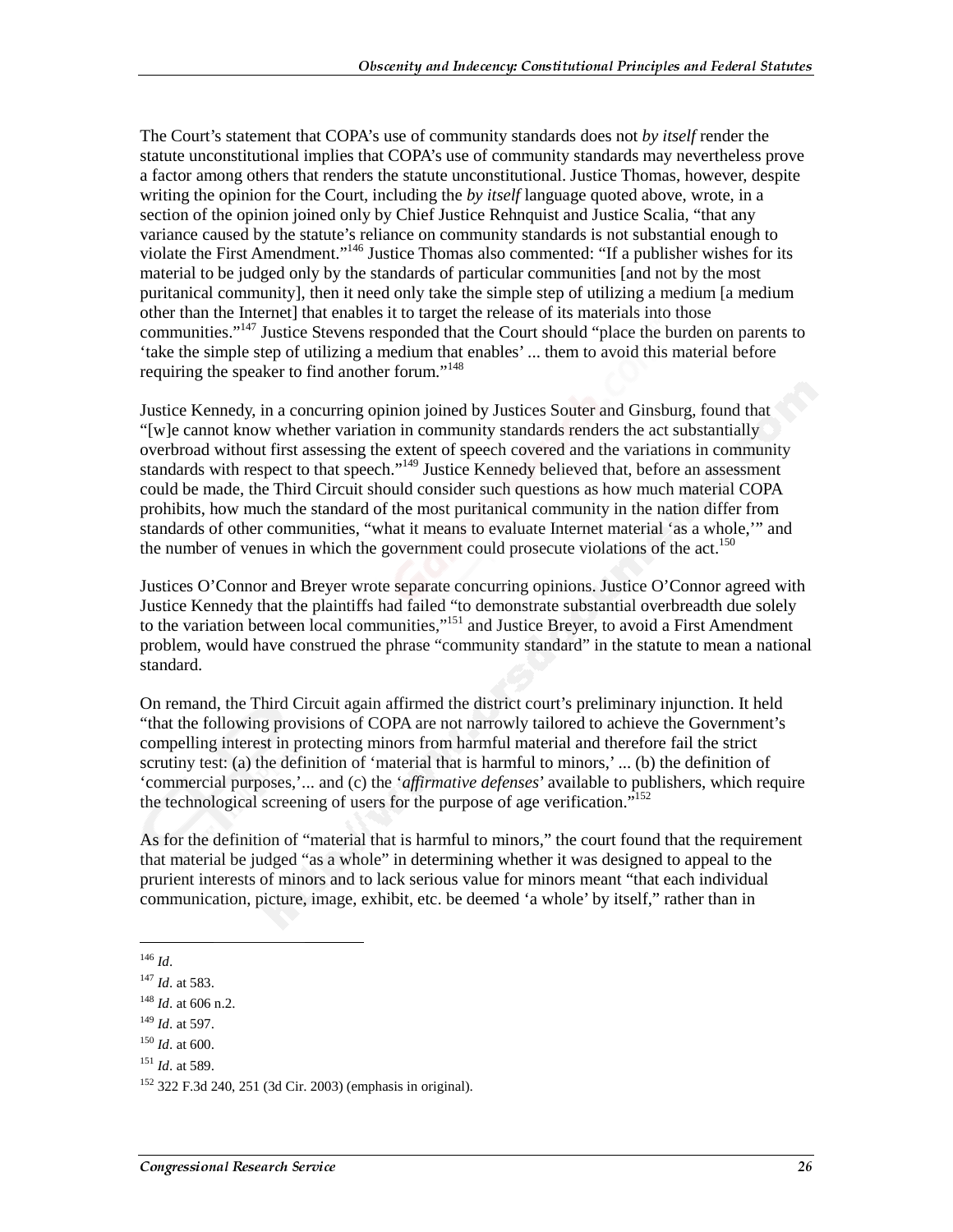context.<sup>153</sup> Yet "one sexual image, which COPA may proscribe as harmful material, might not be deemed to appeal to the prurient interest of minors if it were to be viewed in the context of an entire collection of Renaissance artwork."154 The court also found the word "minor" in the definition of "material that is harmful to minors" to be "not narrowly drawn to achieve the statute's purpose," because it precludes Web publishers from knowing whether "an infant, a fiveyear old, or a person just shy of age seventeen ... should be considered in determining whether the content of their website has 'serious ... value for [those] minors'" or "will trigger the prurient interest, or be patently offensive with respect to those minors...."<sup>155</sup>

As for the definition of "commercial purposes," the court was "satisfied that COPA is not narrowly tailored to proscribe commercial pornographers and their ilk, as the Government contends, but instead prohibits a wide range of protected expression."<sup>156</sup> As for the affirmative defense available to publishers, the court found that it "will likely deter many adults from accessing restricted content, because many Web users are simply unwilling to provide identification information in order to gain access to content...."<sup>157</sup>

The Third Circuit also found that voluntary "blocking and filtering techniques ... may be substantially less restrictive than COPA in achieving COPA's objective of preventing a minor's access to harmful material."<sup>158</sup> Finally, it held "that the plaintiffs will more probably prove at trial that COPA is substantially overbroad, and therefore, we will affirm the District Court on this independent ground as well."<sup>159</sup>

In 2004, the Supreme Court, by a 5-4 vote, affirmed the preliminary injunction and remanded the case for trial. The Court, in an opinion by Justice Kennedy, found that the district court had not abused its discretion in granting a preliminary injunction, because the government had failed to show that proposed alternatives to COPA would not be as effective in accomplishing its goal. The Court did not address the Third Circuit's conclusions that various terms used in COPA rendered it unconstitutional.

The primary alternative to COPA, the Court noted, is blocking and filtering software. Filters are less restrictive than COPA because "[t]hey impose selective restrictions on speech at the receiving end, not universal restriction at the source."<sup>160</sup> In addition filters may be more effective than COPA because "a filter can prevent minors from seeing all pornography, not just [the 60% of all Internet] pornography posted to the Web from America," and filters "can be applied to all forms of Internet communication, including e-mail, not just communications available via the World Wide Web."<sup>161</sup> Furthermore, "[m]ore and better filtering alternatives may exist than when the District Court entered its findings," and "a congressionally appointed commission issued a report that found that filters are more effective than [age] verification screens."162 Nevertheless, the

- <sup>155</sup> *Id*. at 254.
- <sup>156</sup> *Id.* at 257.
- <sup>157</sup> *Id.* at 259.
- <sup>158</sup> *Id*. at 265.
- <sup>159</sup> *Id.* at 271.
- <sup>160</sup> *Ashcroft*, *supra* note 132, 542 U.S. at 667.
- <sup>161</sup> *Id.* at 667, 668

<sup>153</sup> *Id*. at 252. <sup>154</sup> *Id.* at 253.

<sup>162</sup> *Id*. at 671-672.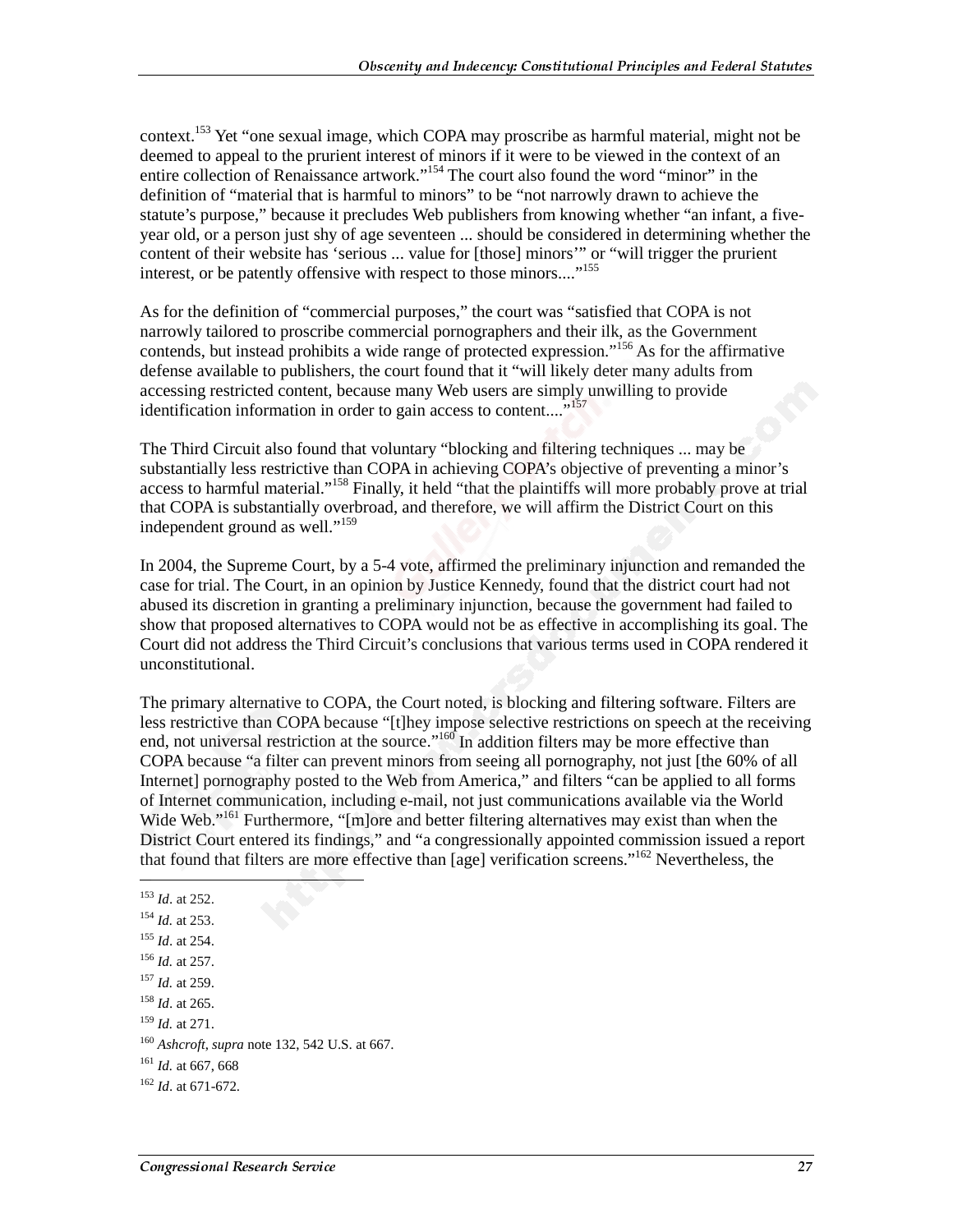Court's "opinion does not foreclose the District Court from concluding, upon a proper showing by the Government that meets the Government's constitutional burden as defined in this opinion, that COPA is the least restrictive alternative available to accomplish Congress' goal."<sup>163</sup>

Justice Breyer, in his dissent, found that COPA's "burden on protected speech ... is no more than modest," as it would limit "legally obscene material, and very little more."<sup>164</sup> Further, COPA "does not censor the material it covers," but merely "requires providers of the 'harmful to minors' material to restrict minors' access to it by verifying age.<sup>7,165</sup> Justice Breyer then wrote that blocking and filtering software is not a less restrictive alternative because "it is part of the status quo," and "[i]t is always less restrictive to do *nothing* than to do *something*."166 In addition, Breyer asserted, "filtering software depends upon parents willing to decide where their children will surf the Web and able to enforce that decision."<sup>167</sup> (The majority opinion countered that Congress "may act to encourage the use of filters," and "[t]he need for parental cooperation does not automatically disqualify a proposed less restrictive alternative."<sup>168</sup>) Justice Breyer also noted "four serious inadequacies" of filters, and found that COPA's application to "60% percent of the Internet's commercial pornography" is not "insignificant."<sup>169</sup> Justice Breyer's dissent was joined by two other justices, and Justice Scalia wrote a separate dissent, claiming that "harmful-tominors" material is not protected by the First Amendment.

Upon remand, the district court, as noted above, found COPA to be unconstitutional.<sup>170</sup> The grounds for its decision were that "COPA is not narrowly tailored to Congress' compelling interest," the Attorney General "failed to meet his burden of showing that COPA is the least restrictive, most effective alternative in achieving the compelling interest," and "COPA is impermissibly vague and overbroad."<sup>171</sup> The court found COPA to be overinclusive, which means that it prohibited "more speech than is necessary to further Congress' compelling interest," as it "covers more than just commercial pornographers" and "applies to speech that is obscene as to all minors from newborns to age sixteen, and not just to speech that is obscene as to older minors."<sup>172</sup> The court also found COPA to be underinclusive, as it does not apply to "a significant amount of sexually explicit material on the Internet which originates from outside of the United States," which is one reason, the court found, that COPA would not be not as effective as alternatives, such as filters, would be in achieving its ends.<sup>173</sup> In 2008, the Third Circuit affirmed, finding that COPA "does not employ the least restrictive alternative to advance the Government's compelling interest" and is also vague and overbroad.<sup>174</sup> In 2009, the Supreme Court declined to review the case.

ļ

- <sup>164</sup> *Id*. at 678.
- <sup>165</sup> *Id*. at 682.
- <sup>166</sup> *Id*. at 684.
- <sup>167</sup> *Id*. at 685.
- <sup>168</sup> *Id*. at 669.
- <sup>169</sup> *Id*. at 687.

170 American Civil Liberties Union v. Gonzales, *supra* note 133, 478 F. Supp. 2d 775.

- <sup>171</sup> *Id*. at 777-778.
- <sup>172</sup> *Id*. at 810.

174 American Civil Liberties Union v. Mukasey, *supra* note 133, 534 F.3d at 198.

<sup>163</sup> *Id*. at 673.

<sup>173</sup> *Id.*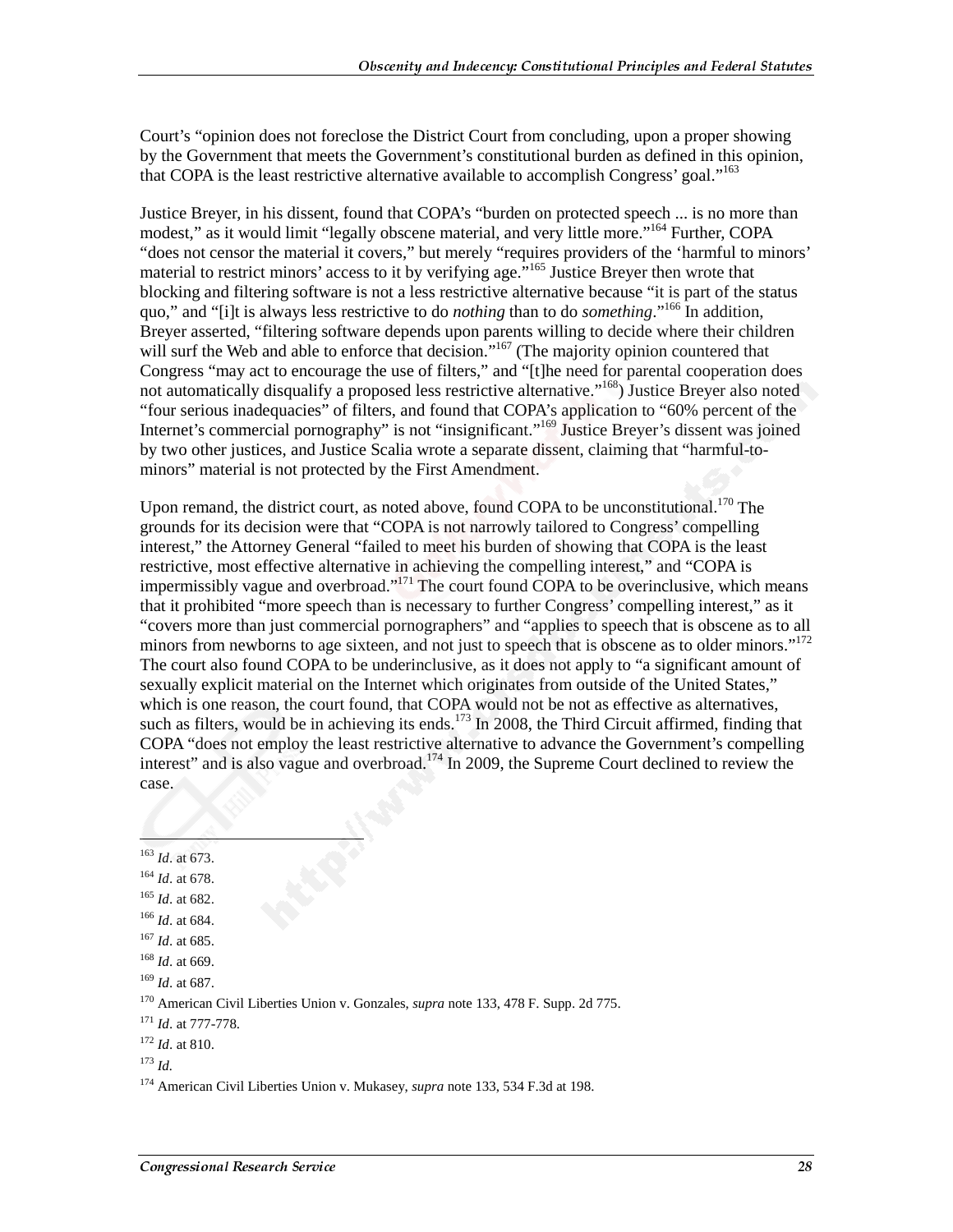### G. Children's Internet Protection Act

The Children's Internet Protection Act (CIPA), P.L. 106-554 (2000), 114 Stat. 2763A-335, amended three federal statutes to provide that a school or library may not use funds it receives under these statutes to purchase computers used to access the Internet, or to pay the direct costs of accessing the Internet, and may not receive universal service discounts (other than for telecommunications services), unless the school or library enforces a policy "that includes the operation of a technology protection measure" that blocks or filters minors' Internet access to visual depictions that are obscene, child pornography, or "harmful to minors"; and that blocks or filters adults' Internet access to visual depictions that are obscene or child pornography.<sup>175</sup>

The sections of CIPA (1711 and 1712) that require schools and libraries to block or filter if they use federal funds for computers or for Internet access, provide that the blocking or filtering technology may be disabled "to enable access for bona fide research or other lawful purpose." The section of CIPA (1721) that requires schools and libraries to block or filter if they receive universal service discounts, provides that the blocking or filtering technology may be disabled "during use by an adult, to enable access for bona fide research or other lawful purpose."

Sections 1711, 1712, and 1721 all contain identical definitions of "minor," "obscene," "child pornography," and "harmful to minors. They define a "minor" as a person under 17. They define "obscene" to have the meaning given such term in 18 U.S.C. § 1460, but that section does not define "obscene."<sup>176</sup> In the absence of a statutory definition, the courts will no doubt apply the *Miller* test to define the word.

Sections 1711, 1712, and 1721 all define "child pornography" to have the meaning given such term in 18 U.S.C. § 2256. That section defines "child pornography" as any "visual depiction" of "sexually explicit conduct" that is or appears to be of a minor, and defines "sexually explicit conduct" as various "actual or simulated" sexual acts or the "lascivious exhibition of the genitals or pubic area of any person." Child pornography need not be obscene under the *Miller* test; it is unprotected by the First Amendment even if it does not appeal to the prurient interest, is not patently offensive, and does not lack serious literary, artistic, scientific, or political value.

Sections 1711, 1712, and 1721 define "material that is harmful to minors" as any communication that—

(i) taken as a whole and with respect to minors, appeals to a prurient interest in nudity, sex, or excretion;

(ii) depicts, describes, or represents, in a patently offensive way with respect to what is suitable for minors, an actual or simulated sexual act or sexual contact, actual or simulated normal or perverted sexual acts, or a lewd exhibition of the genitals; and

<sup>175</sup> Section 1711 amends Title III of the Elementary and Secondary Education Act of 1965, 20 U.S.C. §§ 6801 *et seq*. Section 1712 amends section 224 of the Museum and Library Services Act, 20 U.S.C. § 9134, which is part of the Library Services and Technology Act (LSTA), which is Title II of the Museum and Library Services Act. Section 1721 amends section 254(h) of the Communications Act of 1934, 47 U.S.C. § 254(h), which establishes the "universal service discount," or "E-rate," for schools and libraries. Only sections 1712 and 1721 (insofar as it applies to libraries) were at issue in the case before the three-judge district court and the Supreme Court.

<sup>176</sup> Nor does any other section of the U.S. Code, except 20 U.S.C. § 952(*l*), which defines it for purposes of grants by the National Endowment for the Arts, and does so in a manner that parallels the *Miller* test, except that it does not apply community standards to the determination of whether material is patently offensive.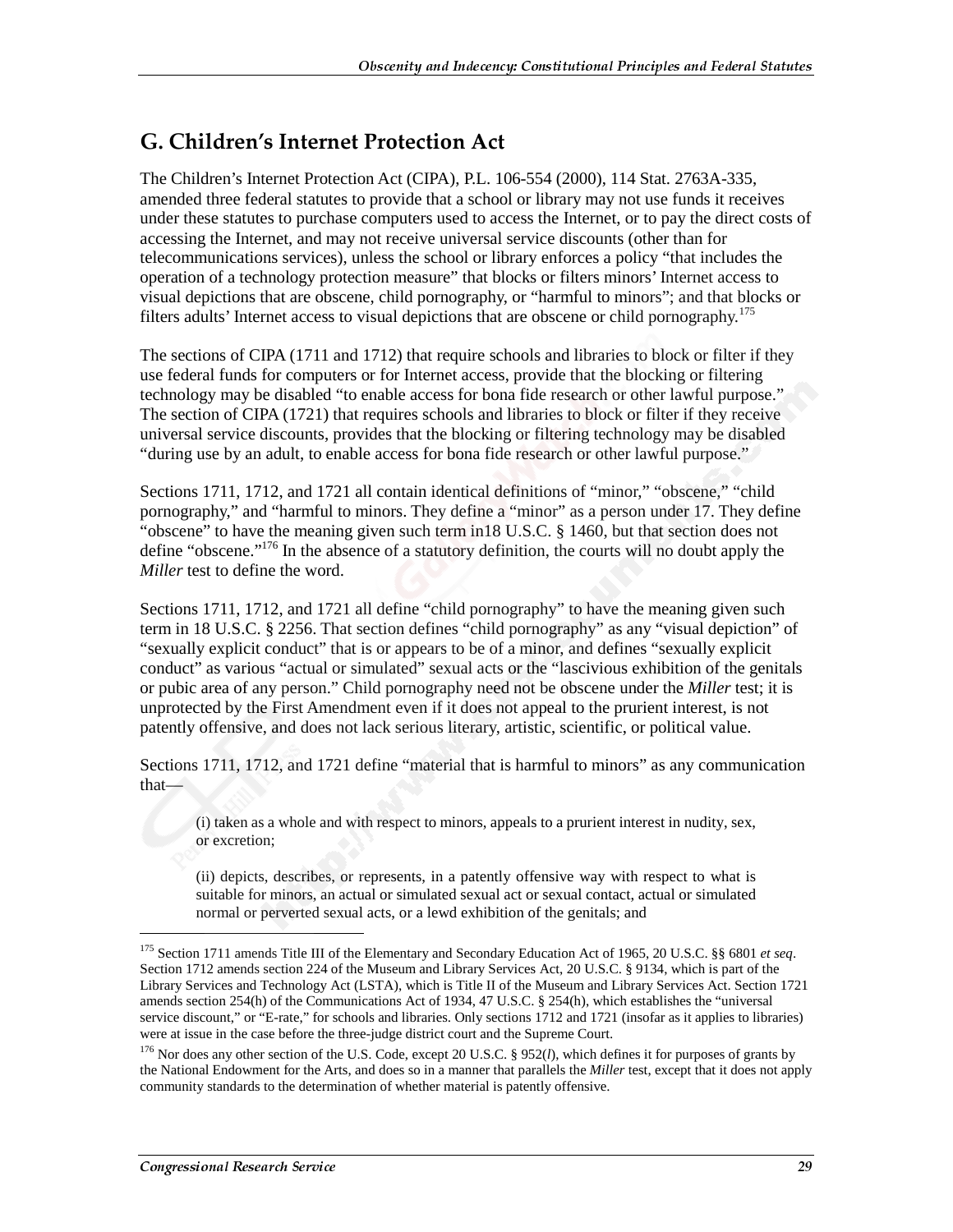(iii) taken as a whole, lacks serious literary, artistic, political, or scientific value as to  $\frac{177}{\text{minors}}$ 

In *United States v. American Library Association*, a three-judge federal district court unanimously declared CIPA unconstitutional and enjoined its enforcement insofar as it applies to libraries.<sup>178</sup> CIPA, like the CDA but unlike COPA, authorizes the government to appeal directly to the Supreme Court, and the government did so. In 2003, the Supreme Court reversed the district court, finding CIPA constitutional.<sup>179</sup>

The decision included a four-justice plurality opinion by Chief Justice Rehnquist, concurring opinions by Justices Kennedy and Breyer, and dissenting opinions by Justices Stevens and Souter (the latter joined by Justice Ginsburg). The plurality noted that "Congress may not 'induce' the recipient [of federal funds] 'to engage in activities that would themselves be unconstitutional."<sup>180</sup> The plurality therefore viewed the question before the Court as "whether [public] libraries would violate the First Amendment by employing the filtering software that CIPA requires."<sup>181</sup> Does CIPA, in other words, effectively violate library *patrons*' rights?

The plurality concluded that it does not. In so concluding, the plurality found that "Internet access in public libraries is neither a 'traditional' or a 'designated' public forum,"182 and that therefore it would not be appropriate to apply strict scrutiny to determine whether the filtering requirements are constitutional.183 This means that the government did not have to demonstrate that CIPA serves a compelling interest (though Justice Kennedy in his concurrence noted that "all Members of the Court appear to agree" that it does<sup>184</sup>) or that CIPA does so by the least restrictive means (the district court had found "that less restrictive alternatives to filtering software would suffice to meet Congress' goals"<sup>185</sup>).

j

<sup>184</sup> *Id*. at 215.

<sup>185</sup> *Id*. at 207 n.3.

<sup>&</sup>lt;sup>177</sup> This three-part test is similar to that of the Child Online Protection Act, 47 U.S.C. § 231(e), but three differences are that CIPA applies only to visual depictions, whereas COPA applies also to words; CIPA does not, like COPA, provide that the determinations of prurience and patent offensiveness (*see* note 134, *supra*) be made in accordance with the views of "the average person applying contemporary community standards"; and CIPA does not, like COPA, allow a visual depiction of a "post-pubescent female breast" to be found harmful to minors.

<sup>178 201</sup> F. Supp. 2d 401 (E.D. Pa. 2002). The district court struck down § 1712(a)(2), which concerns LSTA funds, and § 1721(b) which concerns E-rate discounts for libraries. The provisions affecting schools were not challenged.  $179$  539 U.S. 194 (2003).

<sup>180</sup> *Id*. at 203.

<sup>181</sup> *Id.*

<sup>&</sup>lt;sup>182</sup> *Id.* at 205. The district court had found "that when the government provides Internet access in a public library, it has created a designated public forum," and that "content-based restrictions on speech in a designated public forum are most clearly subject to strict scrutiny when the government opens a forum for virtually unrestricted use by the general public for speech on a virtually unrestricted range of topics, while selectively excluding particular speech whose content it disfavors." 201 F. Supp. 2d 401, 457, 460 (E.D. Pa. 2002).

<sup>&</sup>lt;sup>183</sup> The reason the plurality found that Internet access in public libraries is not a public forum is that "[a] public library does not acquire Internet terminals in order to create a public forum for Web publishers to express themselves, any more than it collects books in order to provide a public forum for authors of books to speak. It provides Internet access, not to 'encourage a diversity of views from private speakers,' but for the same reasons it offers other library resources: to facilitate research, learning, and recreational pursuits by furnishing materials of requisite and appropriate quality." *Id.* at 206.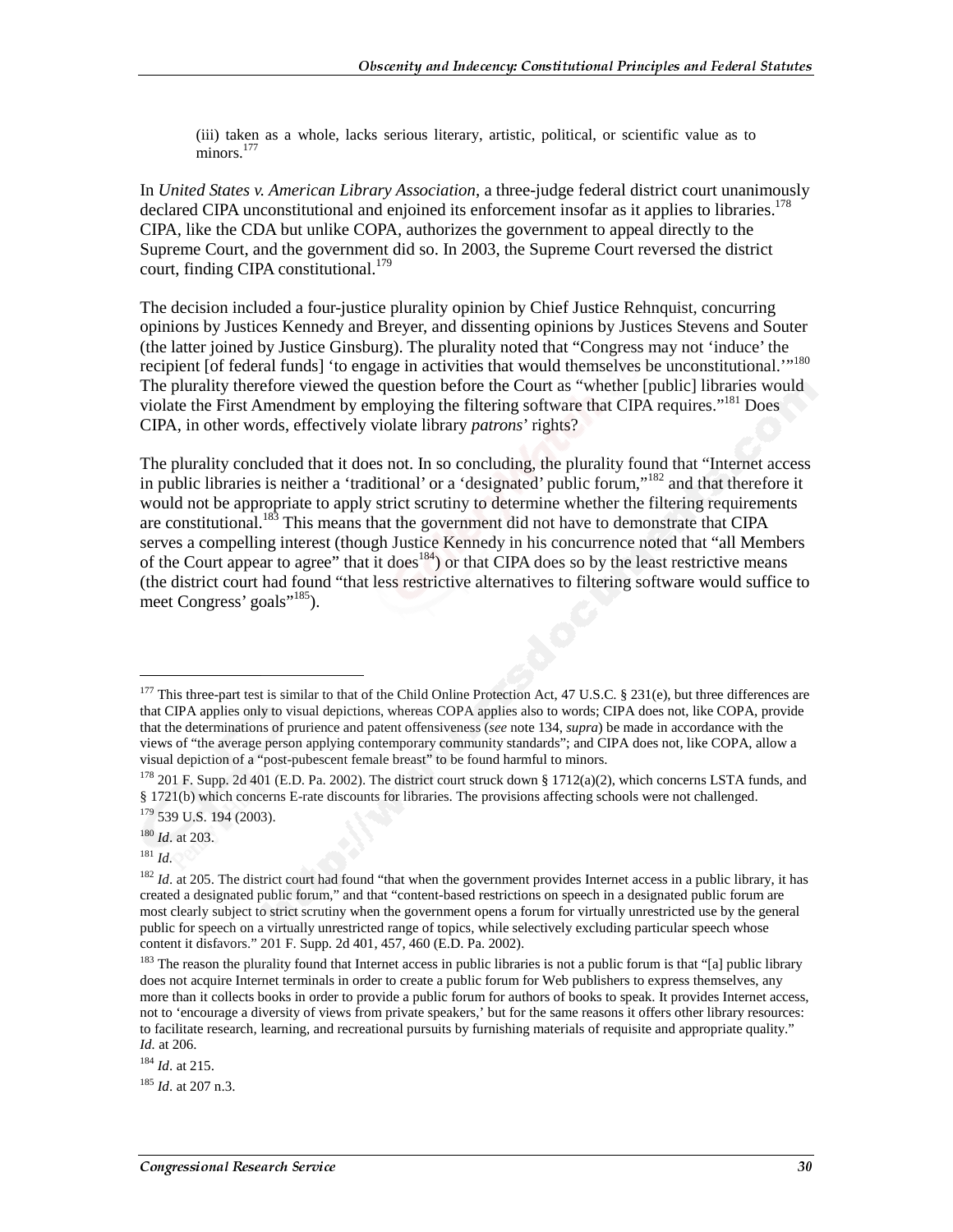The plurality acknowledged "the tendency of filtering software to 'overblock'—that is, to erroneously block access to constitutionally protected speech that falls outside the categories that software users intend to block."<sup>186</sup> It found, however, that, "[a]ssuming that such erroneous blocking presents constitutional difficulties, any such concerns are dispelled by the ease with which patrons may have the filtering software disabled."<sup>187</sup>

The plurality also considered whether CIPA imposes an unconstitutional condition on the receipt of federal assistance—in other words, does it violate public *libraries*' rights by requiring them to limit their freedom of speech if they accept federal funds? The plurality found that, assuming that government entities have First Amendment rights (it did not decide the question), CIPA does not infringe them. This is because CIPA does not deny a benefit to libraries that do not agree to use filters; rather, the statute "simply insist[s] that public funds be spent for the purposes for which they were authorized."188 "CIPA does not 'penalize' libraries that choose not to install such software, or deny them the right to provide their patrons with unfiltered Internet access. Rather, CIPA simply reflects Congress' decision not to subsidize their doing so."189

In effect, then, the plurality seemed to view CIPA as raising no First Amendment issue other than the possible one of overblocking, which it found the statute to deal with adequately by its disabling provisions. Justice Kennedy, concurring, noted that, "[i]f some libraries do not have the capacity to unblock specific websites or to disable the filter or if it is shown that an adult user's election to view constitutionally protected Internet material is burdened in some other substantial way, that would be the subject for an as-applied challenge, not the facial challenge made in this case."190

Justice Breyer would have applied "a form of heightened scrutiny," greater than rational basis scrutiny but "more flexible" than strict scrutiny, to assess CIPA's constitutionality.<sup>191</sup> He would ask "whether the harm to speech-related interests is disproportionate in light of both the justifications and the potential alternatives."192 Applying this test, he concurred that CIPA is constitutional.

Justice Stevens found CIPA unconstitutional because of its "vast amount of 'overblocking,'" which he found not cured by the disabling provisions, because "[u]ntil a blocked site or group of sites is unblocked, a patron is unlikely to know what is being hidden and therefore whether there is any point in asking for the filter to be removed."<sup>193</sup>

1

<sup>&</sup>lt;sup>186</sup> *Id.* at 208. The three-judge court had found that "At least tens of thousands of pages of the indexable Web are overblocked by each of the filtering programs evaluated by experts in this case, even when considered against the filtering companies' own category definitions. Many erroneously blocked pages contain content that is completely innocuous for both adults and minors, and that no rational person could conclude matches the filtering companies' category definitions, such as 'pornography' or 'sex.'" 201 F. Supp. 2d at 449.

<sup>187</sup> *Id*. at 209.

<sup>188</sup> *Id*. at 211. For additional information on the issue of unconstitutional conditions, see CRS Report 95-815, *Freedom of Speech and Press: Exceptions to the First Amendment*, by Henry Cohen.

<sup>189</sup> *Id.* at 212.

<sup>190</sup> *Id.* at 215.

<sup>191</sup> *Id*. at 216, 218.

<sup>192</sup> *Id*. at 217.

<sup>&</sup>lt;sup>193</sup> *Id.* at 222, 224. Justice Stevens quoted from the district court opinion: "[T]he search engines that software companies use for harvestings are able to search text only, not images. This is of critical importance, because CIPA, by its own terms, covers only 'visual depictions.'" *Id.* at 221.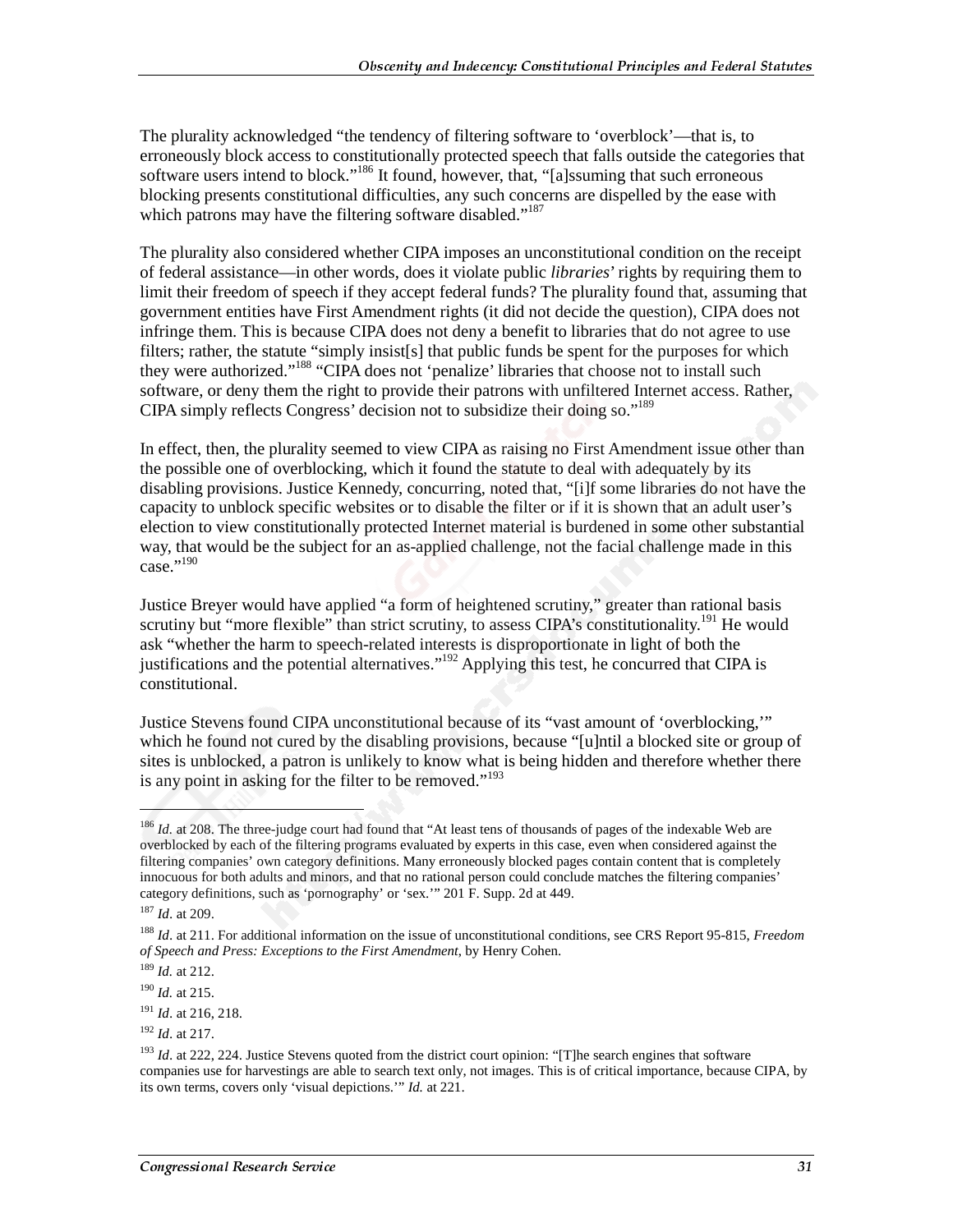Justice Souter said that he would not "dissent if I agreed with the majority of my colleagues ... that an adult library patron could, consistently with the act, obtain an unblocked terminal simply for the asking.... But the Federal Communications Commission, in its order implementing the act, pointedly declined to set a federal policy on when unblocking by local libraries would be appropriate under the statute.... Moreover, the District Court expressly found that 'unblocking may take days, and may be unavailable, especially in branch libraries, which are often less well staffed than main libraries."<sup>194</sup> Further, "the statute says only that a library 'may' unblock, not that it must."<sup>195</sup>

## H. Dot Kids Internet Domain

The Dot Kids Implementation and Efficiency Act of 2002, P.L. 107-317, 47 U.S.C. § 941, directs the National Telecommunication and Information Administration (NTIA), which is an agency in the Department of Commerce, to establish a "new domain" "that provides access only to material that is suitable for minors and not harmful to minors." The statute's definition of "harmful to minors" is essentially the same as COPA's.<sup>196</sup> Its definition of "suitable for minors" is "not psychologically or intellectually inappropriate for minors" and "serves (i) the educational, informational, intellectual, or cognitive needs of minors; or (ii) the social, emotional, or entertainment needs of minors." The URL for the new domain is http://www.kids.us; that site lists 22 websites that use the new domain.

## I. Misleading Domain Names on the Internet

This provision, 18 U.S.C. § 2252B, which was enacted as § 521 of the PROTECT Act, P.L. 108- 21 (2003), was placed in the child pornography statute, but it concerns obscenity and "harmful to minors" material, and not child pornography, except to the extent that obscenity or "harmful to minors" material may also be child pornography. It makes it a crime knowingly to use a misleading domain name on the Internet with the intent to deceive a person into viewing material that is obscene, or with the intent to deceive a minor into viewing material that is "harmful to minors." It defines "harmful to minors" to parallel the *Miller* test for obscenity, as applied to minors.

## J. Misleading Words or Digital Images on the Internet

This provision, 18 U.S.C. § 2252C, which was created by § 703 of the Adam Walsh Child Protection and Safety Act of 2006, P.L. 109-248 (2006), was placed in the child pornography statute, but it concerns obscenity and "harmful to minors" material, and not child pornography, except to the extent that obscenity or "harmful to minors" material may also be child pornography. It makes it a crime to knowingly embed words or digital images into the source code of a website with the intent to deceive a person into viewing material that constitutes obscenity, or with the intent to deceive a minor into viewing material that is "harmful to minors." It defines "harmful to minors" as defined in section 2252B (the statute described immediately above under "I. Misleading Domain Names on the Internet").

<sup>194</sup> *Id*. at 232-233.

<sup>195</sup> *Id*. at 233.

<sup>196</sup> *See*, text accompanying note 134, *supra*.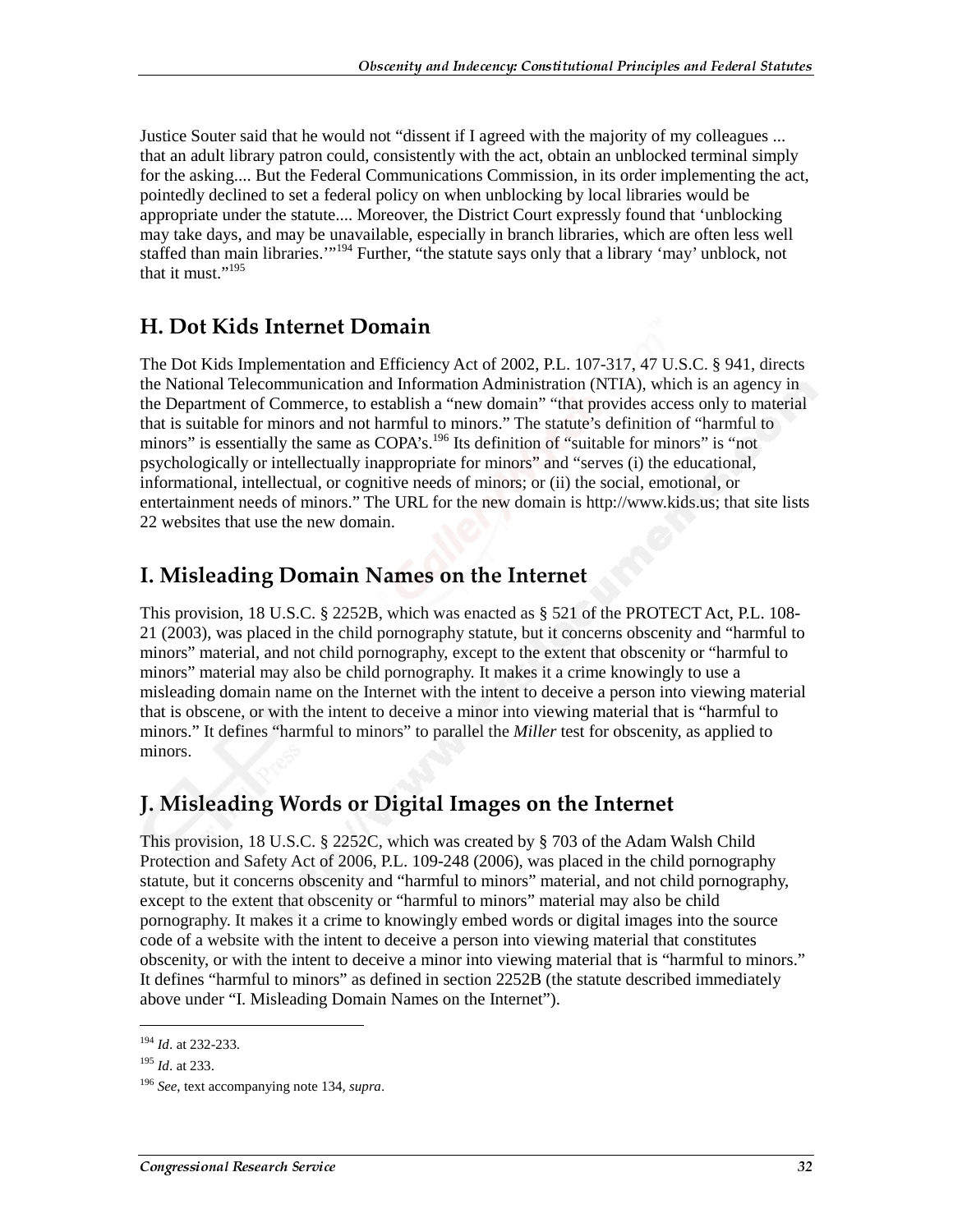## K. Sexually Oriented Spam

Section 5(d) of the CAN-SPAM Act of 2003, 15 U.S.C. §§ 7701 *et seq.*, P.L. 108-187,<sup>197</sup> makes it a crime to send to a "protected computer" (which as defined in section 3 of the statute effectively means any computer) a commercial e-mail "that includes sexually oriented material," unless (1) "the recipient has given prior affirmative consent to receipt of the message," or (2) the e-mail includes in its subject heading "the marks or notices prescribed by the [Federal Trade] Commission," or (3) "the matter in the message that is initially viewable to the recipient includes only"—

(i) to the extent required or authorized pursuant to paragraph (2), any such marks or notices;

(ii) the information required to be included in the message pursuant to subsection  $(a)(5)$ ; and

(iii) instructions on how to access, or a mechanism to access, the sexually oriented material.

Item (i) apparently should refer to paragraph (3) rather than paragraph (2). If read to refer to paragraph (3), then it would mean that the FTC-prescribed marks and notices may be in the body of the e-mail instead of in the subject heading. They may be in the body of the e-mail, however, only if the sender complies with items (ii) and (iii). Item (ii) refers to subsection (a)(5), which requires all spam to provide:

(i) clear and conspicuous identification that the message is an advertisement or solicitation;

(ii) clear and conspicuous notice of the opportunity under paragraph (3) to decline to receive further commercial electronic mail messages from the sender; and

(iii) a valid physical postal address of the sender.

Item (iii) apparently means that the body of the e-mail may contain a link to sexually oriented material, but may not contain sexually oriented material itself.

The Federal Trade Commission issued a final rule, effective May 19, 2004, requiring that sexually oriented spam "exclude sexually oriented material from the subject heading ... and include in the subject heading the phrase 'SEXUALLY-EXPLICIT:' in capital letters as the first nineteen (19) characters at the beginning of the subject line."<sup>198</sup> The rule also requires—

that the content of the message that is initially viewable by the recipient when the message is opened by any recipient and absent any further actions by the recipient, include only the following information:

(i) the phrase "SEXUALLY-EXPLICIT:" in a clear and conspicuous manner;

(ii) clear and conspicuous identification that the message is an advertisement or a solicitation;

<sup>&</sup>lt;sup>197</sup> "CAN-SPAM" is an acronym for "Controlling the Assault of Non-Solicited Pornography and Marketing." 198

<sup>69</sup> Fed. Reg. 21024 (2004), 16 C.F.R. Part 316; http://www.ftc.gov/opa/2004/04/adultlabel.htm.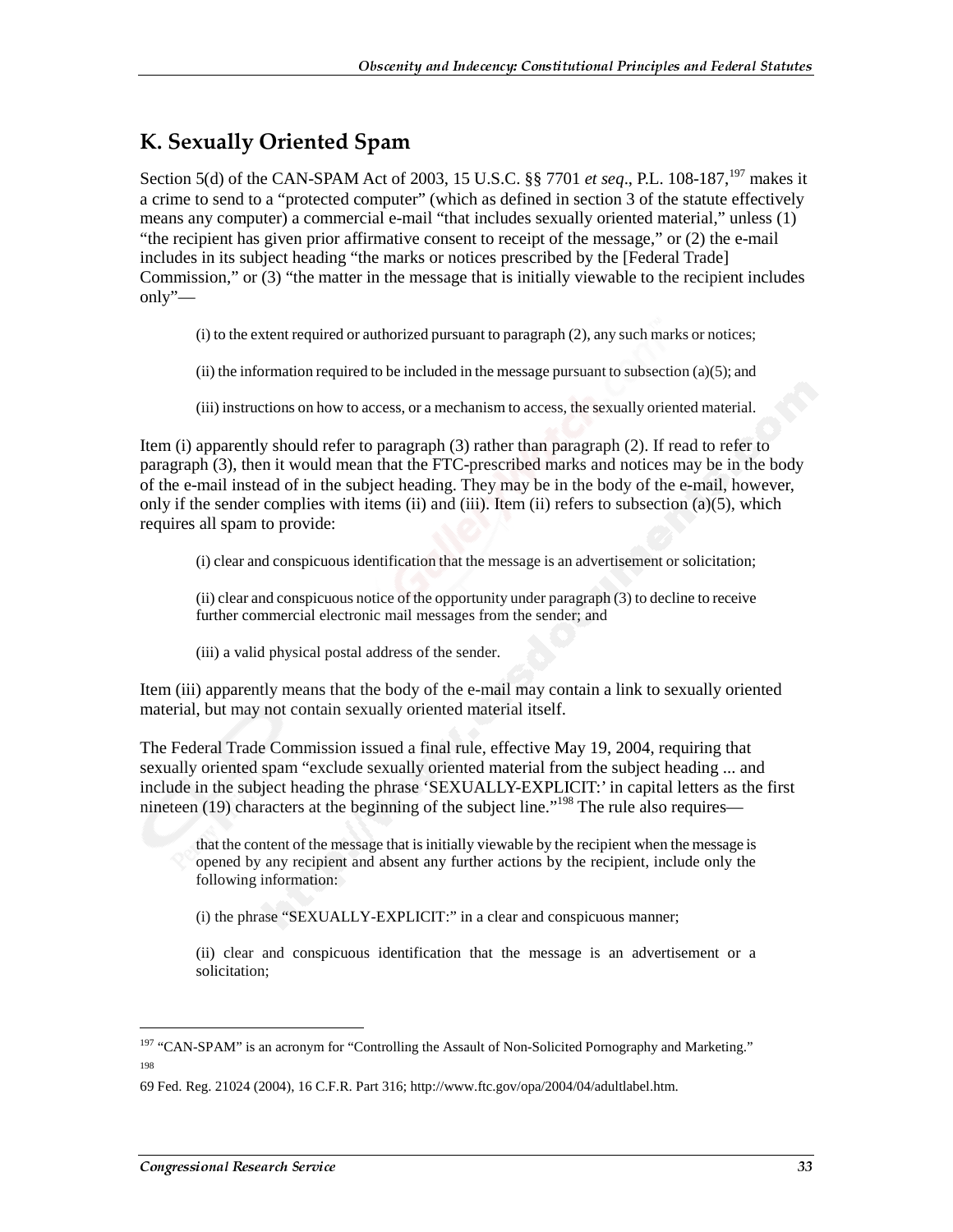(iii) clear and conspicuous notice of the opportunity of a recipient to decline to receive further commercial electronic mail messages from the sender;

(iv) a functioning return electronic mail address or other Internet-based mechanism, clearly and conspicuously displayed, that ... a recipient may use to submit ... a reply ... requesting not to receive future commercial electronic mail messages from the sender...."

## L. Video Voyeurism

The Video Voyeurism Prevention Act of 2004, Public Law 108-495,18 U.S.C. § 1801, makes it a misdemeanor—but only "in the special maritime and territorial jurisdiction of the United States," as that phrase is defined at 18 U.S.C. § 7—for a person, having "the intent to capture an image of a private area of an individual without their consent.... knowingly [to do] so in circumstances in which the individual has a reasonable expectation of privacy."

A "private area" refers to "naked or undergarment clad genitals, pubic area, buttocks, or female breast [below the top of the areola]." To "capture an image" means "to videotape, photograph, film, record by any means, or broadcast," with "broadcast" meaning "electronically transmit."

## M. RICO

The Federal Racketeer Influenced and Corrupt Organizations Act (RICO) was amended in 1984 to add the obscenity crimes specified in 18 U.S.C. §§ 1461-1465 to the definition of "racketeering activity" in 18 U.S.C. § 1961(1)(B). RICO makes it a crime for any person employed by or associated with any "enterprise" engaged in or affecting interstate or foreign commerce to participate in the affairs of the enterprise "through a pattern of racketeering activity." 18 U.S.C. § 1962(c). A "pattern of racketeering activity" means at least two acts of racketeering activity within ten years (excluding any period of imprisonment). 18 U.S.C. § 1961(5). Thus, if a person engages in two such activities, including the obscenity offenses specified, he is subject to prosecution under RICO in addition to, or instead of, prosecution for the particular activities.

RICO also provides for criminal forfeiture (18 U.S.C. § 1963), and its criminal forfeiture provision has been used in obscenity prosecutions; see *Alexander v. United States*, *infra*. In *Fort Wayne Books, Inc. v. Indiana*, the Supreme Court held that *pretrial* seizure, under the Indiana RICO statute, of books or other expressive materials, was unconstitutional.<sup>199</sup> Although probable cause to believe that a person has committed a crime is sufficient to arrest him, "probable cause to believe that there are valid grounds for seizure is insufficient to interrupt the sale of presumptively protected books and films."200 This presumption of First Amendment protection "is not rebutted until the claimed justification for seizing books or other publications is properly established in an adversary proceeding."<sup>201</sup> The Federal RICO statute, in any event, does not provide for pretrial seizure.<sup>202</sup>

<sup>199 489</sup> U.S. 46 (1989).

<sup>200</sup> *Id*. at 66.

<sup>201</sup> *Id*. at 67.

 $^{202}$  *Id.* at 67 n.13.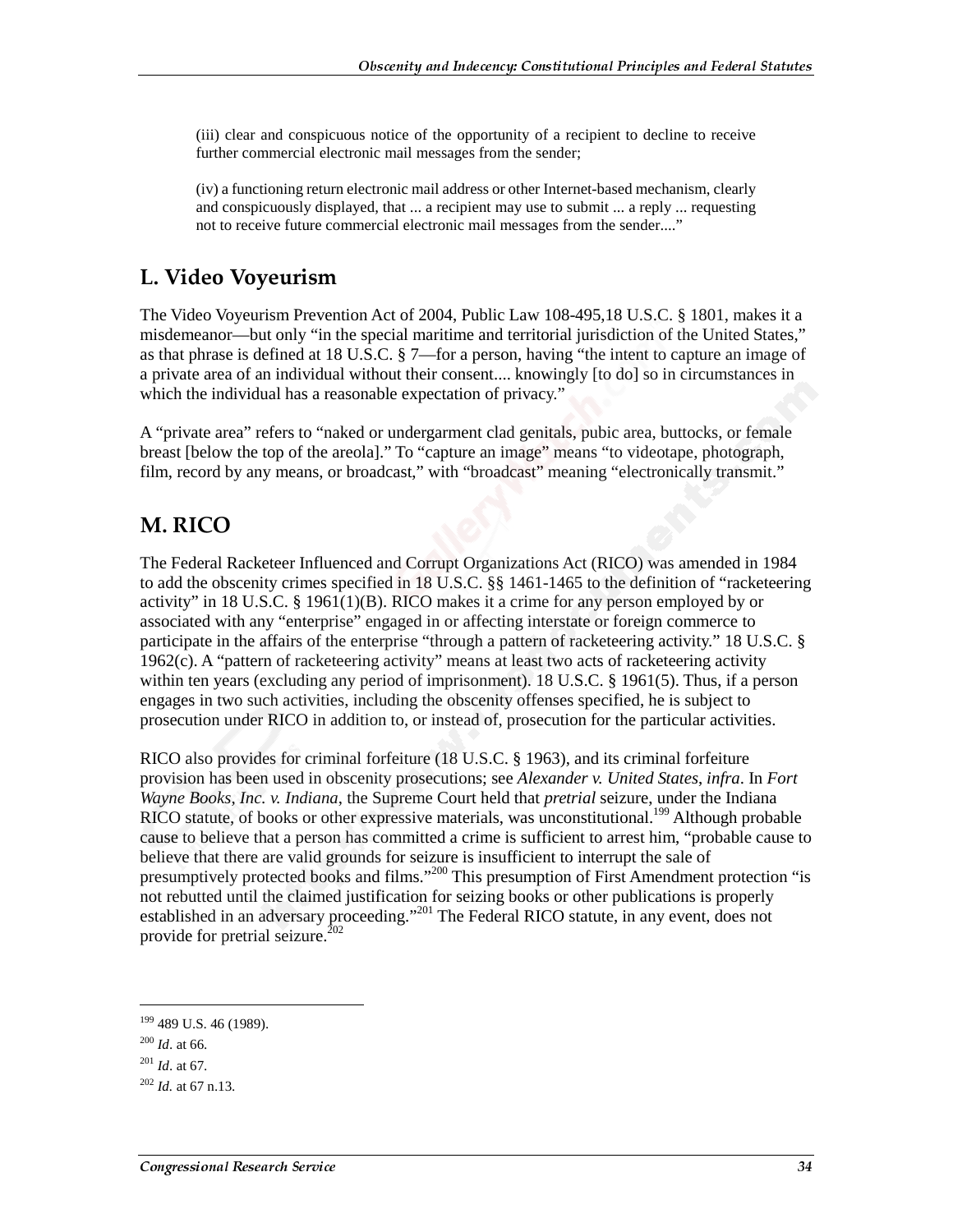In *Fort Wayne Books*, the Court did, however, uphold the constitutionality of including obscenity violations among the predicate offenses under a RICO statute. The Court rejected the argument "that the potential punishments available under the RICO law are so severe that the statute lacks a 'necessary sensitivity to first amendment rights.'"203 Further, the Court held that such obscenity violations need not be "affirmed convictions on successive dates ... in the same jurisdiction as that where the RICO charge is brought."<sup>204</sup>

The fact that the violations need not be affirmed convictions means that the obscenity violations may be proved as part of the RICO prosecution; no "warning shot" in the form of a prior conviction for obscenity is required. "As long as the standard of proof is the proper one with respect to all the elements of the RICO allegation—including proof, beyond a reasonable doubt, of the requisite number of constitutionally-proscribable predicate acts—all of the relevant constitutional requirements have been met."<sup>205</sup>

The fact that the predicate offenses need not be convictions in the same jurisdiction as that where the RICO charge is brought means that the predicate offenses can be violations which were based on community standards different from those of the jurisdiction where the RICO charge is brought.<sup>206</sup> "But, as long as, for example, each previous obscenity conviction was measured by the appropriate community's standard, we see no reason why the RICO prosecution—alleging a pattern of such violations—may take place only in a jurisdiction where two or more such offenses have occurred."<sup>207</sup>

In *Alexander v. United States*, the Supreme Court addressed a question it had left open in *Fort Wayne Books*: whether there are First Amendment limitations to RICO forfeitures of assets that consist of expressive materials that are otherwise protected by the First Amendment.<sup>208</sup> The defendant in the case had been found guilty of selling four magazines and three videotapes that were obscene, and, on that basis, had been convicted under RICO. He was sentenced to six years in prison, fined \$100,000, and ordered to pay the cost of prosecution, incarceration, and supervised release. He was also ordered to forfeit all his wholesale and retail businesses, including more than a dozen stores and theaters dealing in sexually explicit material, all the assets of these businesses (i.e., expressive materials, whether or not obscene), and almost \$9 million. The government chose to destroy, rather than sell, the expressive material.

The Supreme Court rejected the argument that the forfeiture of expressive materials constitutes prior restraint, as the forfeiture order "does not *forbid* petitioner from engaging in any expressive activities in the future, nor does it require him to obtain prior approval for any expressive

l

<sup>203</sup> *Id*. at 57.

<sup>204</sup> *Id*. at 61.

<sup>205</sup> *Id*.

<sup>&</sup>lt;sup>206</sup> This could be the case even in a RICO prosecution based on predicate offenses in a different part of the same state, as the relevant community may be an area less than the entire state. *See*, Hamling v. United States, 418 U.S. 87, 105 (1974).

<sup>&</sup>lt;sup>207</sup> 489 U.S. at 62. Although the Court uses the word "conviction" in this sentence, there appears to be no reason why a RICO prosecution could not be based on a violation in another jurisdiction that had not previously been prosecuted in that jurisdiction. In such a case, the prosecution would have to prove beyond a reasonable doubt that the laws (including, in an obscenity case, the community standards) of the state where the predicate offense occurred had been violated.

<sup>&</sup>lt;sup>208</sup> 509 U.S. 544 (1993).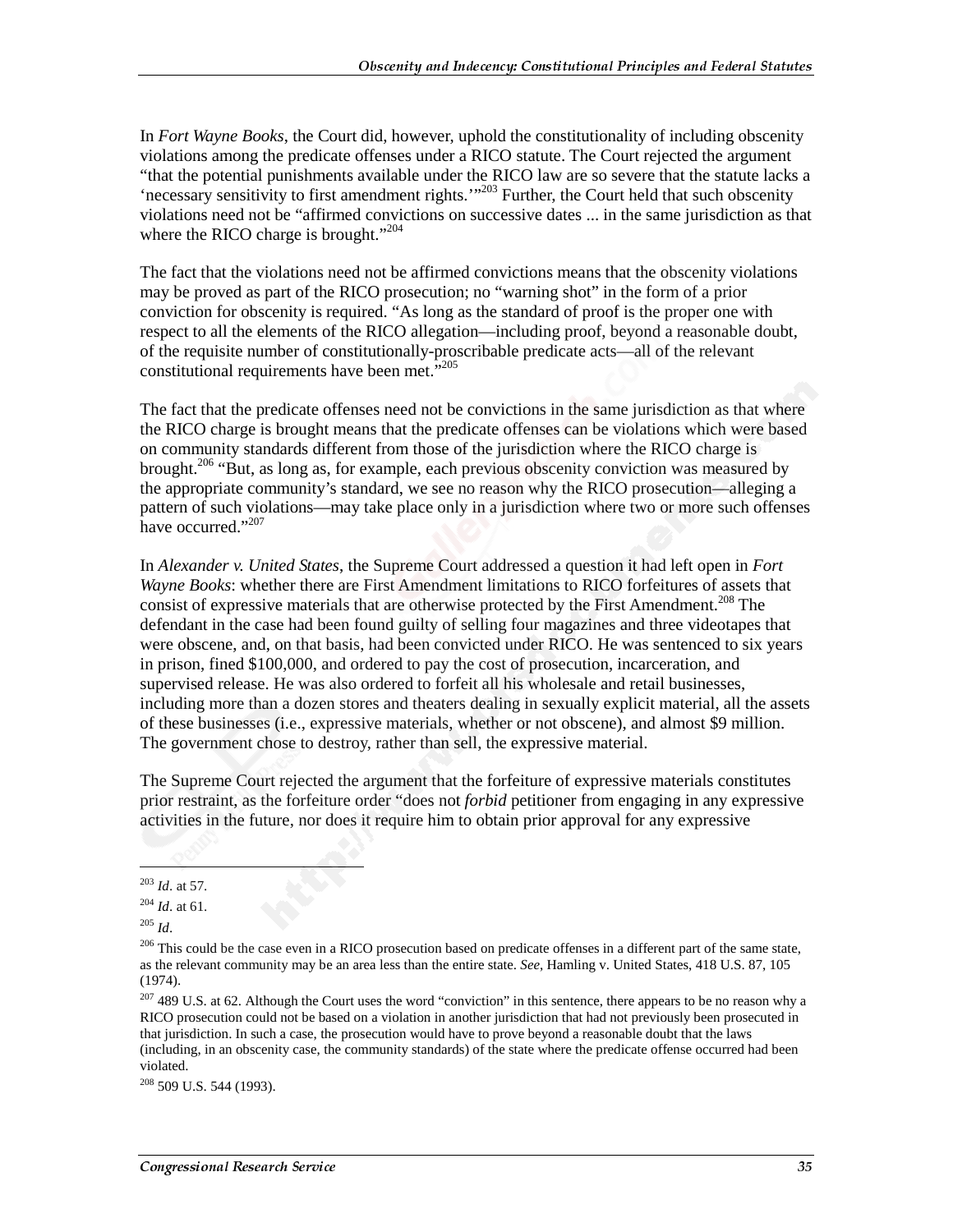activities."<sup>209</sup> Consequently, the Court analyzed the forfeiture "under normal First Amendment" standards," and could see no reason why, "if incarceration for six years and a fine of \$100,000 are permissible forms of punishment under the RICO statute, the challenged forfeiture of certain assets directly related to petitioner's racketeering activity is not.... [T]he First Amendment does not prohibit either stringent criminal sanctions for obscenity offenses or forfeiture of expressive materials as punishment for criminal conduct."<sup>210</sup>

The Court did, however, remand the case to the court of appeals to decide whether the forfeiture constituted an "excessive fine" under the Eighth Amendment. The same day, in another case, the Court held that the Excessive Fines Clause of the Eighth Amendment applies to forfeitures of property imposed by criminal statutes.<sup>211</sup>

## N. Wiretaps

18 U.S.C. § 2516(1)(i) authorizes federal judges to approve "the interception of wire or oral communications" to collect evidence of violations of the federal obscenity statute (18 U.S.C. §§ 1460-1469). Section 201 of the PROTECT Act, P.L. 108-21 (2003), amended 18 U.S.C. § 2516(1)(c) to provide the same authorization with respect to child pornography crimes.

## O. The Customs Service Provision

This statute, which is codified at 19 U.S.C. § 1305, prohibits importation of, among other things, obscene material, and provides, upon the appearance of any such material at a customs office, for its civil forfeiture. P.L. 100-690,  $\hat{\S}$  7522(e),  $^{212}$  amended 19 U.S.C.  $\hat{\S}$  1305 to coordinate seizure by customs officers with criminal prosecutions under 18 U.S.C. § 1462. As the message of the President that accompanied the original proposal that became P.L. 100-690 explained, "While most obscene material seized by the Customs Service is forfeited under section 1305, some is of such a nature that it is referred for criminal prosecution as a violation of 18 U.S.C. 1462, importation of obscene material...."<sup>213</sup> The amendment to section 1305 provides:

[W]henever the Customs Service is of the opinion that criminal prosecution is appropriate or that further criminal investigation is warranted in connection with allegedly obscene material seized at the time of entry, the appropriate customs officer shall immediately transmit information concerning such seizure to the United States Attorney of the district of the *addressee's* residence....

The amendment then sets forth the subsequent procedures to be followed by the U.S. Attorney.

<sup>209</sup> *Id.* at 550-551.

<sup>210</sup> *Id.* at 554-555.

<sup>211</sup> Austin v. United States, 509 U.S. 602 (1993).

<sup>&</sup>lt;sup>212</sup> Subsection (e) apparently should have been "(d)," as there is no "(d)" following "(c)."

<sup>213</sup> H.R. Doc., *supra* note 92, at 82.

c11173008